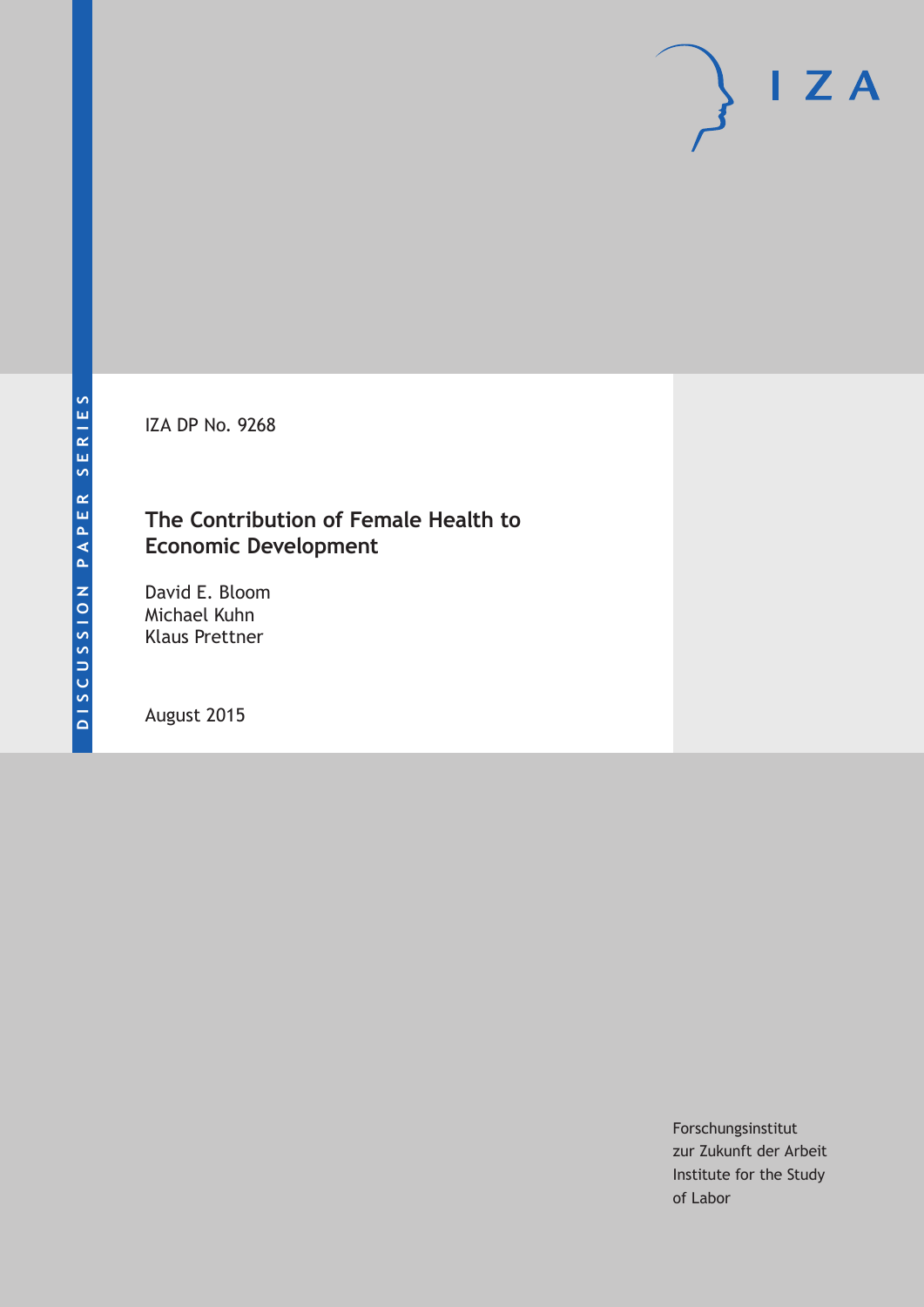# **The Contribution of Female Health to Economic Development**

## **David E. Bloom**

*Harvard T. H. Chan School of Public Health and IZA* 

## **Michael Kuhn**

*Wittgenstein Centre (IIASA, VID/ÖAW, WU)* 

## **Klaus Prettner**

*Vienna University of Technology*

Discussion Paper No. 9268 August 2015

IZA

P.O. Box 7240 53072 Bonn Germany

Phone: +49-228-3894-0 Fax: +49-228-3894-180 E-mail: iza@iza.org

Any opinions expressed here are those of the author(s) and not those of IZA. Research published in this series may include views on policy, but the institute itself takes no institutional policy positions. The IZA research network is committed to the IZA Guiding Principles of Research Integrity.

The Institute for the Study of Labor (IZA) in Bonn is a local and virtual international research center and a place of communication between science, politics and business. IZA is an independent nonprofit organization supported by Deutsche Post Foundation. The center is associated with the University of Bonn and offers a stimulating research environment through its international network, workshops and conferences, data service, project support, research visits and doctoral program. IZA engages in (i) original and internationally competitive research in all fields of labor economics, (ii) development of policy concepts, and (iii) dissemination of research results and concepts to the interested public.

IZA Discussion Papers often represent preliminary work and are circulated to encourage discussion. Citation of such a paper should account for its provisional character. A revised version may be available directly from the author.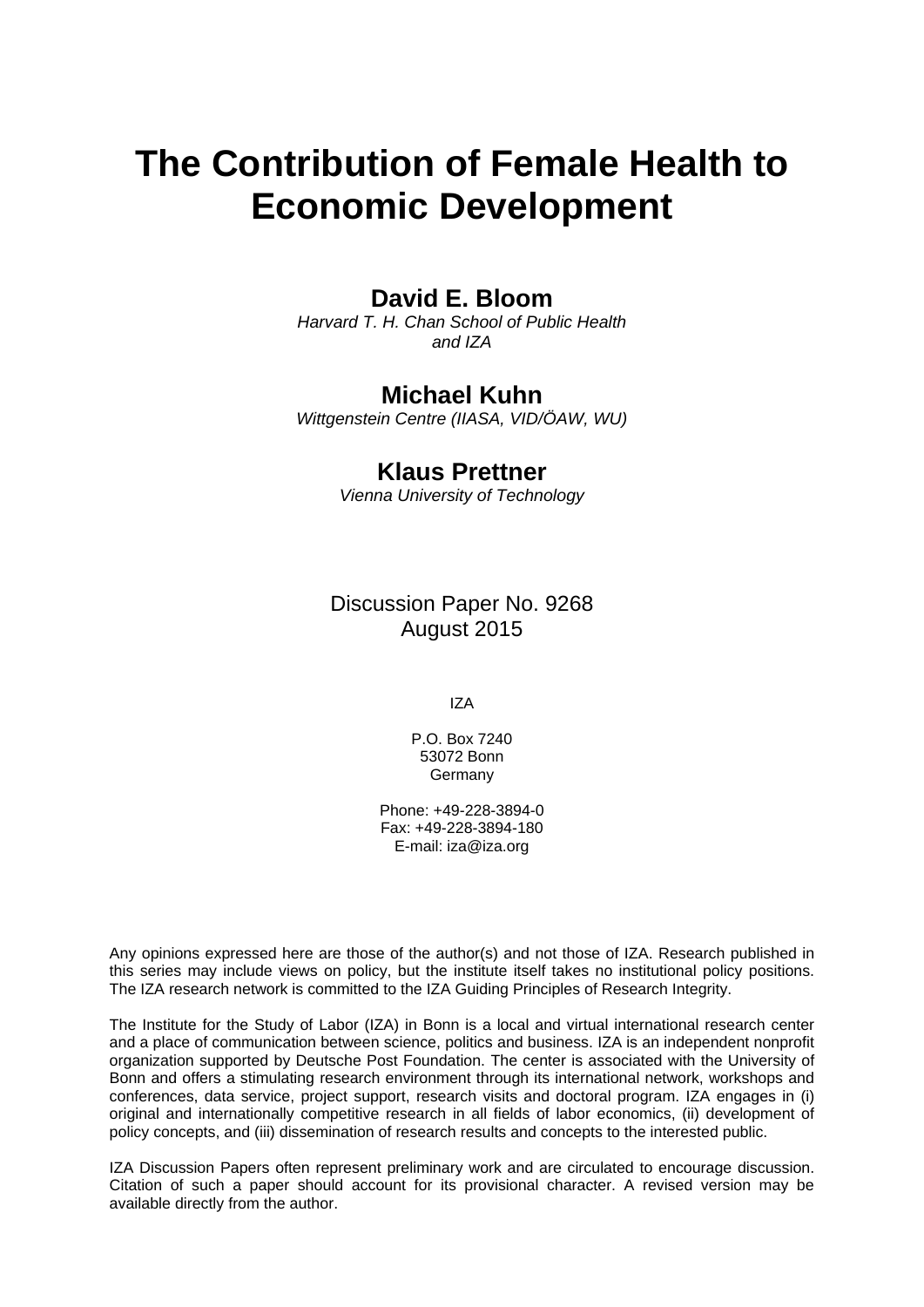IZA Discussion Paper No. 9268 August 2015

## **ABSTRACT**

## **The Contribution of Female Health to Economic Development**

We analyze the economic consequences for less developed countries of investing in female health. In so doing we introduce a novel micro-founded dynamic general equilibrium framework in which parents trade off the number of children against investments in their education and in which we allow for health-related gender differences in productivity. We show that better female health speeds up the demographic transition and thereby the take-off toward sustained economic growth. By contrast, male health improvements delay the transition and the take-off because *ceteris paribus* they raise fertility. According to our results, investing in female health is therefore an important lever for development policies. However, and without having to assume anti-female bias, we also show that households prefer male health improvements over female health improvements because they imply a larger static utility gain. This highlights the existence of a dynamic trade-off between the short-run interests of households and long-run development goals. Our numerical analysis shows that even small changes in female health can have a strong impact on the transition process to a higher income level in the long run. Our results are robust with regard to a number of extensions, most notably endogenous investment in health care.

JEL Classification: O11, I15, I25, J13, J16

Keywords: economic development, educational transition, female health, fertility transition, quality-quantity trade-off

Corresponding author:

David E. Bloom Department of Global Health and Population Harvard T. H. Chan School of Public Health 665 Huntington Avenue Boston, Massachusetts 02115 USA E-mail: dbloom@hsph.harvard.edu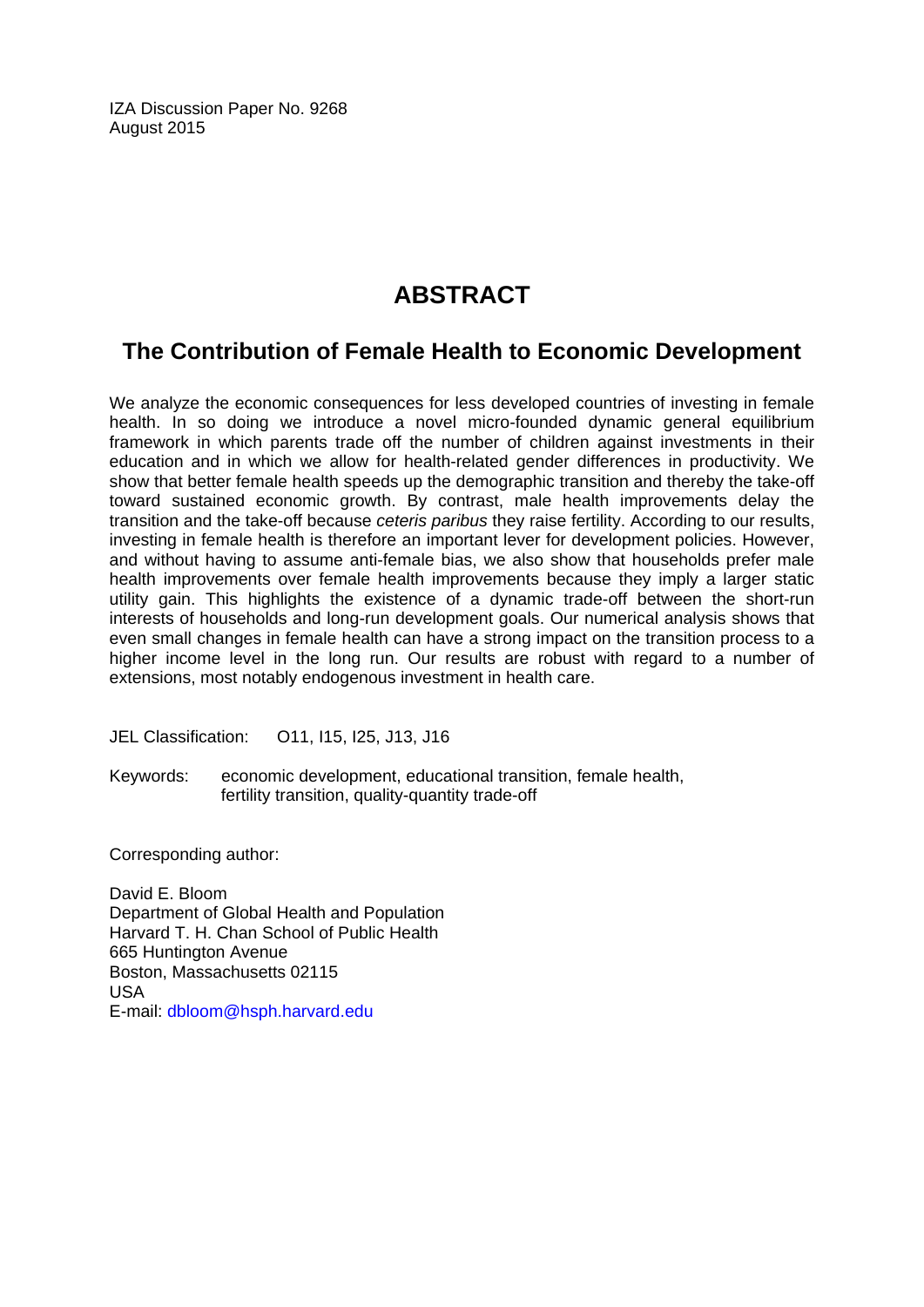### 1 Introduction

The interplay between gender (in)equality and economic development has received considerable attention in recent literature.<sup>1</sup> However, a key aspect of gender inequality has to do with health, and this has not yet been thoroughly examined.<sup>2</sup> Generally, four channels appear to matter: (i) Healthy women are more able to participate productively in the labor market with direct consequences for effective labor supply and hence the level and growth of economic output. (ii) Better health increases the returns to educational investments: This occurs both through lower morbidity, allowing for greater labor market participation at the intensive margin, and lower mortality, affecting labor market participation at the extensive margin (Jayachandran and Lleras-Muney, 2009; Albanesi and Olivetti, 2014). (iii) Better health of mothers directly affects the health of children through in utero effects and the mothers' ability to breastfeed and nourish their children in other ways (Field et al., 2009). Female health thereby improves development prospects over the long run through direct intergenerational transmission of human capital (cf. Bloom et al., 2014a). (iv) Better female health may lower fertility and thus youth dependency with a knock-on effect on female labor participation and educational investments (Bloom et al., 2009). Lower fertility may arise as a direct consequence of improved reproductive health through availability of contraceptives (Bailey, 2006), but it is also triggered indirectly as a response to changes in the female opportunity costs of child rearing and changes in the returns to education. The consequence is a swing in the quality-quantity trade-off toward the quality of children (e.g. Galor and Weil, 2000; Soares and Falcão, 2008; de la Croix and Vander Donckt, 2010).

In this paper we develop a micro-founded dynamic general equilibrium model that examines some of the mechanisms by which improvements in female health can stimulate economic development. Overlapping generations of families choose consumption, numbers of children, and educational investments in their children. Education in turn translates into the stock of human capital of the next generation. We integrate decision-making at the household level into a two-sector economy, in which effective labor is either combined with a fixed factor in the production of goods or employed within an education sector. We solve for the dynamic general equilibrium and study the macroeconomic repercussions of individual choices, and thereby the conditions under which the economy switches from a low-growth regime that corresponds to a poverty trap with high fertility and no educational investments into a modern sustained growth regime with declining fertility and increasing educational investments. Note that we do not analyze the historical take-off to sustained

<sup>&</sup>lt;sup>1</sup>See for example Galor and Weil (1996), Knowles et al. (2002), Lagerlöf (2003), Abu-Ghaida and Klasen  $(2004)$ , Lagerlöf  $(2005)$ , Iyigun and Walsh  $(2007)$ , Soares and Falcão  $(2008)$ , Doepke and Tertilt  $(2009)$ , Kimura and Yasui (2010), Schober and Winter-Ebmer (2011), Rees and Riezman (2012), Diebolt and Perrin (2013a), Diebolt and Perrin (2013b), Doepke and Tertilt (2014), Hiller (2014), and Prettner and Strulik (2014) for the role and evolution of gender inequality in economic development.

<sup>2</sup>See Stenberg et al. (2014) for the potential effects of female health on economic development. An extensive systematic review of the economic and noneconomic literature on female health and its role for development is presented in Iversen et al. (2014).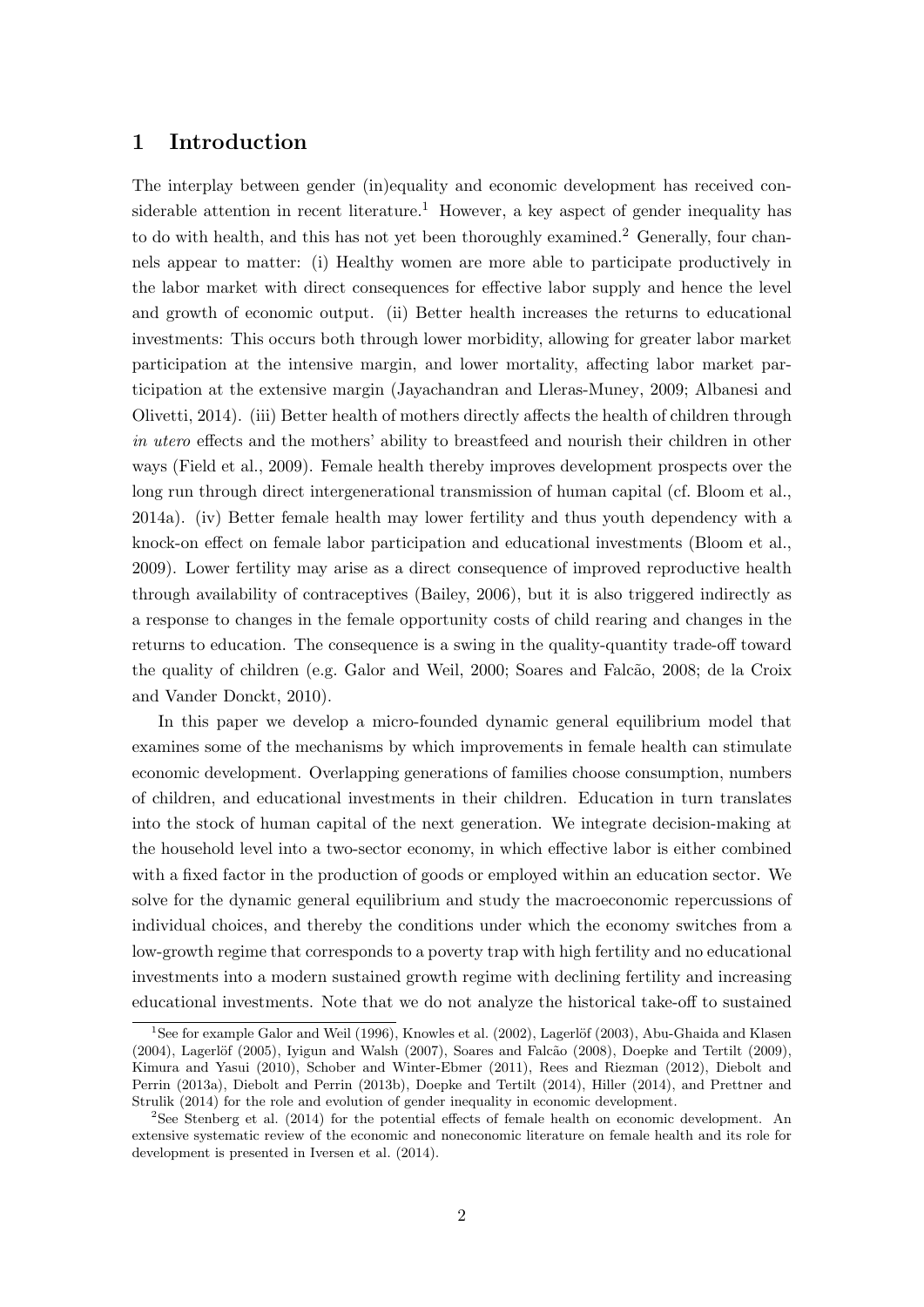long-run growth that is associated with the industrial revolution in currently industrialized countries. Rather we focus on contemporaneously poor countries that can benefit from technological spillovers from the rest of the world (for an appropriate description of the historical evolution from stagnation to growth see Galor and Weil, 2000).<sup>3</sup>

Our particular focus lies in the role of female health, which affects female labor productivity and female labor force participation for any given level of education. Two findings motivate this focus: First, health is a crucial element of human capital and, as such, represents a central determinant of individual productivity (cf. Bloom et al., 2004; Bloom and Canning, 2005; Prettner et al., 2013). Second, while women face a longer life span than men, they experience higher productivity losses due to greater morbidity during their working lives (cf. Bonilla and Rodriguez, 1993; Vos et al., 2012). Case and Paxson (2005) recently made some advances in our understanding of this female-male health paradox by identifying the crucial role of differences in the distribution of conditions over the sexes during younger ages, when women suffer to a greater extent from chronic conditions that are objectively associated with higher morbidity. For any given condition, however, males are typically affected more severely, which explains higher rates of male mortality.

We examine how household choices vary with the level of female health and what the implications are for macroeconomic outcomes. Specifically, we seek to understand whether better female health contributes to higher rates of economic growth and an earlier transition from stagnation to sustained economic growth. As healthier females have better access to the labor market (and higher earnings), raising children incurs a higher opportunity cost even within the high-fertility regime. This tends to enhance economic growth from technology adoption although the distinction may be insubstantial until the take-off. More importantly, better female health facilitates the economic transition in that it lowers the earnings threshold at which educational investments in children become profitable. These investments then trigger both the educational and demographic transition that underlie economic development. While this suggests a decidedly positive role for female health in economic development, an offsetting tendency exists. This is because greater participation of healthy women in the labor market raises aggregate labor supply, which in turn depresses earnings in the low-growth regime and, thereby, the incentive for households to undertake investments in education. However, we show both analytically and numerically that despite this offsetting effect, female health unambiguously speeds up the economic transition.

We contrast these findings with the impact of improvements in male health alone, as well as with equiproportional improvements in the health of both sexes. By a pure income effect, male health improvements tend to increase fertility and, thereby, slow down economic growth and the progress toward economic transition. For equiproportional health improvements for both sexes, we find that economic growth during the low-growth regime

<sup>&</sup>lt;sup>3</sup>The article by Galor and Weil (2000) laid the foundations of unified growth theory. For other contributions and extensive overviews see e.g. Kögel and Prskawetz (2001), Jones (2001), Hansen and Prescott (2002), Galor and Moav (2002), Galor (2005), Galor and Moav (2006), Galor (2011), Doepke (2004), Cervellati and Sunde (2005), Strulik and Weisdorf (2008), and Strulik et al. (2013).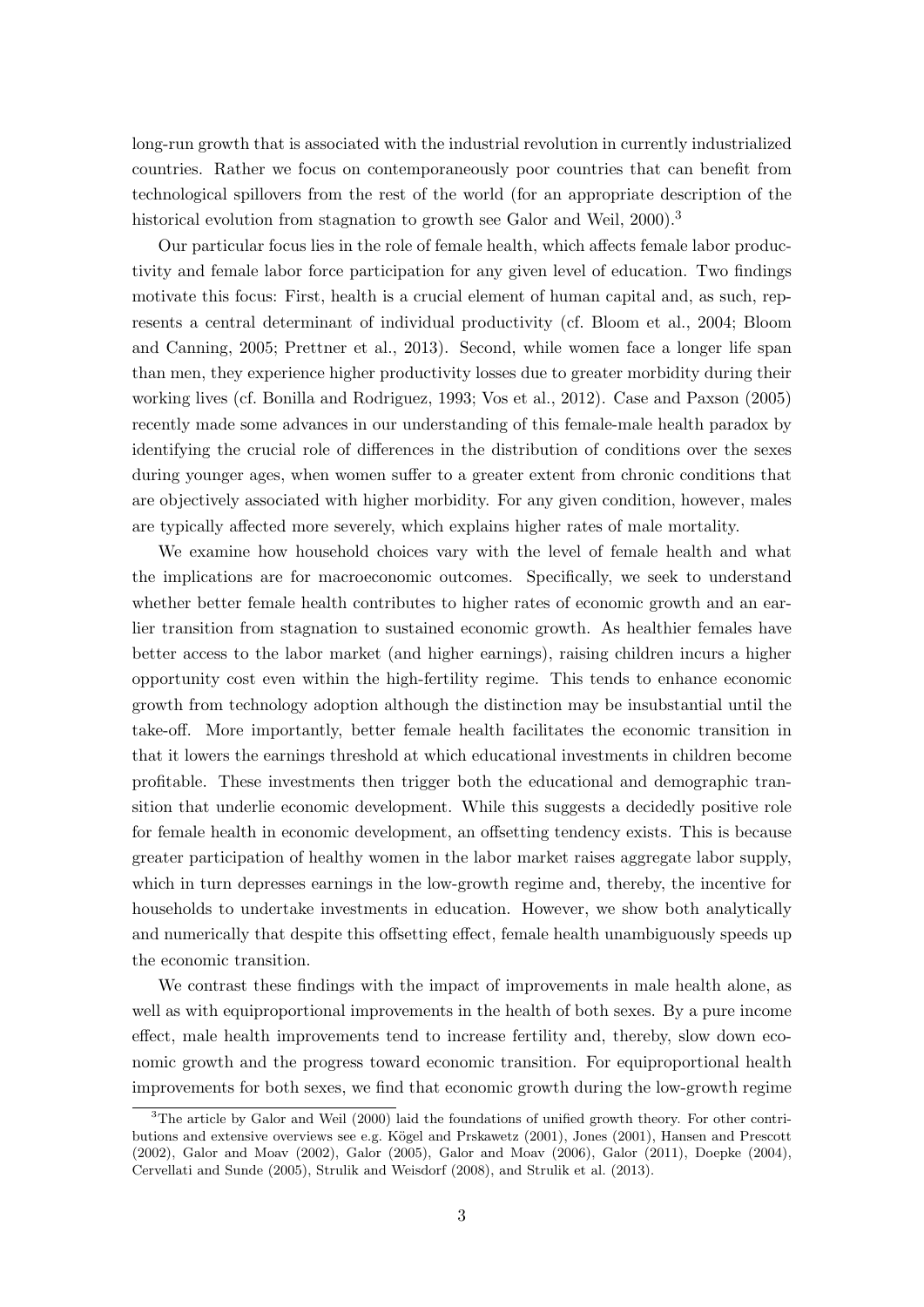remains unaffected, while it rises in the sustained growth regime. Strikingly, this finding mirrors the empirical results of Cervellati and Sunde (2011), who find that health improvements foster growth of per capita income after the demographic transition but not prior to it. Furthermore, we find that equiproportional health investments promote the transition from low growth to sustained growth, although not to the same extent that female health investments alone do.

Taken as a whole, our findings suggest a distinct role for development policies targeted at female, rather than male, health improvements. Potential policies that are targeted to female health might include the reduction of iodine deficiency, which, during pregnancy, has a more severe negative effect on the cognitive abilities of female children than of male children (cf. Field et al., 2009), and vaccination against human papilloma virus to prevent cervical cancer, which is the second deadliest cancer among women in the developing world (cf. Luca et al., 2014). While such policies may be based on female disadvantage regarding access to health care to begin with,<sup>4</sup> our analysis suggests an additional rationale on development grounds: targeting female health tends to lead economies out of poverty traps or at least to significantly accelerate progress towards an economic take-off. Furthermore, female health tends to foster long-run growth prospects as well. However, targeting female rather than male health comes at a lower instantaneous utility gain to the household. This highlights a conflict between the short-term interests of utility-maximizing households and long-run development goals (cf. Duflo, 2012).

While we understand health and differences in health across genders to be exogenous for much of our analysis, we show in subsection 6.2 that our results are robust when allowing for endogenous and gender-specific investments in health. Notably, we show that men may be advantaged in terms of health investments and health outcomes as a consequence of households seeking to maximize their net income. This result is notable insofar as we do not have to resort to tastes or social norms to explain discrimination against women in terms of health and health care. Adding elements of taste-based discrimination would only strengthen our findings.

Unlike previous work that has focused on partial equilibrium or stable growth paths, we are able to characterize the impact of gender-specific health on the full process of economic development. This allows us to highlight the role of general equilibrium repercussions and to explicitly calculate the timing of the economic transition. By emphasizing the role of female health in economic development, our model bears some resemblance to the theoretical analyses in Jayachandran and Lleras-Muney (2009), Albanesi and Olivetti (2014), de la Croix and Vander Donckt (2010), and Agénor et al. (2010). The first two of these articles examine how fertility and educational choices at the household level depend on maternal mortality but do not extend this analysis into a macroeconomic framework. de la Croix and Vander Donckt (2010) consider the impact of female health, modeled as more

<sup>4</sup>See e.g. Deaton (2008) and Molini et al. (2010) for evidence that the distribution in height and BMI is biased against women, Bhalotra (2010) and Baird et al. (2011) for disproportionate mortality of girls in the presence of economic crisis, and Bloom et al. (2001) and Self and Grabowski (2012) for evidence on difficulties for women to access health care when they lack autonomy.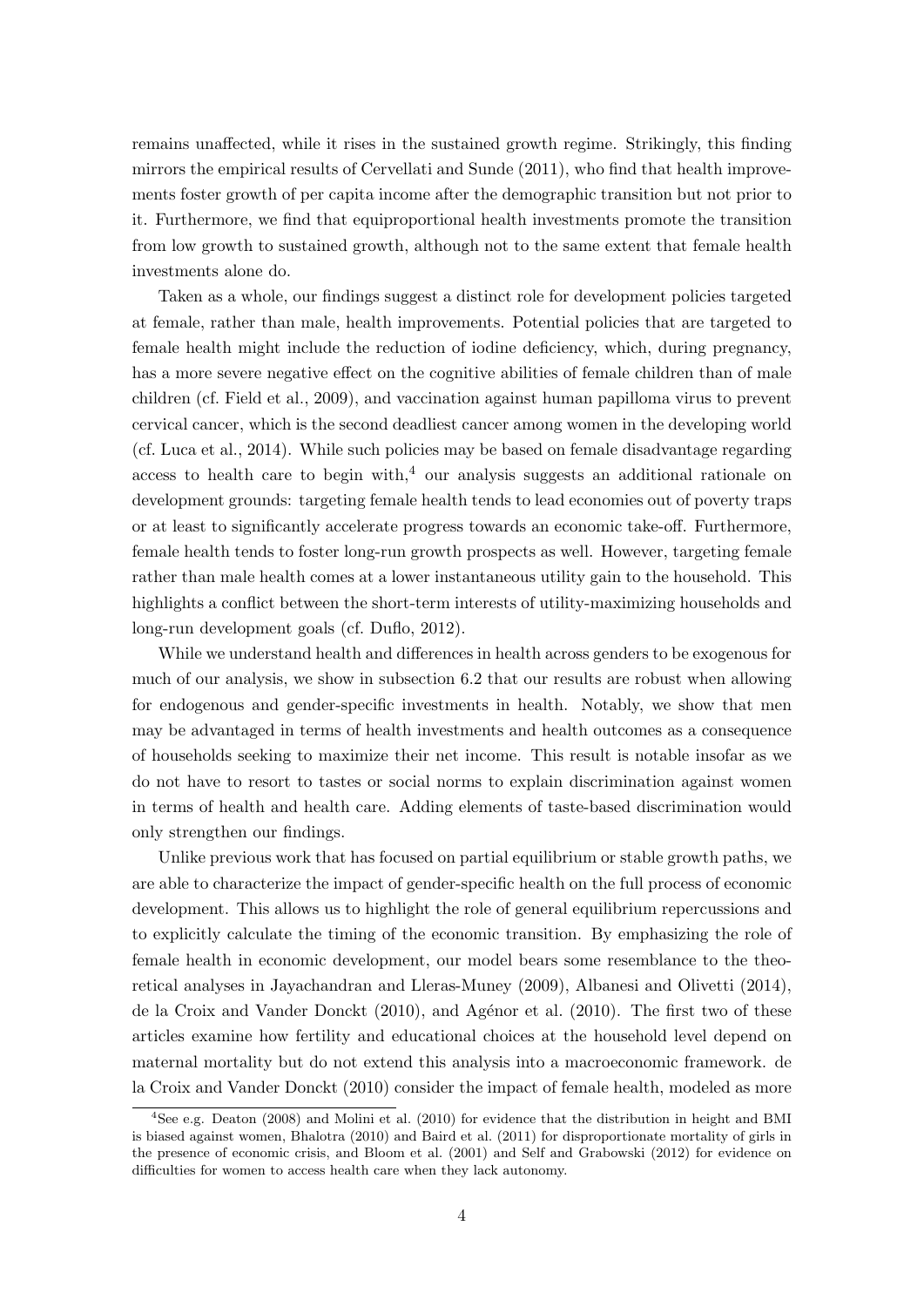life years lived in good health, on fertility and gender-specific educational investments in a collective household model with Nash bargaining. While they can conclude that female health contributes to a transition to a low-fertility regime with educational investments in both male and female children, de la Croix and Vander Donckt's macroeconomic environment consists of an exogenous increase in wages over time. Thus, they are abstracting from general equilibrium effects that modulate the transition. While our framework features a simpler model of the household (although one that gives rise to similar mechanics), its general equilibrium formulation allows a complete analysis of macroeconomic dynamics. Furthermore, our framework allows us to explicitly calculate how gender-specific health investments affect the timing of the economic transition.<sup>5</sup> Finally, Agénor et al. (2010) consider a complex household model within a general equilibrium framework. Their work highlights the role of public infrastructure for accessing health care, thus giving the analysis a somewhat different focus. Furthermore, they concentrate on balanced growth paths, whereas we are particularly interested in the transition process.

The remainder of the paper is organized as follows. Section 2 introduces the model, solves for optimal choices at the household level, and sets out the market equilibrium. Section 3 is devoted to the dynamics of the model and develops our main result regarding the impact of female and male health on the economic transition, while Section 4 considers policy implications. Section 5 numerically characterizes the impact of gender-specific health on the development process. Section 6 shows that our results are robust with respect to collective household decision making, endogenous health, and the inclusion of physical capital, and Section 7 concludes.

## 2 The model

In this section we develop a simple analytically tractable dynamic general equilibrium model of economic development, featuring differences in male and female health. Time evolves discretely, and in generation t the economy is populated by  $N_t/2$  couples formed out of a pool of  $N_t$  individuals. We assume that males and females pair randomly after coming of age. Each couple jointly decides on consumption, the number of children, and the educational investments in each child. The last two decisions determine the population growth rate and the individual human capital level, respectively, which then jointly determine the available aggregate human capital stock of the economy in the next generation  $t + 1$ .

The aggregate human capital stock net of the time that is spent on child rearing can be employed in two sectors: goods production and education. Educational investments of parents determine employment in the education sector, while aggregate consumption

<sup>&</sup>lt;sup>5</sup>While not analyzing explicitly the role of female health but rather the effects of a general increase in longevity, Soares and Falcão (2008) nevertheless highlight several similar channels through which health improvements foster the economic-demographic transition by altering female labor supply and fertility. Similar to de la Croix and Vander Donckt (2010), their model, too, remains a partial equilibrium/household level analysis.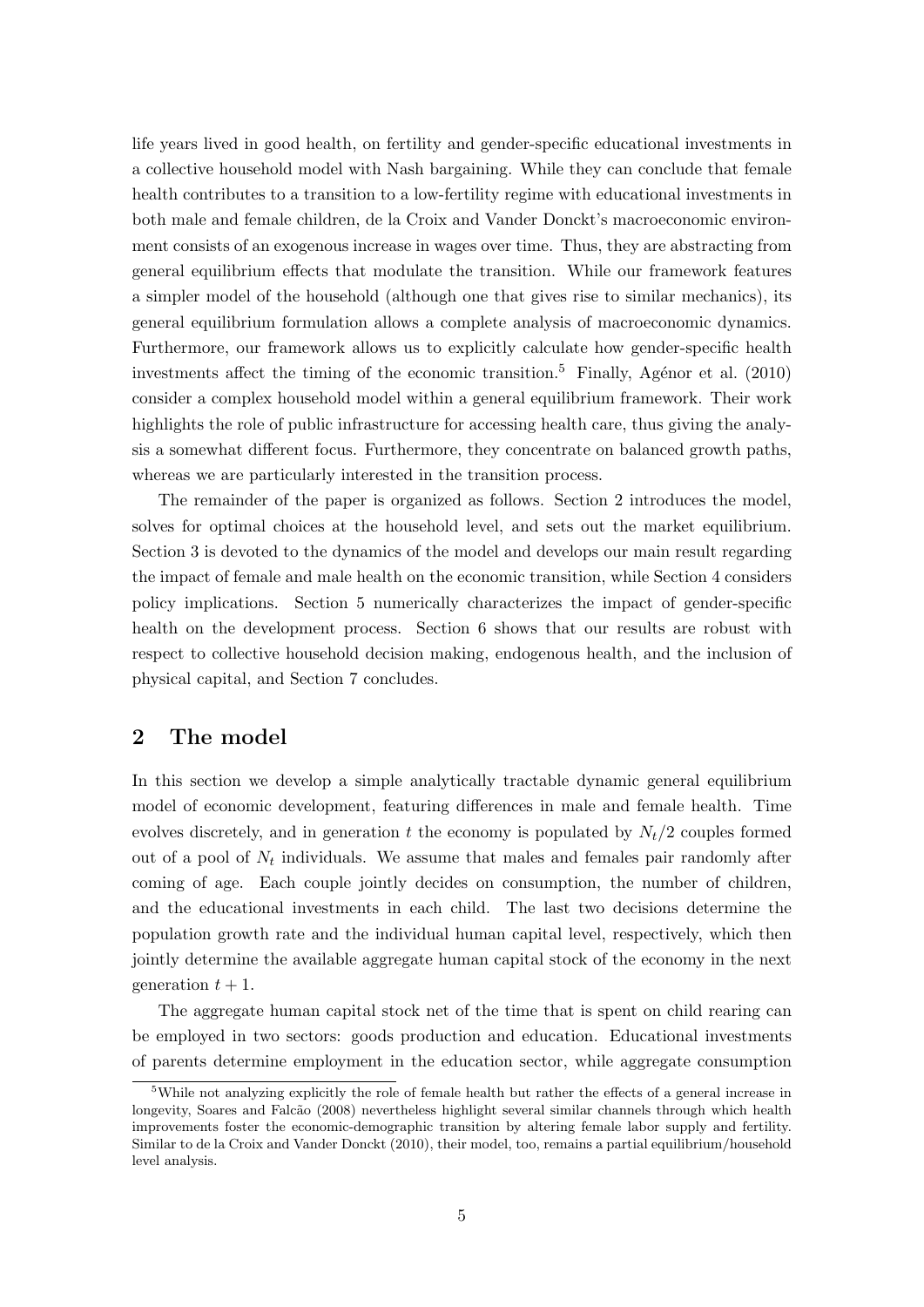determines employment in final goods production. The only input in the education sector is teachers  $L_{t,E}$ , while final goods are produced by using workers  $L_{t,Y}$ , natural resources of fixed supply X, and the technologies available to generation t, denoted by  $A_t$  (see Galor and Weil, 2000). It is assumed that less developed countries have no research sector for the development of new technologies, but rather adopt technologies developed in more advanced countries. For a justification of this assumption see Jones (2002), Keller (2002), and Ha and Howitt (2007), who show that the most developed industrialized countries almost exclusively drive the technological frontier of the world. Following Benhabib and Spiegel (2005), p. 941, we model the speed of technology adoption as being positively influenced by the technological gap between the less developed countries and the technology leaders and negatively influenced by the gap in human capital. The former can be justified by the notion that the adoption of new technologies is more likely to pay off when the incremental outputs that can be produced by using them are larger (cf. Howitt, 2000; Acemoglu et al., 2006), while the latter can be justified by the notion that handling new technologies requires a certain amount of skills (cf. Nelson and Phelps, 1966).

#### 2.1 Household choices

Consider a less developed economy populated by male-female couples whose preferences are captured by the following utility function:

$$
u = \log(c_t) + \gamma \log(n_t) + \delta \log(\bar{e} + e_t), \qquad (1)
$$

where  $c_t$  denotes joint adult consumption,  $n_t$  refers to the number of children,  $e_t$  denotes investment in the education of the offspring, and  $\bar{e}$  represents the education level that children have without any educational investments by their parents (cf. Strulik et al., 2013). The rationale for  $\bar{e} > 0$  is that children acquire knowledge during childhood by observing parents and peers. The parameters  $\gamma$  and  $\delta$  measure the utility weight of the number of children and their education, respectively. The budget constraint of the couple is given by

$$
\xi_m \hat{w}_t + \xi_f \hat{w}_t (1 - \psi n_t) = c_t + e_t n_t, \tag{2}
$$

where  $\hat{w}_t = w_t h_t$  refers to the wage rate per unit of time, depending on the human capital of adults,  $h_t$ , and the wage rate per unit of human capital,  $w_t$ <sup>6</sup>. The parameters  $\xi_m$  and  $\xi_f$  are measures of male and female productivity as determined by factors other than education, in particular by gender-specific health, and  $\psi$  refers to the fraction of time that is required for giving birth to and caring for one child. Thus, household income on the left-hand side of the equation is composed of the husband's and the wife's earnings, both not only increasing in the (common) level of human capital but also in gender-

 $6N$ ote that we abstract from politically, socially, and institutionally motivated gender-specific wage discrimination. Incorporating such an analysis would not change our central results as long as discrimination was not too severe such that women were prohibited from labor market participation. However, it would come at a substantial reduction in expositional clarity.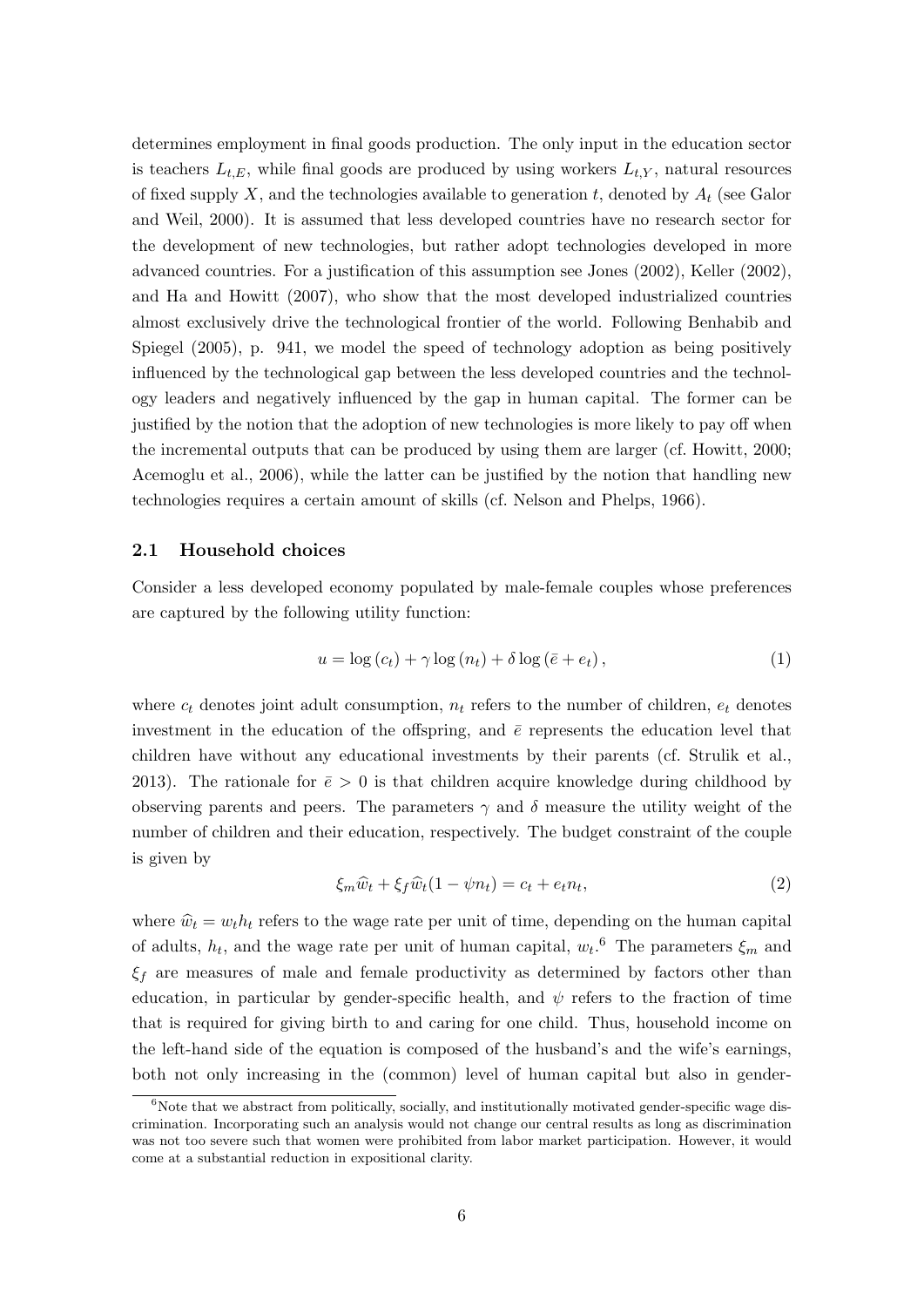specific productivity as determined by gender-specific health. Because, for developing countries, time use patterns show that the contribution of mothers to child care dwarfs the contribution of fathers (cf. Duflo, 2012), we set the male contribution to zero and assume that women shoulder the full burden of child care. Thus, female earnings are lowered by the (full) amount of time  $\psi n_t$  required for bearing and rearing  $n_t$  children. This means that the quality-independent child costs are represented by foregone female earnings. By contrast, the quality-dependent child costs are represented by total educational expenditure  $e_t n_t$  on the right-hand side of Equation (2).

The impact of health on productivity and therefore on earnings can be understood in two ways: First,  $\xi_m$  and  $\xi_f$  may represent health-dependent labor participation in the sense that only healthy time can be used for productive employment. According to data from the Global Burden of Disease Study, in 1990 males and females aged 30 live about 0.11 and 0.124 life years in disability (YLD), respectively (Institute for Health Metrics and Evaluation, 2013; Vos et al., 2012, p. 2184). Normalizing total time to unity, we would then obtain  $\xi_m = 1 - YLD_m(= 0.89)$  and  $\xi_f = 1 - YLD_f(= 0.876)$ . Furthermore, casestudy evidence indicates that the economic burden of disease (in terms of labor lost) at the household level primarily falls on females (cf. Bonilla and Rodriguez, 1993). We make the additional assumptions that child care has to be provided and that this can be done regardless of parental health status.<sup>7</sup> Given that child care is provided unconditionally, this implies that available working time is  $1 - \psi n_t$ , of which a share  $\xi_f$  is used effectively, whereas a share  $1 - \xi_f$  is lost.<sup>8</sup>

Second,  $\xi_m$  and  $\xi_f$  may represent productivity at the work place, implying that (effective) wage rates are now given by  $\xi_j \hat{w}_t$ , whereas male and female participation are given by 1 and  $1-\psi n_t$ , respectively. Indeed, ample evidence shows that individual productivity increases with health.<sup>9</sup> While our analysis does not rely on a priori assumptions about the ordering of  $\xi_m$  and  $\xi_f$ , the literature on the male-female health gap suggests that  $\xi_m \geq \xi_f$ <sup>10</sup> Lower female productivity may arise, for instance, due to iodine deficiency, a problem encountered in many developing countries, in particular in Sub-Saharan Africa. As Field et al. (2009) find from microeconometric evidence, insufficient iodine intake dur-

<sup>7</sup>This, obviously, rules out from our consideration very severe diseases. While we recognize that some acute infectious diseases may, indeed, debilitate women to the extent they cannot provide child care, several important chronic conditions (anemia, nonfatal malaria, cataract) are such that they are likely to depress female labor supply but not their ability to provide (at least basic) child care.

<sup>8</sup>One could argue that the provision of child care has negative utility for a woman who is sick. It can be checked that adding a term  $-\phi(1-\xi_f)\psi_n$  to the utility function does not change our results qualitatively as long as  $\phi \in [0, \overline{\phi}]$ .

<sup>9</sup>See for example Strauss and Thomas (1998), Schultz (2002), Shastry and Weil (2003), Schultz (2005), Bleakley (2007), Weil (2007), Bleakley (2010), Bleakley (2011), and Fink and Masiye (2012). The effects also include health impacts during childhood that reflect on adult productivity. Recent work by Bleakley (2007) and Bleakley (2010) identifies strong direct effects on adult productivity from childhood exposure to hookworms and malaria, respectively. Notably, productivity increases even for a given level of schooling. As Bleakley (2011) argues, better child health tends to raise, as a first-order effect, the quality of a given quantity of education, whereas ensuing (optimal) changes to the quantity of education only give rise to second-order effects.

 $10\text{As}$  noted previously, this is also mentioned in the literature on female disadvantage with regard to health and healthcare.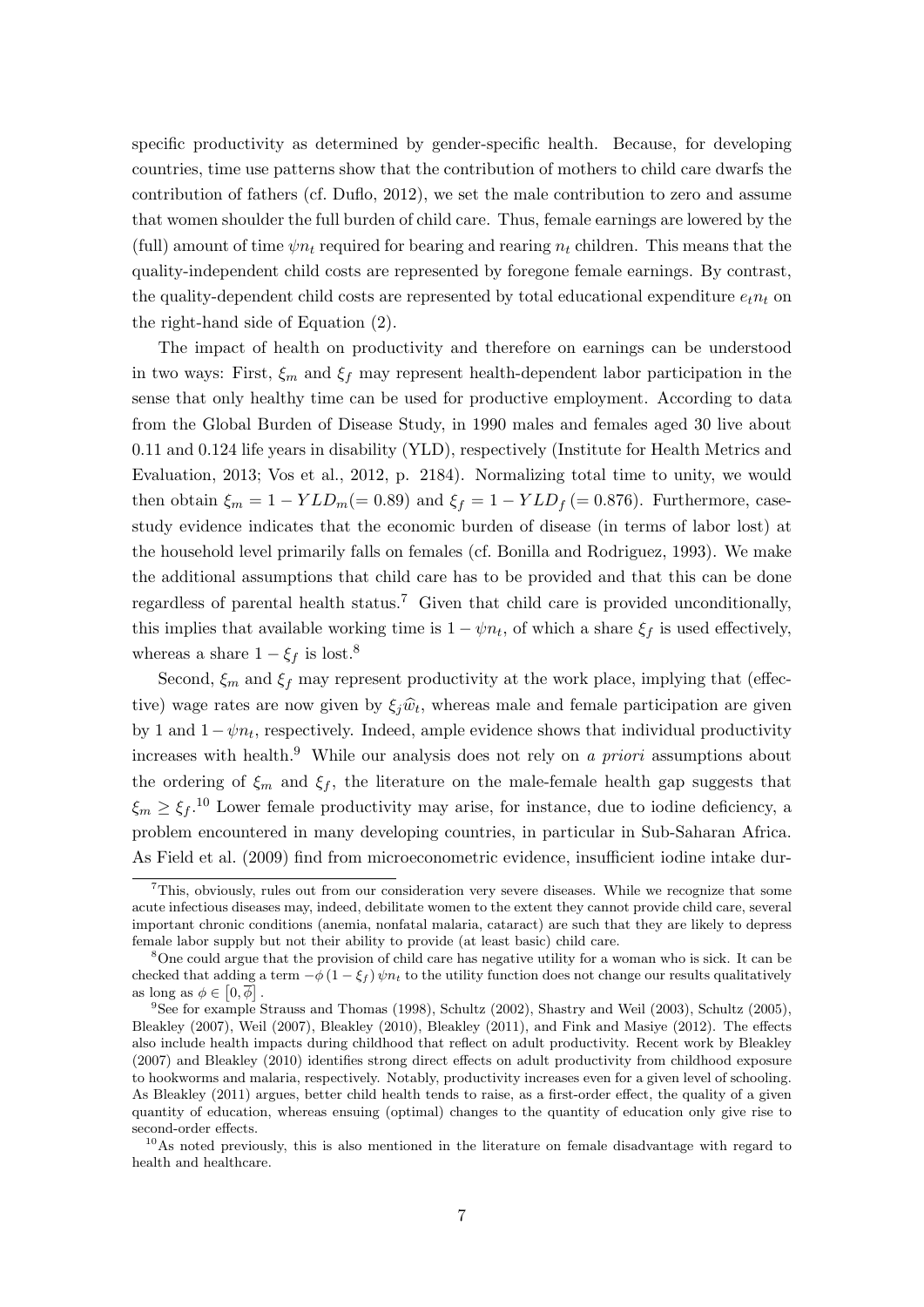ing pregnancy lowers children's cognitive ability and subsequent educational attainment, in particular for girls. Notably this is true even when girls and boys receive the same amount of schooling. In this context,  $\xi_m - \xi_f > 0$  could be interpreted as the extent to which maternal iodine deficiency impairs female productivity for a given quantity of education  $h_t$  (as would arise from educational spending  $e_t$ ).

For fertility to be nonnegative and not to exceed the amount that would induce females to spend more time on child care than their available time budget allows, we assume that  $\gamma \in (\delta, \xi_f/\xi_m)$  holds. Solving the couple's utility maximization problem then yields optimal consumption

$$
c_t = \frac{(\xi_m + \xi_f)\widehat{w}_t}{1 + \gamma},\tag{3}
$$

while optimal fertility and optimal human capital investments are given by

$$
n_{t} = \begin{cases} \frac{\gamma(\xi_{m} + \xi_{f})}{\xi_{f}\psi(1+\gamma)} & \text{for } \hat{w}_{t} \leq \frac{\gamma\bar{e}}{\delta\xi_{f}\psi} \\ \frac{(\gamma-\delta)(\xi_{m} + \xi_{f})\hat{w}_{t}}{(1+\gamma)(\xi_{f}\psi\hat{w}_{t} - \bar{e})} & \text{otherwise,} \end{cases}
$$
(4)  

$$
e_{t} = \begin{cases} 0 & \text{for } \hat{w}_{t} \leq \frac{\gamma\bar{e}}{\delta\xi_{f}\psi} \\ \frac{\delta\xi_{f}\psi\hat{w}_{t} - \gamma\bar{e}}{\gamma-\delta} & \text{otherwise.} \end{cases}
$$
(5)

At low levels of wages,  $\hat{w}_t \leq \gamma \bar{e}/(\delta \xi_f \psi)$ , the couple divides household income between consumption  $c_t$  and fertility  $n_t$  alone, while educational investments  $e_t$  are zero. The reason is that parents prefer a corner solution in which children only learn incidentally because income is so low that the marginal utility from consumption and fertility outweighs the marginal benefit from educational investments over and above the basic level. However, once wages surpass the threshold  $\hat{w}_t = \gamma \bar{e}/(\delta \xi_f \psi)$ , investing in their children's education such that  $e_t$  turns positive becomes optimal for parents (cf. Strulik et al., 2013). Notably, the threshold depends on female health alone. By raising the opportunity cost of child care, improved female health tends to skew the quality-quantity trade-off toward educational investments rather than the number of children.

For increasing income and human capital, the model replicates a transition from high to low fertility, that is, fertility converges from above to

$$
\lim_{\widehat{w}_t \to \infty} n_t = \frac{(\gamma - \delta)(\xi_m + \xi_f)}{(1 + \gamma)\xi_f \psi} < \frac{\gamma(\xi_m + \xi_f)}{\xi_f \psi(1 + \gamma)},\tag{6}
$$

where the right-hand side represents fertility in the low-growth regime. Furthermore, as inspecting Equation (5) shows, once the income threshold for positive educational investments is surpassed, these investments rise with income, paving the way for mass education (cf. Galor, 2005, 2011; Strulik et al., 2013). With regard to the impact of gender-specific health on the household allocation we can now state the following<sup>11</sup>:

 $11$ Note that we operate under the assumption that the costs of health interventions are borne by foreign governments or development agencies and that no cost differentials exist between male and female health interventions. See Subsection 6.2 for an extension in which the household undertakes health investments.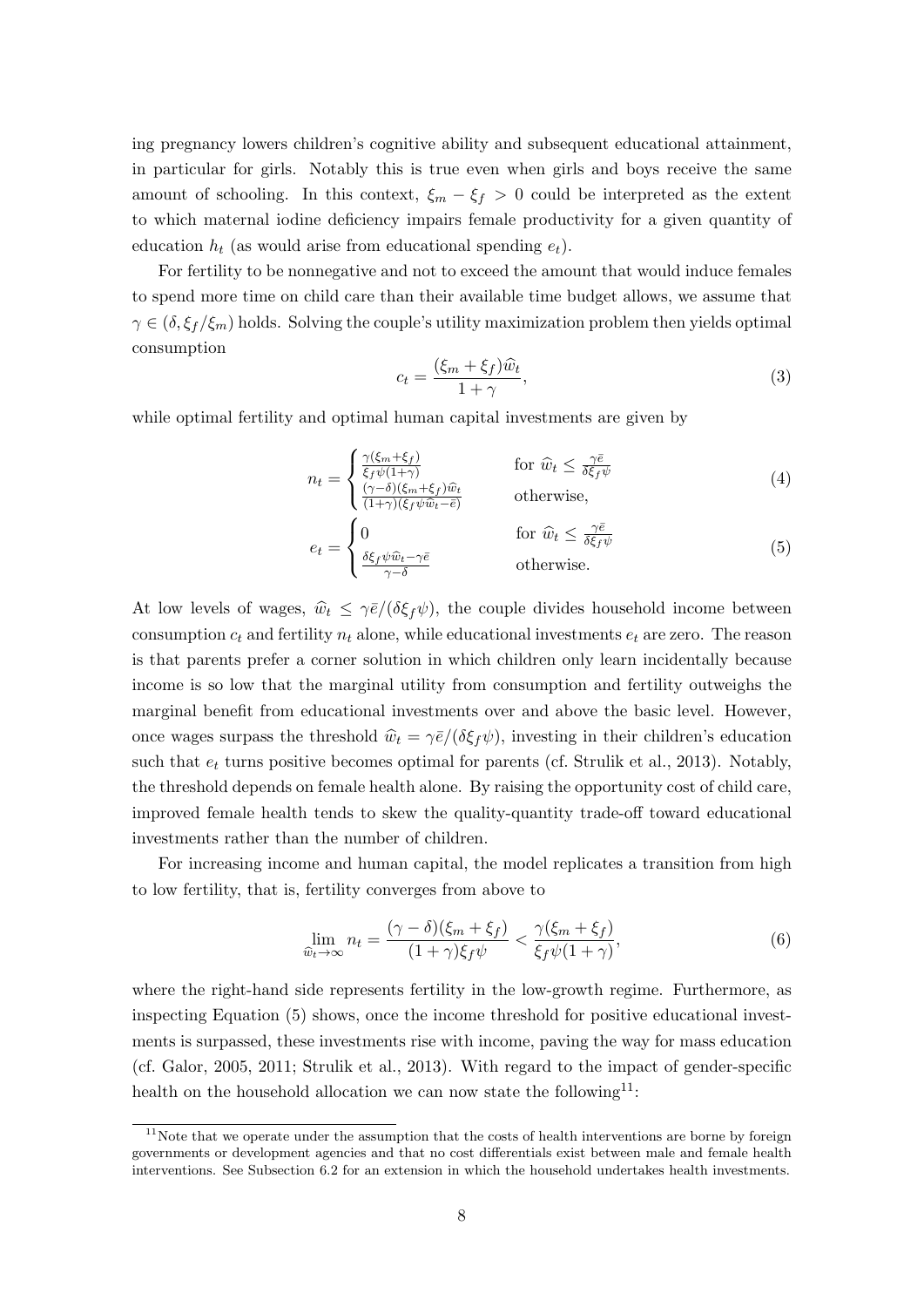**Proposition 1.** Given the level of earnings,  $\widehat{w}_t$ ,

- (i) consumption increases (symmetrically) with male  $(\xi_m)$  and female  $(\xi_f)$  health;
- (ii) fertility increases (decreases) with male (female) health both in the low-growth and in the modern growth regime and in the long-run limit; and
- (iii) educational investments in the modern growth regime increase with female health and are unaffected by male health.

*Proof.* Immediate from differentiation of (4), (5), and (6) with respect to  $\xi_f$  and  $\xi_m$ , respectively.

Improvements in male health yield an income effect that unambiguously leads to an expansion of both consumption and the number of children. By contrast, female health improvements yield both an income and a substitution effect. The income effect leads again to an unambiguous expansion of consumption, but this is no longer true with regard to the number of children. Here, the substitution effect, driven by the greater opportunity cost of children, leads to a reduction in the number of children. While this is true even in the low-growth regime, in the modern growth regime the reduction in fertility comes with greater educational investments. The effect that rising male income leads to higher fertility, while rising female income leads to lower fertility is well established empirically (cf. Butz and Ward, 1979; Bloom et al., 2009, with the former focusing on the United States). Note that spillover effects of female health on the human capital levels of other household members would only strengthen our results. Furthermore, note also that all our subsequent derivations hold true irrespective of whether households choose a fertility rate that is above or below the replacement rate for rising income and human capital. For models that describe an endogenous convergence toward replacement fertility in the long run, see Strulik and Weisdorf (2008) and Strulik et al. (2013).

#### 2.2 Population development and labor force participation

Because each couple gives birth to  $n_t$  children at time t, the replacement rate of fertility is given by  $n_t = 2$  and the adult population evolves according to

$$
N_{t+1} = \frac{n_t}{2} N_t. \tag{7}
$$

As far as labor market participation is concerned, we abstract from leisure and assume that individuals inelastically supply their available time net of child rearing. While interpreting  $\xi_m$  and  $\xi_f$  as health-dependent participation or as health-dependent productivity does not make any difference to the household analysis and will not make a difference to the key macroeconomic relationships summarized in the system of Equations (22)-(29), the subsequent intermediate analysis of employment in terms of workers  $(L_t)$  is based on the interpretation of  $\xi_m$  and  $\xi_f$  as health-dependent labor participation. Note that for this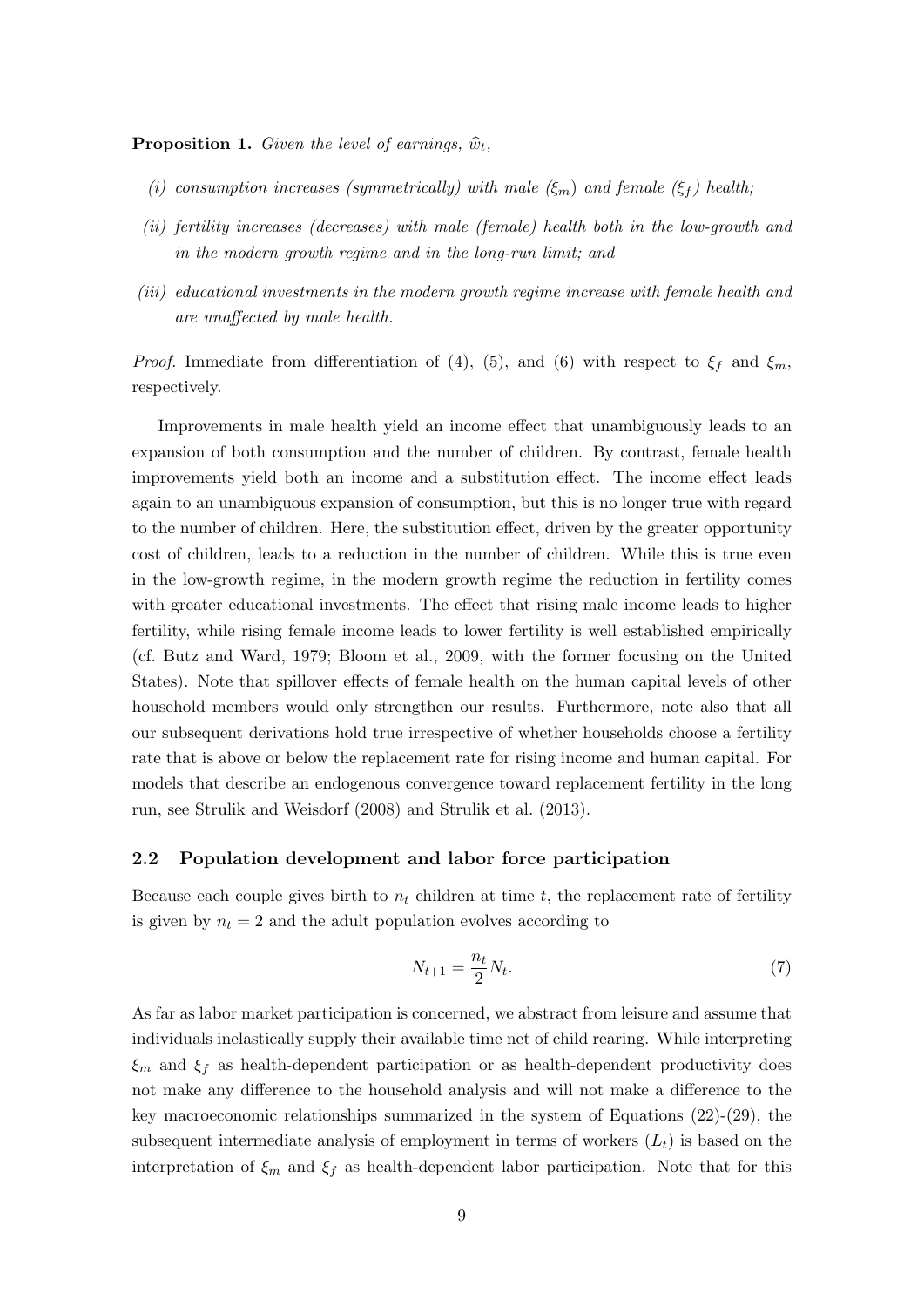case human capital  $h_t$  is homogeneous across gender so that the wage rate,  $\hat{w}_t$ , is gender neutral, while labor supply

$$
L_t = \frac{N_t}{2} \left[ \xi_m + \xi_f \left( 1 - \psi n_t \right) \right] \tag{8}
$$

depends on health in addition to the time that women allocate to child care.

**Remark 1.** The productivity interpretation of  $\xi_m$  and  $\xi_f$  implies that the level of human capital  $\xi_i h_t$  is gender specific. Hence, (i) the wage rate  $\xi_i \hat{w}_t$  is now gender specific, and (ii) labor demand and employment in terms of workers  $(L_t)$  will now depend on the gender composition, whereas (iii) labor supply in terms of workers is no longer health dependent. In this case, one would have to write out Equations  $(8)$ ,  $(10)$ ,  $(11)$ ,  $(14)$ - $(16)$ , and  $(18)$ in terms of aggregate human capital  $(H_t)$ . Doing so, one can easily derive wages and earnings as  $(19)$  and  $(20)$  and the dynamic system  $(22)-(29)$ , all of which apply regardless of the particular interpretation of  $\xi_m$  and  $\xi_f$ .

#### 2.3 Education sector

Once the income threshold for positive educational investments is surpassed, aggregate spending on formal education is given by education expenditures per couple  $(e_t n_t)$  multiplied by the number of couples  $(N_t/2)$ , thus amounting to

$$
e_t n_t \frac{N_t}{2} = \frac{\delta \xi_f \psi \widehat{w}_t - \gamma \bar{e}}{\xi_f \psi \widehat{w}_t - \bar{e}} \cdot \frac{(\xi_m + \xi_f) \widehat{w}_t}{1 + \gamma} \cdot \frac{N_t}{2}.
$$
 (9)

Aggregate education spending is then used to employ  $L_{t,E}$  teachers whose aggregate wage bill is given by  $\hat{w}_t L_{t,E}$ . Thus, we can derive the equilibrium number of teachers as

$$
L_{t,E} = \frac{e_t n_t}{\hat{w}_t} \cdot \frac{N_t}{2} = \frac{\delta \xi_f \psi \hat{w}_t - \gamma \bar{e}}{\xi_f \psi \hat{w}_t - \bar{e}} \cdot \frac{\xi_m + \xi_f}{1 + \gamma} \cdot \frac{N_t}{2}.
$$
(10)

These teachers produce the human capital level of the next generation with a teaching productivity per unit of human capital of  $\eta$ . Because the human capital level of teachers is  $h_t$  and educational resources devoted to each child are given by  $L_{t,E}/N_{t+1}$  with  $N_{t+1}$  $n_tN_t/2$ , we have the following equation of motion for individual human capital,

$$
h_{t+1} = \begin{cases} \bar{e} & \text{for } \hat{w}_t \le \frac{\gamma \bar{e}}{\delta \xi_f \psi} \\ \frac{\eta h_t L_{t,E}}{n_t N_t / 2} + \bar{e} = \frac{\eta e_t}{w_t} + \bar{e} = \frac{\eta \delta \xi_f \psi \hat{w}_t - \gamma \bar{e}}{(\gamma - \delta) w_t} + \bar{e} & \text{otherwise.} \end{cases}
$$
(11)

In the infinite limit, the growth factor of human capital converges to

$$
\lim_{\hat{w}_t \to \infty} \frac{h_{t+1}}{h_t} = \frac{\eta \delta \xi_f \psi}{\gamma - \delta} \tag{12}
$$

for rising income levels. The following result is immediate.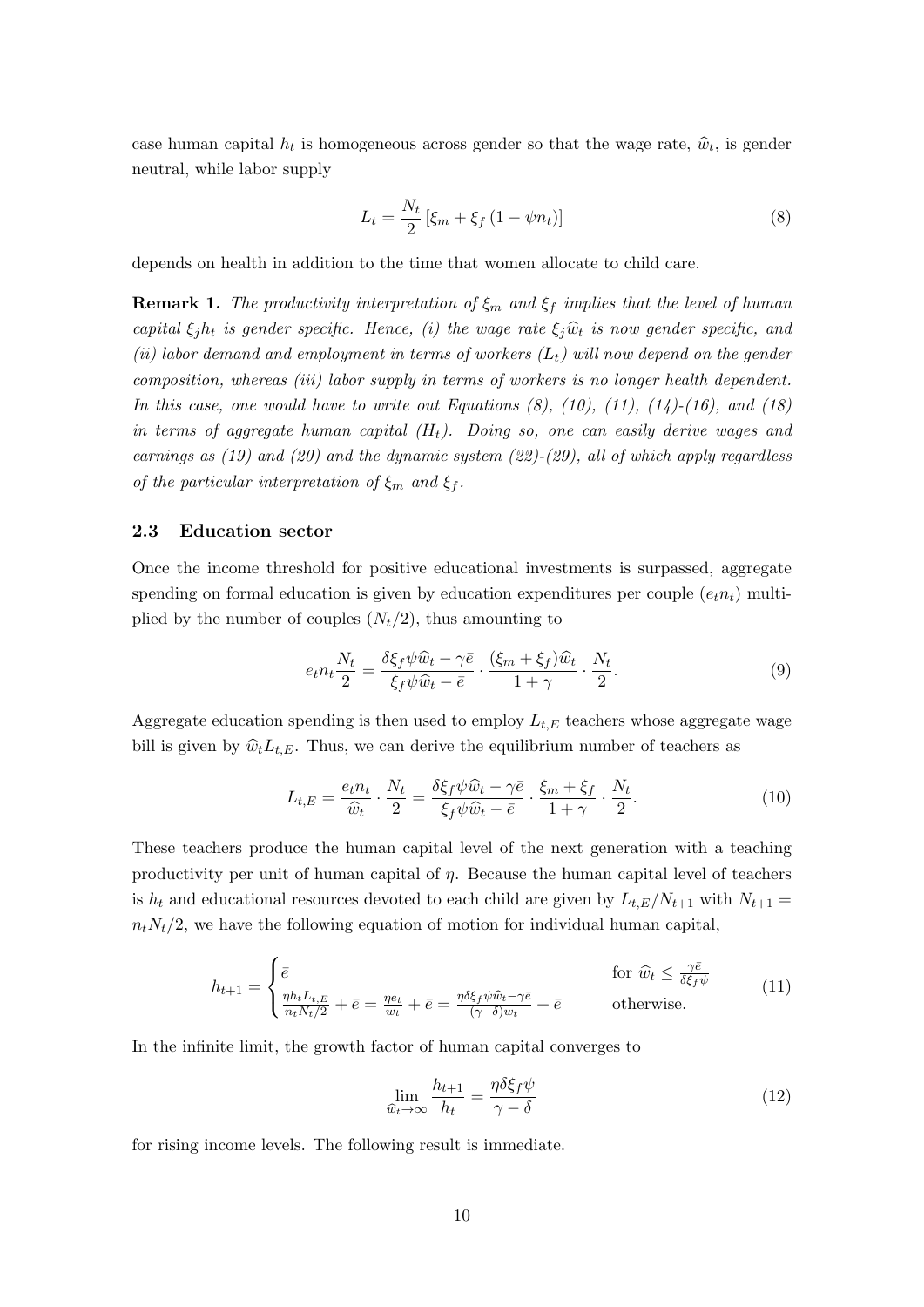Proposition 2. The long-run growth factor of human capital increases with female health but is unrelated to male health.

#### 2.4 Production sector

We follow Galor and Weil (2000) and assume that the production technology is given by

$$
Y_t = H_{t,Y}^{\alpha} \left( A_t X \right)^{1-\alpha},\tag{13}
$$

where  $H_{t,Y} = h_t L_{t,Y}$  refers to aggregate human capital employed in production, with  $L_{t,Y}$ being the number of workers;  $A_t \geq 1$  denoting the stock of technologies that a country has at its disposal; X denoting natural resources of fixed supply; and  $\alpha$  denoting the elasticity of output with respect to human capital. This production function implies, ceteris paribus, that an increase in human capital employed in goods production and an increase in the technological sophistication of a country both raise output. Following Galor and Weil  $(2000)$  and assuming that no property rights are defined on the fixed resource X (such that its return is zero), gives the wage per unit of human capital as the average product of human capital, that is,

$$
w_t = \frac{Y_t}{H_{t,Y}} = \left(\frac{A_t X}{h_t L_{t,Y}}\right)^{1-\alpha}.
$$
\n(14)

The wage rate (per unit of time) is then given by

$$
\widehat{w}_t = h_t w_t = h_t^{\alpha} \left( \frac{A_t X}{L_{t,Y}} \right)^{1-\alpha}.
$$
\n(15)

As expected, it declines with labor supply and increases with human capital.

#### 2.5 Market clearing

Labor market clearing requires that labor is either employed in goods production or in the education sector such that  $L_t = L_{t,E} + L_{t,Y}$ , from which we obtain

$$
L_{t,Y} = \frac{N_t}{2} \left[ \xi_m + \xi_f \left( 1 - \psi n_t \right) - \frac{e_t n_t}{\hat{w}_t} \right],\tag{16}
$$

where the second term in square brackets adjusts female labor supply for productivity and child rearing and the third term in square brackets refers to employment in the education sector. Following Walras' Law, we can also determine the amount of human capital employed in production by recognizing that production of final goods has to equal aggregate consumption, that is, goods markets are cleared. Hence, production per capita  $y_t = Y_t/N_t$  has to equal consumption per capita such that

$$
y_t = \frac{c_t}{2} = \frac{(\xi_m + \xi_f)\widehat{w}_t}{2(1+\gamma)}.
$$
\n
$$
(17)
$$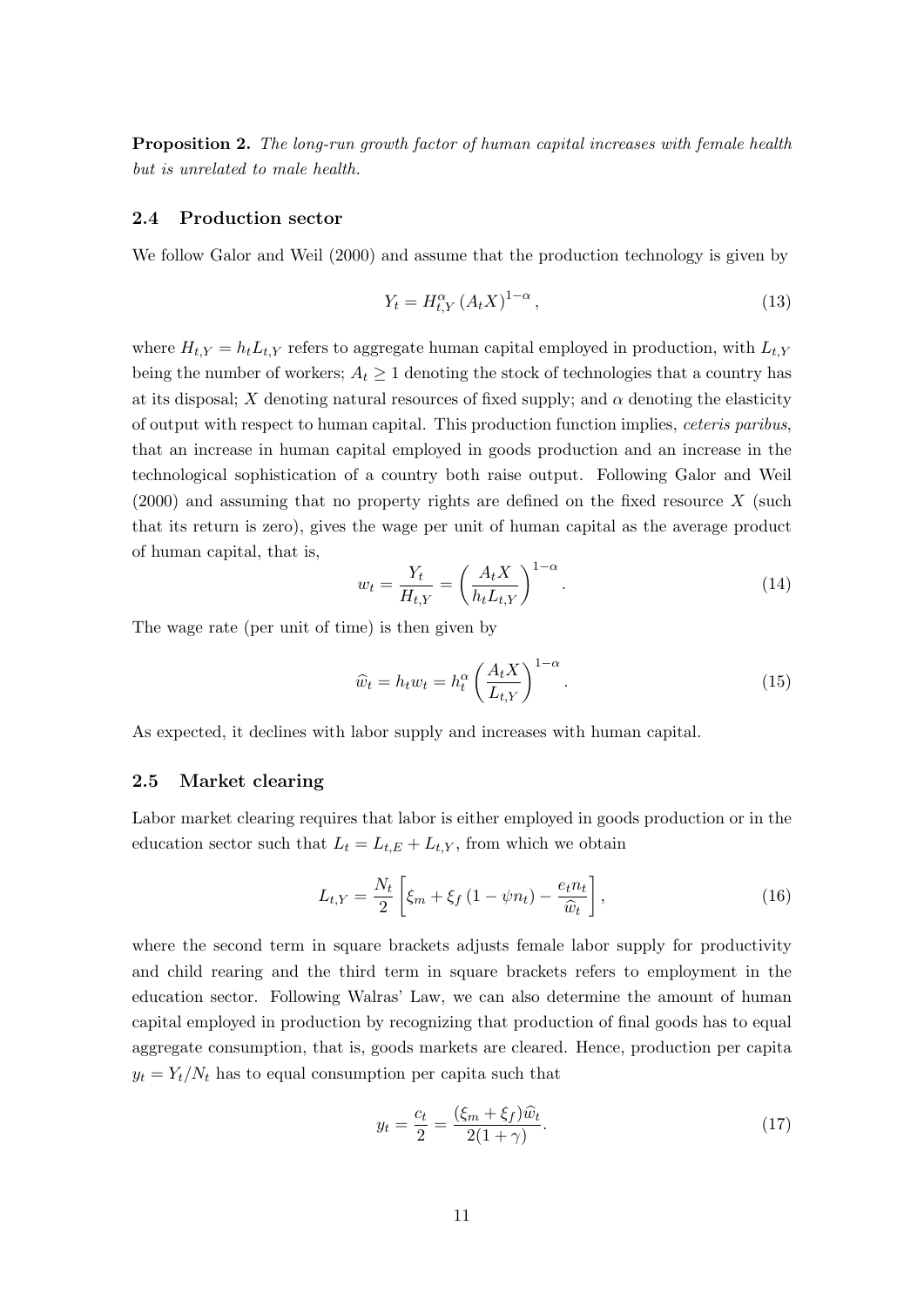Because  $w_t = Y_t/H_{t,Y} = y_t/(H_{t,Y}/N_t)$ , we obtain the following expressions for human capital and labor employment in final goods production, respectively,

$$
H_{t,Y} = \frac{(\xi_m + \xi_f)h_t}{2(1+\gamma)}N_t \qquad \Rightarrow \qquad L_{t,Y} = \frac{\xi_m + \xi_f}{2(1+\gamma)}N_t. \tag{18}
$$

The expression for  $L_{t,Y}$  can be verified by substituting the optimal values of  $e_t$  and  $n_t$ into Equation (16) and simplifying the expression. Using Equations (14) and (15), we can recalculate wages as

$$
w_t = \left[\frac{2(1+\gamma)A_t X}{h_t(\xi_m + \xi_f)N_t}\right]^{1-\alpha} \tag{19}
$$

and

$$
\widehat{w}_t = h_t^{\alpha} \left[ \frac{2(1+\gamma)A_t X}{(\xi_m + \xi_f) N_t} \right]^{1-\alpha},\tag{20}
$$

respectively.

#### 2.6 International technology diffusion

In specifying the diffusion of technologies from the technology leaders, i.e., countries that are advancing the world technological frontier according to Keller (2002), we follow Benhabib and Spiegel (2005), p. 941, and assume that

$$
A_{t+1} = \max\left\{\frac{h_t}{\bar{h}_t}\left(\frac{\bar{A}_t}{A_t} - 1\right)A_t + A_t, \bar{A}_t\right\},\tag{21}
$$

where  $\bar{A}_t$  and  $\bar{h}_t$  refer to the technological frontier and the human capital level in the most advanced countries, respectively. In this formulation the gap between the average human capital of the less developed country and that of the technology leaders,  $h_t/\bar{h}_t$ , acts as a technology adoption barrier (cf. Parente and Prescott, 1994). The faster technological progress is in advanced countries, the faster it diffuses to less developed economies (ceteris paribus). This can be justified by the notion that adopting new technologies is more likely to pay off the larger the additional amount of output that can be produced by using them. A proxy for this additional output is given by the technological gap (cf. Howitt, 2000; Acemoglu et al., 2006). The role of the gap between human capital levels of developed and less developed countries as a technology adoption barrier can be justified by the idea of Nelson and Phelps (1966) that handling new technologies requires a certain amount of skill.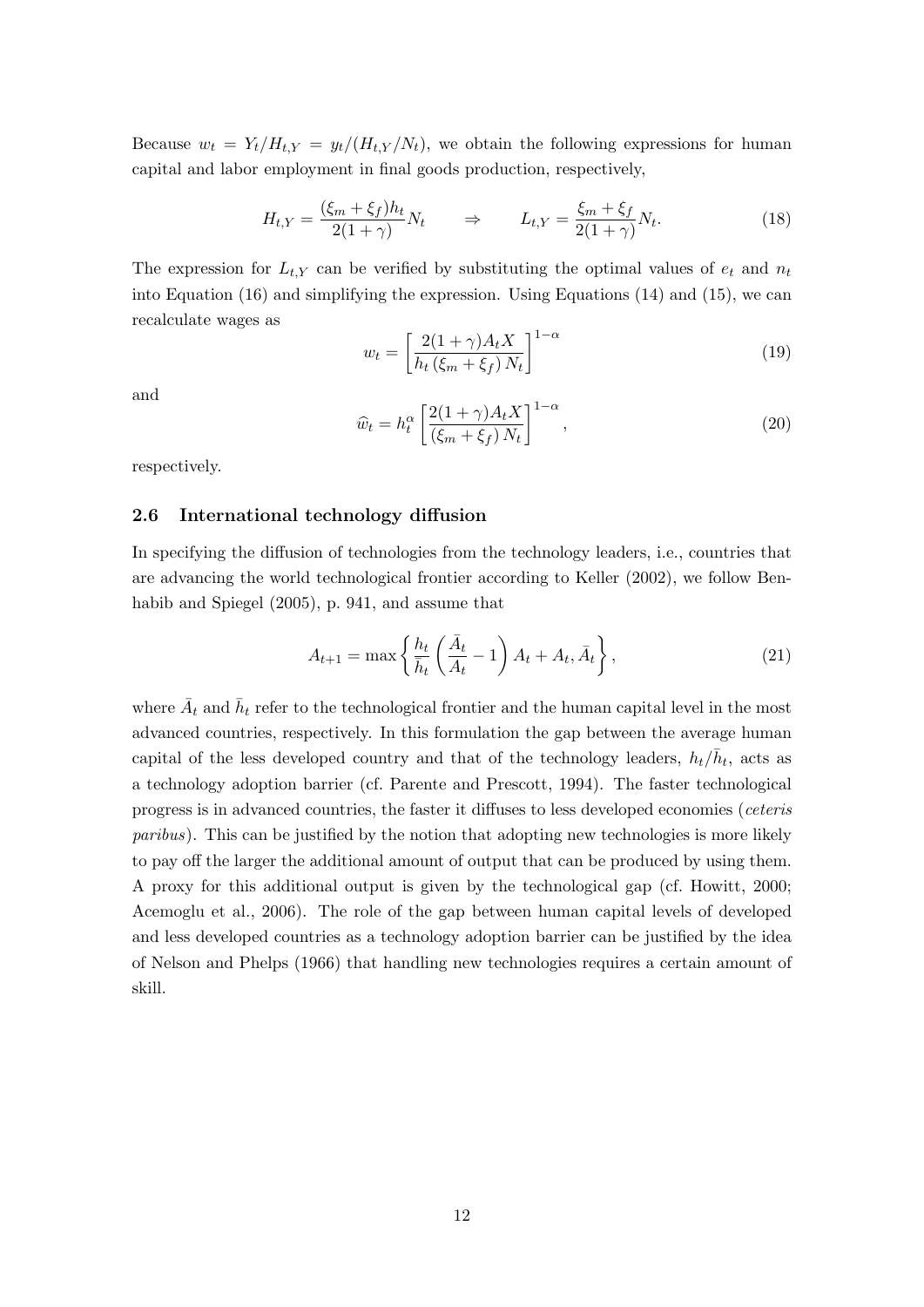### 3 Dynamic behavior of the economy in general equilibrium

Combining our building blocks, we obtain the following dynamic system that describes our model economy in the low-growth regime:

$$
A_{t+1} = \frac{h_t}{\bar{h}_t} \left(\frac{\bar{A}_t}{A_t} - 1\right) A_t + A_t,\tag{22}
$$

$$
h_{t+1} = \bar{e},\tag{23}
$$

$$
N_{t+1} = \frac{\gamma(\xi_m + \xi_f)}{2\xi_f \psi(1 + \gamma)} N_t,
$$
\n(24)

$$
w_{t+1} = \left[\frac{2(1+\gamma)A_{t+1}X}{(\xi_m + \xi_f)h_{t+1}N_{t+1}}\right]^{1-\alpha},\tag{25}
$$

while the modern growth regime is characterized by

$$
A_{t+1} = \frac{h_t}{\bar{h}_t} \left(\frac{\bar{A}_t}{A_t} - 1\right) A_t + A_t,\tag{26}
$$

$$
h_{t+1} = \frac{\eta \delta \xi_f \psi \hat{w}_t - \gamma \bar{e}}{(\gamma - \delta) w_t} + \bar{e},\tag{27}
$$

$$
N_{t+1} = \frac{(\gamma - \delta)(\xi_m + \xi_f)\widehat{w}_t}{2(1 + \gamma)(\xi_f\psi\widehat{w}_t - \bar{e})}N_t,
$$
\n(28)

$$
w_{t+1} = \left[\frac{2(1+\gamma)A_{t+1}X}{(\xi_m + \xi_f)h_{t+1}N_{t+1}}\right]^{1-\alpha}.
$$
\n(29)

Note that the low-growth regime represents a locally stable steady-state equilibrium in which an economy is caught and cannot escape without technological progress that it imports from the rest of the world. In this sense the latent state variable that eventually induces a take-off is the stock of technologies in rich countries (cf. Galor and Weil, 2000, where the latent state variable is the population size). Consider now the development of the economy from some time  $t_0$  onward, assuming that at  $t_0$  the economy is in the low-growth regime. Specifically, we then have

$$
h_{t_0} = \bar{e}; \quad n_{t_0} = \frac{\gamma(\xi_m + \xi_f)}{\xi_f \psi(1 + \gamma)}; \quad e_{t_0} = 0; \quad w_{t_0} = \left[\frac{2(1 + \gamma)A_{t_0}X}{(\xi_m + \xi_f)\bar{e}N_{t_0}}\right]^{1 - \alpha} < \frac{\gamma}{\delta\xi_f\psi},
$$

where the inequality implies  $\hat{w}_{t_0} < \gamma \bar{e}/(\delta \xi_f \psi)$  and thus fertility is high and no education investments are undertaken. One sufficient condition for sustained economic development is the ongoing growth of wages due to international knowledge diffusion. Using Equation (20) we can calculate the growth rate of wages as

$$
g_t := \frac{\widehat{w}_{t+1}}{\widehat{w}_t} - 1 = \left(\frac{h_{t+1}}{h_t}\right)^{\alpha} \left(\frac{A_{t+1}/A_t}{n_t/2}\right)^{1-\alpha} - 1, \tag{30}
$$

where  $A_{t+1}/A_t = \max\left\{h_t/\overline{h}_t\left(\overline{A}_t/A_t - 1\right) + 1, 1\right\}$ . It is sufficient for sustained wage growth  $(g_t > 0)$  that  $h_{t+1}/h_t \geq 1$ , i.e., human capital is nondecreasing, and  $A_{t+1}/A_t \geq n_t/2$ , i.e.,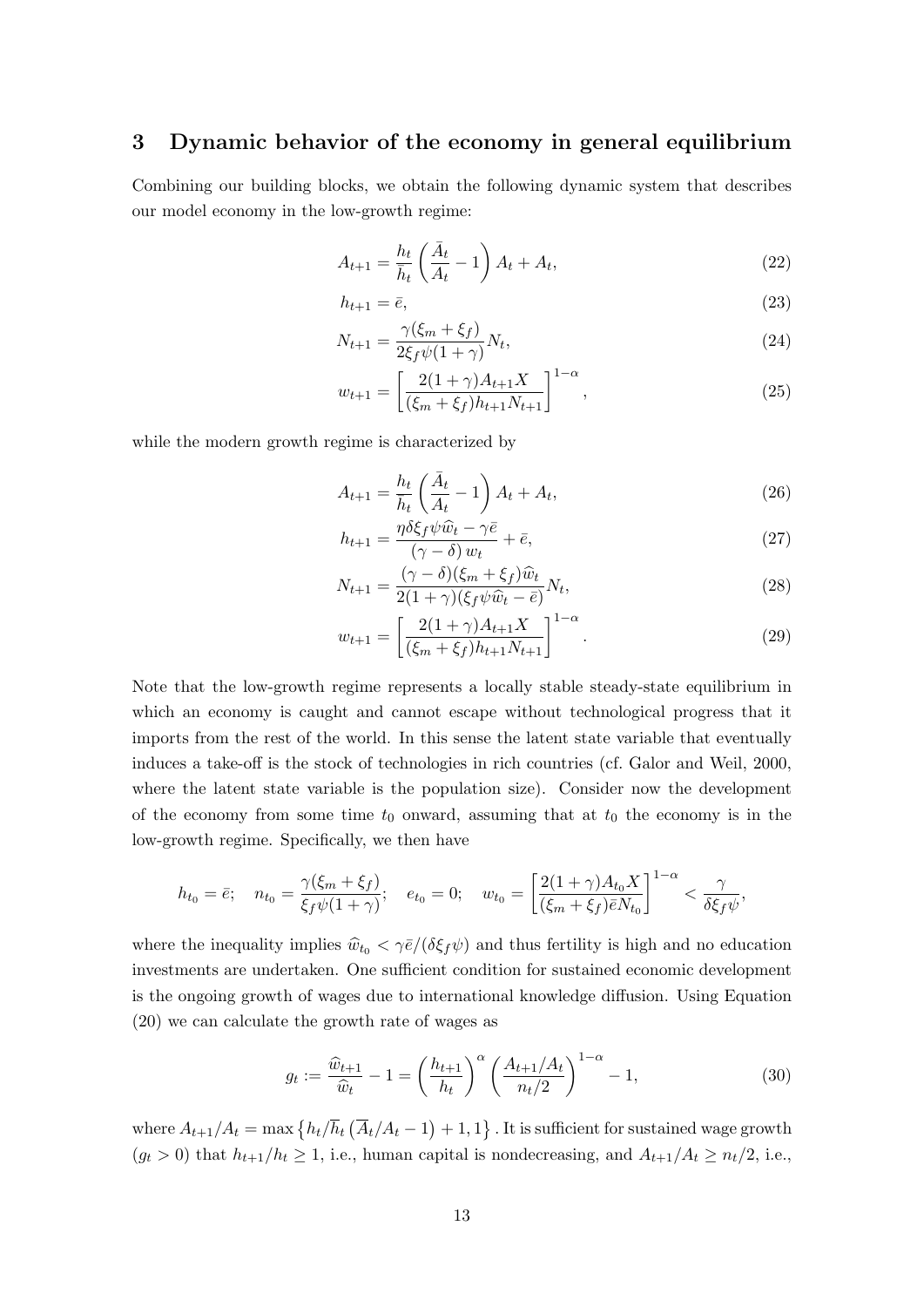technological progress does not fall short of population growth, implying that the wage rate is nondecreasing. We can then derive the following more specific sufficient conditions for a transition from low growth to modern growth and for sustained economic growth in the very long run.

**Proposition 3.** The following holds for the occurrence of a transition and for its sustainability, respectively:

 $(i)$  A transition from low growth to modern growth arises if

$$
\frac{A_{t+1}}{A_t} > \frac{\gamma(\xi_m + \xi_f)}{2\xi_f \psi(1 + \gamma)},\tag{31}
$$

with  $A_{t+1}/A_t = \max \left\{ \overline{e}_t / \overline{h}_t \left( \overline{A}_t / A_t - 1 \right) + 1, 1 \right\}$  up until the point of transition.

(ii) Sustained economic development in the very long run arises if

$$
\ln\left(\frac{\eta\delta\xi_f\psi}{\gamma-\delta}\right) \ge \frac{1-\alpha}{\alpha}\ln\left[\frac{(\gamma-\delta)(\xi_m+\xi_f)}{2(1+\gamma)\xi_f\psi}\right].
$$
\n(32)

Proof. See Appendix A.

Within the low-growth regime the wage rate can only increase through a rising "baseline" wage per unit of human capital. This requires that technological growth  $A_{t+1}/A_t$ overcompensates population growth  $n_t/2$  under high fertility. Given that, realistically,  $n_t/2 > 1$  in these economies, this requires that technological growth is positive and sufficiently strong as by condition (31). Assuming that technological growth abates in the very long run, wages continue to increase unambiguously if human capital continues to outgrow the population by a sufficient amount. Thus, considering the long-run limits of human capital growth given in Equation (12) and fertility given in Equation (6), we find the sufficient condition  $(32)$  for sustained long-run growth.<sup>12</sup>

We can now identify the role of female health in sustained growth and in a transition to a modern growth regime. To this end, assume that the transition takes place at  $\tau \geq t_0 + 1$ and that technology growth  $A_{t+1}/A_t \simeq \widehat{A}$  is roughly constant over the interval  $[t_0, \tau]$ . Defining  $\hat{w}_{\tau} = \gamma \bar{e}/(\delta \xi_f \psi)$  as the wage level at which the transition occurs and combining this with the initial wage level

$$
\widehat{w}_{t_0} = \bar{e}^{\alpha} \left[ \frac{2(1+\gamma)A_{t_0}X}{(\xi_m + \xi_f)N_{t_0}} \right]^{1-\alpha} \tag{33}
$$

and with the growth rate in the low-growth regime

 $\ddot{\cdot}$ 

$$
g = \left[\frac{2\widehat{A}(1+\gamma)\xi_f\psi}{\gamma(\xi_m+\xi_f)}\right]^{1-\alpha} - 1,\tag{34}
$$

 $12$ For a precipitous exogenous fall in the rate of technological progress immediately after the transition to the sustained growth regime, a fall back to the low-growth regime cannot be entirely ruled out. A closer investigation of this rather unrealistic case is available from the authors upon request.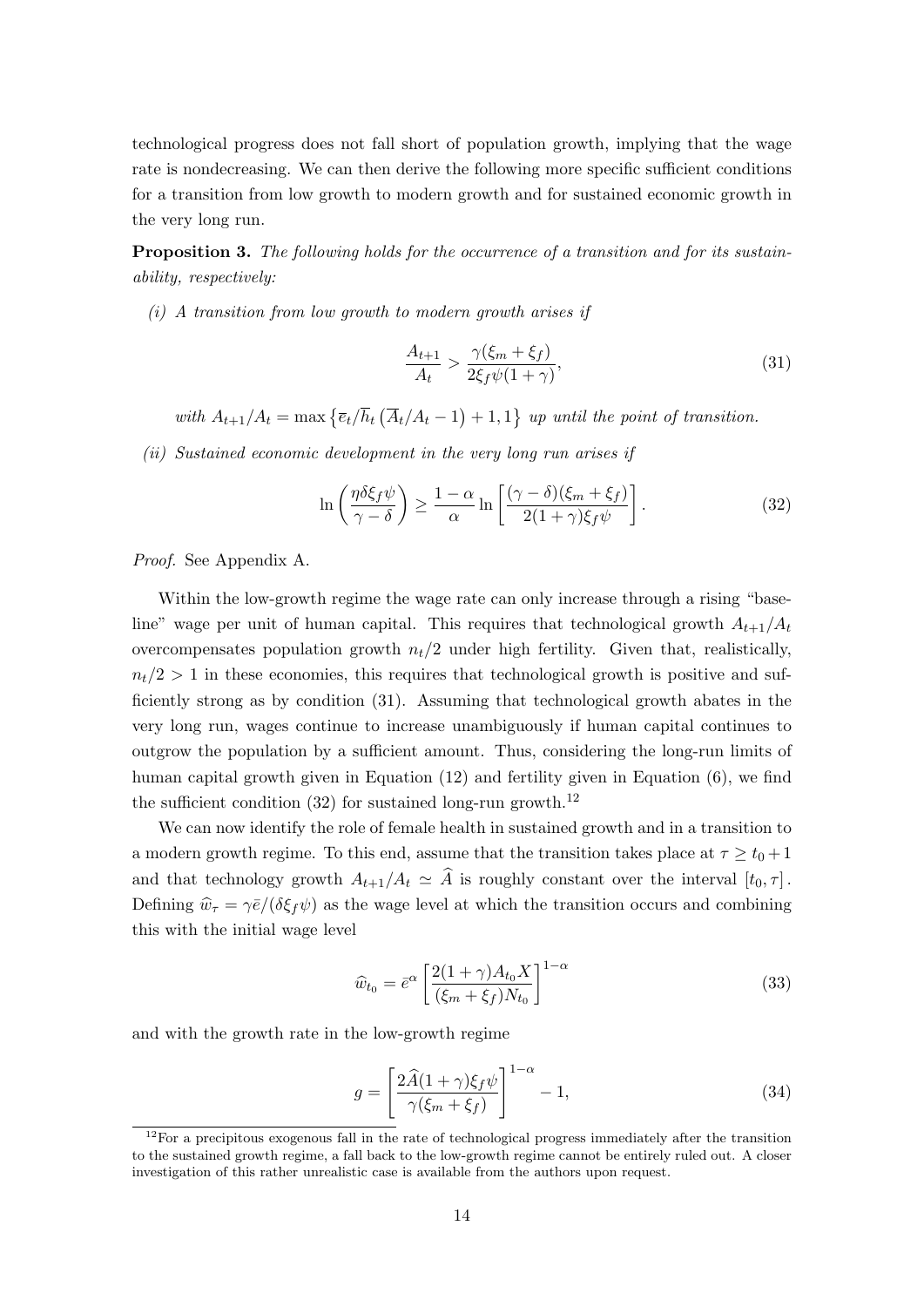we can use the relationship  $\hat{w}_{\tau} = (1 + g_t)^{\tau - t_0} \hat{w}_{t_0}$  to solve for the time to transition as a function of  $\xi_f$  and  $\xi_m$ 

$$
\Delta = \tau - t_0 = \frac{\ln \widehat{w}_{\tau} - \ln \widehat{w}_{t_0}}{\ln (1 + g)}.
$$

We then obtain

$$
\frac{\partial \Delta}{\partial \xi_f} = \frac{1}{\xi_f \ln(1+g)} \left[ -1 + (1-\alpha) \frac{\xi_f}{\xi_m + \xi_f} - (1-\alpha) \Delta \frac{\xi_m}{\xi_m + \xi_f} \right] < 0, \qquad (35)
$$
  

$$
\frac{\partial \Delta}{\partial \xi_m} = \frac{(1-\alpha)(1+\Delta)}{(\xi_m + \xi_f) \ln(1+g)} > 0, \qquad (36)
$$

which allows us to state our main result.

 $(\xi_m + \xi_f) \ln(1+g)$ 

**Proposition 4.** Better female (male) health, that is, a higher  $\xi_f$  ( $\xi_m$ )

- (i) leads to faster (slower) wage growth in the low-growth regime and in the long-run limit and
- (ii) speeds up (slows down) the transition to modern growth.

Proof. Part (i) follows immediately when inserting the low-growth and limiting values of  $n_t$  [cf. Equations (4) and (6)] and the limiting value of  $h_{t+1}/h_t$  [cf. Equation (12)] into (30) and taking the appropriate derivatives with respect to  $\xi_f$  and  $\xi_m$ , respectively. Part (ii) follows immediately from Equations (35) and (36), respectively.

Economies with better female health tend to experience faster wage growth during the low-growth regime and in the long-run limit. This is because they tend to exhibit less downward pressure on the wage rate for an expanding population and greater accumulation of human capital in the modern growth regime. While greater wage growth in the lowgrowth regime suggests that economic transition is taking place earlier, this is not a foregone conclusion. The reason is that while wages grow faster within economies with healthy females [the last term in (35)] and while these economies enter transition at a lower wage level [the first term in brackets in (35)], they are also starting at a lower wage level [the second term in (35)]. This is because greater female labor participation (or productivity) initially tends to depress wages. As it turns out, the economy with a healthier (and more productive) female labor force experiences economic take-off at an earlier time. We note from (35) that the impact of female health on the speed to transition decreases with the growth rate on the path to transition and increases with the time to transition. Finally, we note that the reduction in the transition threshold is a crucial factor. This is because when the time to transition is short, the impact of lower fertility on the growth rate is insufficient to offset the initial reduction in the wage rate.

All of this contrasts with the impact of male health, which, by raising fertility, tends to slow down economic development. Indeed, male health militates against an economic transition by lowering both the initial level of wages and their growth rate.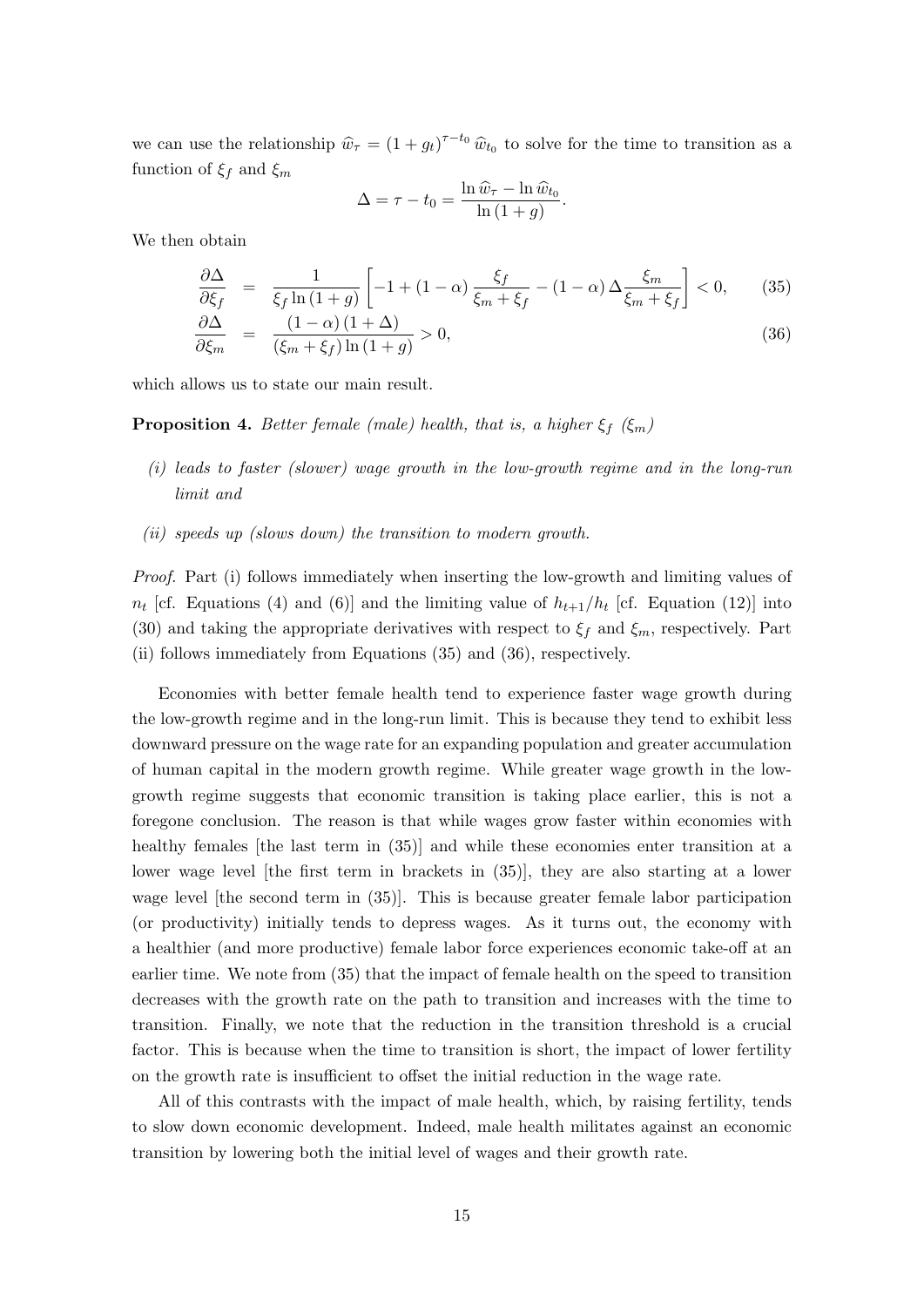We show in Section 6 that our results are robust to extensions of the model taking account of collective household preferences, endogenous health investments, and physical capital in the production process.

## 4 Policy applications

From a development policy perspective, our main result in Proposition 4 implies that efforts toward health improvements should be targeted at women. Indeed, the model suggests that redistributing health care from men to women may be beneficial. The following result shows, however, that such a policy would create a conflict with the interests of the unitary household in the short run. This argument abstracts from the justification of the redistribution of healthcare opportunities to women based on an unequal distribution biased against women to begin with (cf. the literature referenced in the introduction).

**Proposition 5.** Consider a redistribution of healthcare from men to women such that  $d\xi_f = -d\xi_m > 0.$ 

- (i) Such a policy unambiguously raises economic growth rates throughout and speeds up the economic transition, but
- (ii) for any given wage,  $\hat{w}_t$ , it unambiguously lowers household utility, both in the lowgrowth and in the modern growth regime.

Proof. See Appendix A.

Thus, while enhancing economic growth and hastening economic transition, a redistribution of health also lowers household utility. This is true even where such a policy fosters educational investments in the modern growth regime or induces a transition. Indeed, this follows from a revealed preference argument: Noting from the budget constraint in Equation (2) that redistribution unambiguously lowers family income, it must be true that the household with better male health could always mimic the allocation chosen by a household with better female health and thereby do at least as well. Any deviation in the allocation (i.e., the choice of a larger number of children) must then be associated with even greater utility. We realize that this result depends on the assumption of unitary household decision making and may well change in the presence of collective decisionmaking. This notwithstanding, it highlights the scope for a conflict between the short-term interests of utility-maximizing households, which may favor male health improvements, and the long-term interests of development policies that favor female health improvements.

In many instances, health policies are not targeted at particular individuals within the household. One may wonder then what the implications are for the pace of economic development if women and men both benefit equally from a particular health policy.

**Proposition 6.** Consider an increase in the health of both sexes by a common factor  $\lambda > 1$ . Such a policy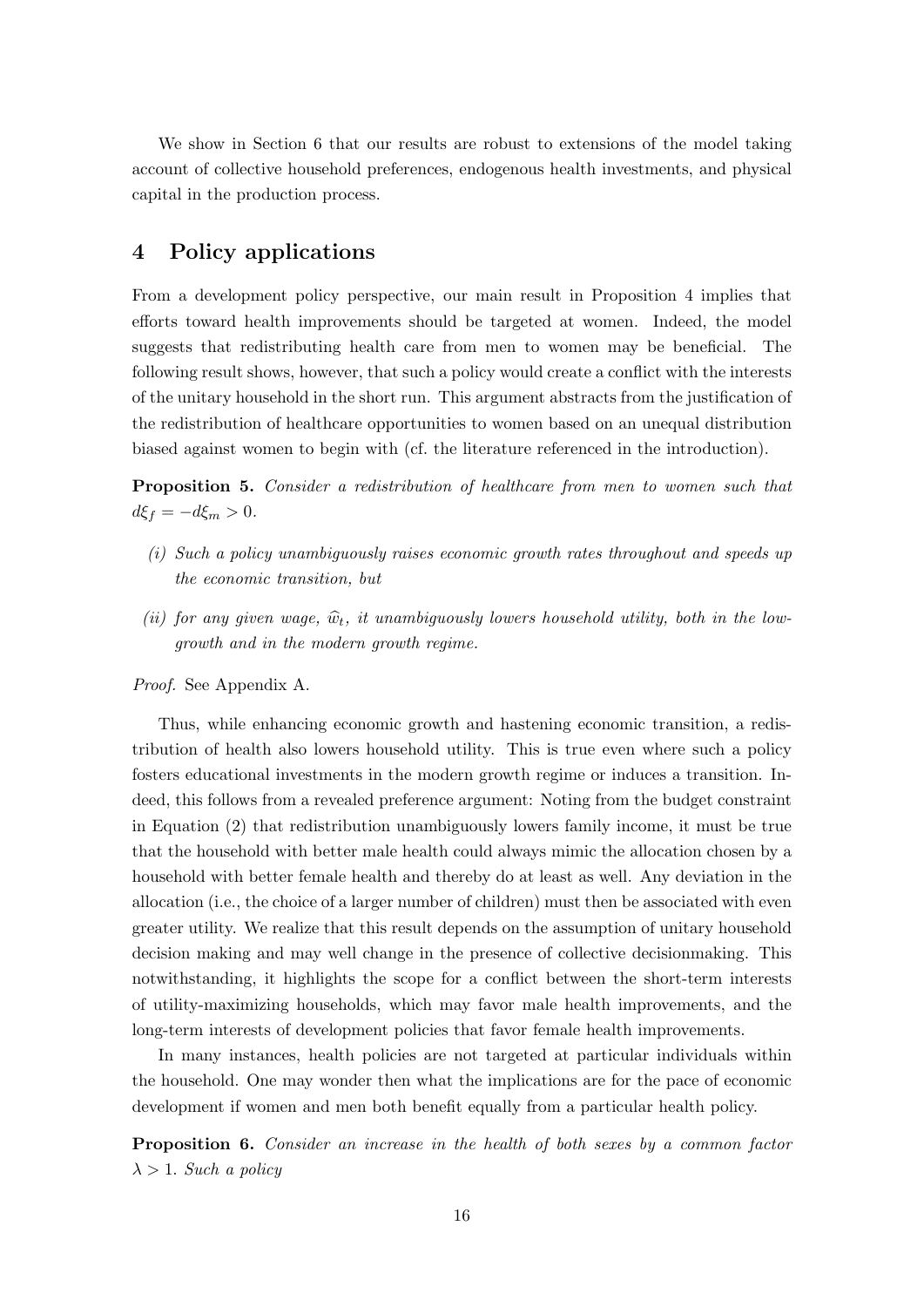- (i) leaves the growth rate unaffected in the low-growth regime and raises the growth rate in the long-run limit and
- (ii) speeds up economic transition.

#### Proof. See Appendix A.

Given the opposing effects of male and female health on growth and development it is unclear a priori whether health improvements that affect both sexes alike promote development. Indeed, to some extent this depends on the economic regime itself. While a proportional increase in the health of both males and females promotes growth by lowering fertility and raising education in the modern growth regime, this is not true in the lowgrowth regime. In the absence of educational investments, proportional health improvements do not reduce fertility and thereby leave the growth rate unaffected. This result echoes the finding of Cervellati and Sunde (2011) that the impact of health on economic growth depends on whether the demographic transition has occurred or not. According to their analysis, health improvements, as measured by increases in life expectancy, tend to reduce fertility after the demographic transition to the extent that population growth slows down and per capita income growth increases. Before the transition, however, health improvements raise life expectancy but do not reduce fertility, which may even increase slightly. Consequently, population growth increases, which in turn compromises per capita income growth. Although the health effects in our model work through morbidity/productivity rather than mortality/life expectancy, the impact is very similar: In the presence of a quality-quantity trade-off, female health improvements raise educational investments, and the ensuing increase in the cost of child care is enough to offset the positive income effect of male health on fertility, which is unambiguously reduced. By contrast, before the transition, the income effect, calling for an increase in fertility, exactly cancels the effect from greater female opportunity cost. Whether fertility increases or decreases ultimately depends on the distribution of health gains in the household. Thus, it is easy to conceive that if males benefit to a larger extent, fertility does, indeed, increase. What our analysis also shows is that health improvements common to men and women do, however, facilitate a take-off toward sustained economic development, albeit more slowly.

## 5 Numerical analysis

We now illustrate the analytical results with a numerical example based on the parameter values given in Table 1. Specifically, we consider two exercises: First, we examine the impact of gender-specific health on the time to transition, seeking to assess the size of the effect; second, we simulate the dynamic system as given by Equations (22) to (29), seeking to assess the impact of gender-specific health on the overall development process. With respect to health we rely on the data of Vos et al. (2012) reporting that at the global level and for the year 1990 males and females aged 30 live about  $YLD_m = 0.11$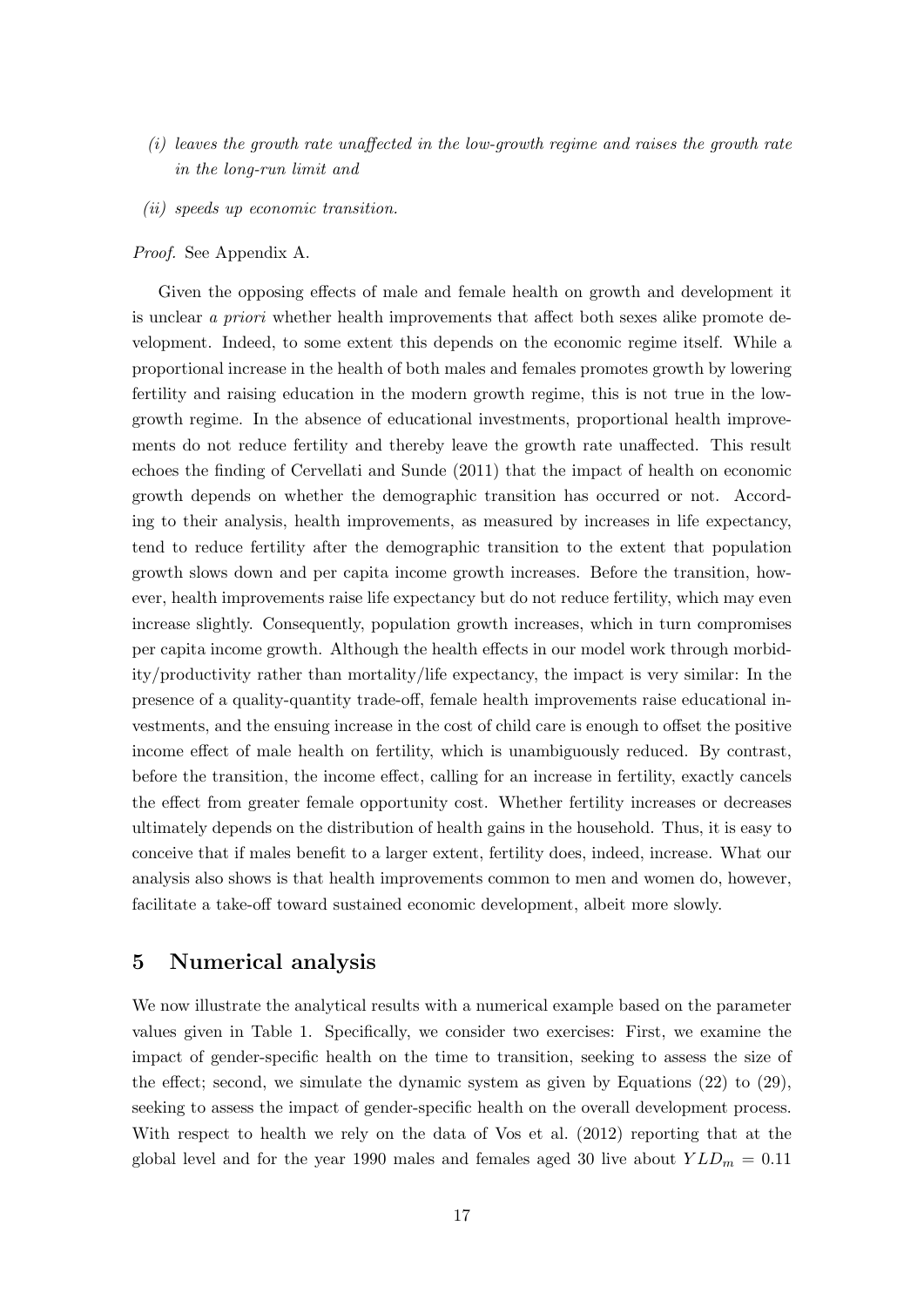and  $YLD_f = 0.124$  life years in disability. In terms of labor participation, this implies  $\xi_f = 0.876$  and  $\xi_m = 0.89$  (i.e., 45.6 and 46.3 weeks per year). We use these values for the baseline scenario and then assess the impact of a percentage point increase in female health in Scenario 1, a percentage point increase in male health in Scenario 2, and a percentage point increase in the health of both sexes in Scenario 3. Note that a percentage point increase in female and male health amounts to an increase of healthy time of a little more than three days per year.

| Parameter         | Value     | Parameter                  | Value         |
|-------------------|-----------|----------------------------|---------------|
| δ                 | 0.4660    | $\alpha$                   | 2/3           |
| $\gamma$          | 0.5200    | $g_h$ (foreign)            | $0.45\%$ p.a. |
| $\psi$            | 0.1591    | $g_A$ (foreign) 3.85% p.a. |               |
| $\xi_f$           | 0.8760    | $\xi_m$                    | 0.8900        |
| $\bar{e}$         | 4.2500    | п                          | 1.000         |
| period length $t$ | $25$ yrs. |                            |               |

Table 1: Parameter values for simulation

Table 2 presents for the baseline case and the three scenarios the pretransition outcomes in terms of fertility, female labor force participation, economic growth, and the time to transition. Fertility is around 4.3 children per household, a value that is reasonably well in line with empirical evidence for developing economies. Female labor force participation amounts to 0.272, broadly corresponding with the female participation rates reported for India or Turkey (cf. International Labour Organization, 2012). The growth rate of 5.6% over a time span of 25 years amounts to annual growth in the order of 0.2% and thus to an almost stagnating economy.<sup>13</sup> In consequence, for our baseline economy, the (latent) time to transition amounts to 52.6 years. The percentage point improvement in female health (Scenario 1) lowers this time by some 5 years and 4 months, which is enough to trigger a transition after 50 years (i.e., with the third generation) rather than after 75 years (i.e., with the fourth generation) as in the baseline. In contrast, a percentage point increase in male health (Scenario 2) raises the time to transition by about 2 and a half years. Given our assumption of a period length of 25 years, this does not have a bearing on the transition process. Finally, an improvement by one percentage point in the health of both sexes reduces the time to transition by about 3 years and 1 month, which again is enough to induce an earlier transition.

A period length of 25 years leads to rather extreme impacts of changes in health on the transition process as it is modeled. Changes in the latent time to transition of similar and sizable magnitude (as for example those for Scenarios 2 and 3) may either trigger no effect (as for Scenario 2) or a change in the timing of transition by 25 years (as for

 $13$ We assume for this experiment constant technology adoption of about 3.8% per year. In our simulation later, technology adoption is specified according to the flexible form of Equation (21), giving rise to an average on the same order.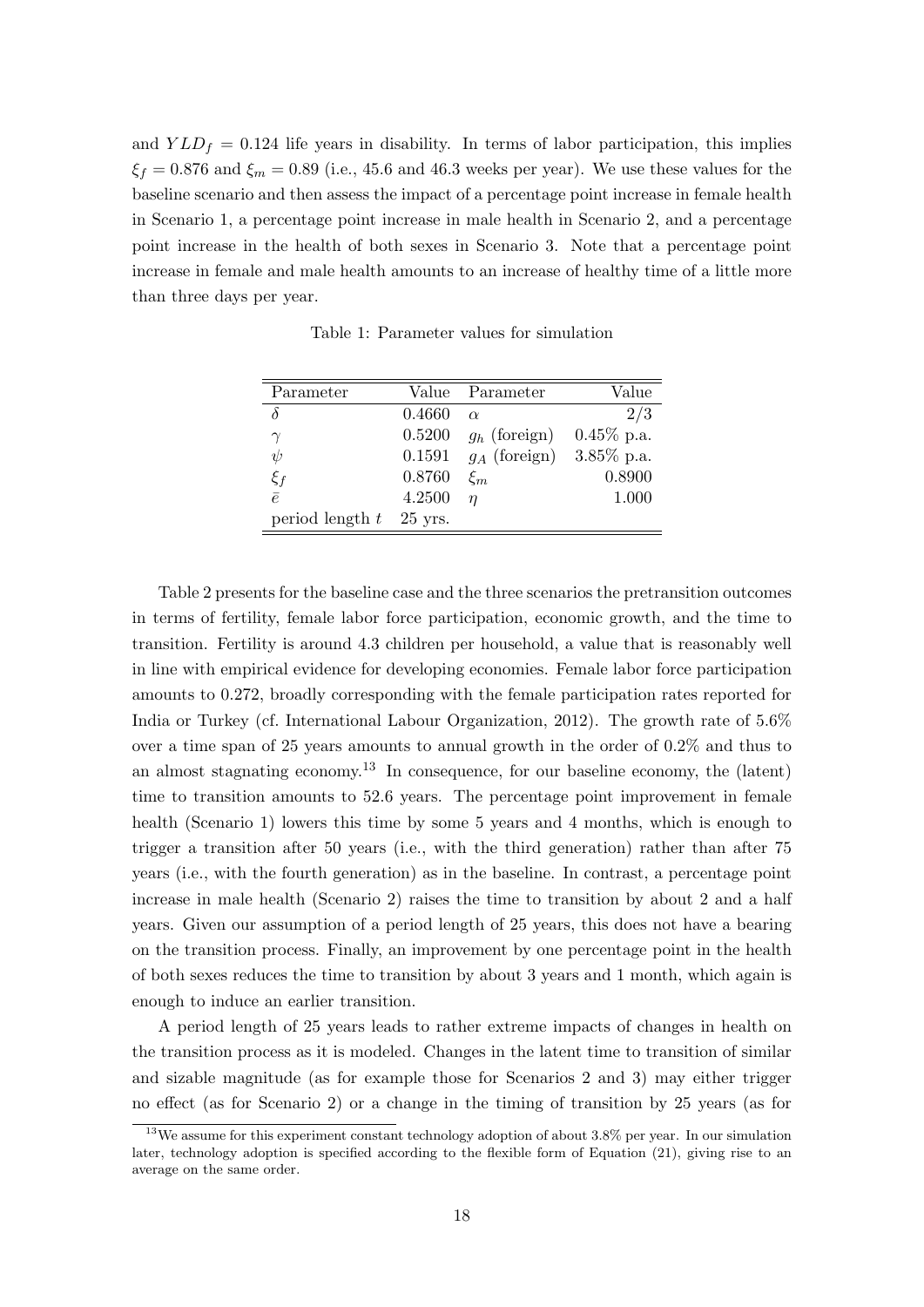Scenario 3). In that regard, changes in the latent time to transition are a more realistic measure of the likely impact of health care on the transition process. Moreover, a long period length is associated with a second problem: whether or not a health improvement advances or delays economic transition (by a generation) is very sensitive to the level of the initial wage  $\hat{w}_{t_0}$  and therefore depends crucially on the assumptions about the initial state of the economy.

In light of these concerns we can arrive at a more robust statement about the role of health for economic take-off by considering the following stochastic setting. Suppose the initial conditions of the economy  $\{A_{t_0}, N_{t_0}, X\}$  are randomly drawn from a set of values G so that they generate an initial wage  $\hat{w}_t^b \in [\underline{w}^b, \overline{w}^b]$  for which transition arises after three periods (and three periods only) in the baseline scenario  $(b)$ .<sup>14</sup> Clearly, the range of initial wages  $[\underline{w}^1, \overline{w}^1]$  for which transition arises after 3 periods in Scenario 1 satisfies  $\underline{w}^1 < \underline{w}^b$  and  $\overline{w}^1 < \overline{w}^b$  (i.e., the range is shifted "downward"). Intuitively this is due to the fact that better female health reduces the threshold wage for economic take-off.

Furthermore, for any given  $\{A_{t_0}, N_{t_0}, X\} \in G$ , the initial wage in Scenario 1 will satisfy  $\hat{w}_{t_0}^1 \in \left[ \left( \hat{w}_{t_0}^1 / \hat{w}_{t_0}^b \right) \underline{w}^b, \left( \hat{w}_{t_0}^1 / \hat{w}_{t_0}^b \right) \overline{w}^b \right]$  with  $\hat{w}_{t_0}^1 / \hat{w}_{t_0}^b < 1$ . This is because of the greater effective labor supply associated with better female health in Scenario 1. Nevertheless, an interval exists  $[\overline{w}^1, (\hat{w}_{t_0}^1/\hat{w}_{t_0}^b) \overline{w}^b]$  such that a draw  $\hat{w}_{t_0}^1 \in [\overline{w}^1, (\hat{w}_{t_0}^1/\hat{w}_{t_0}^b) \overline{w}^b]$  will induce a transition after three periods in the baseline case but a transition after two periods in Scenario 1. The probability of such a draw,  $\pi_{b1} = \left[ \left( \widehat{w}_{t_0}^1 / \widehat{w}_{t_0}^b \right) \overline{w}^b - \overline{w}^1 \right] \left[ \left( \widehat{w}_{t_0}^1 / \widehat{w}_{t_0}^b \right) \left( \overline{w}^b - \underline{w}^b \right) \right]^{-1}$ , can now be read as the probability that the improvement in female health in Scenario 1 advances the economic transition by one period (i.e., by 25 years). For our numerical example we obtain  $\pi_{b1} = 0.22$ , which is of sizable magnitude.<sup>15</sup>

In our second exercise, we graph the development paths for human capital, population, and income, embracing both pre- and post-transition periods. The impact of female health improvements is shown in Figure 1. The solid blue line refers to the baseline case, whereas the dashed red line refers to Scenario 1, i.e., an economy that experienced at the initial time (1950) a percentage point increase in female healthy time. Both economies start with the same population size, the same state of technology, and the same land endowment. They follow the same path until around the year 2000 when they are still in a low-growth regime without the accumulation of human capital [see panels a) and b)] and very sluggish income growth [see panel f)]. The sole reason that wages grow at all is that the technological frontier in the rest of the world grows at a constant rate such that the distance to the frontier increases, leading to more intense technology adoption (cf. Howitt, 2000; Acemoglu et al., 2006). Meanwhile, the human capital level in the rest

<sup>&</sup>lt;sup>14</sup>More specifically,  $\underline{w}^b := \gamma \overline{e} / \left[ \delta \psi \xi_f^b \left( 1 + g^b \right)^3 \right]$  and  $\overline{w}^b := \gamma \overline{e} / \left[ \delta \psi \xi_f^b \left( 1 + g^b \right)^2 \right]$  with  $g^b$  as defined by Equation (34). Thus, the lower (upper) bound corresponds to the baseline threshold wage discounted by the growth over three (two) periods. If  $\hat{w}_{t_0}^b \leq \underline{w}^b$ , the transition would occur after four periods; if  $\hat{w}_{t_0}^b > \overline{w}^b$ , the transition would come original property. the transition would occur after two periods.

<sup>&</sup>lt;sup>15</sup>Similarly, we obtain  $\pi_{b3} = 0.126$  as the probability that an equiproportional increase of health for both genders advances economic take-off by one generation, and (in an analogous way) we obtain  $\pi_{b2} = 0.121$ as the probability that an improvement in male health delays take-off by one generation.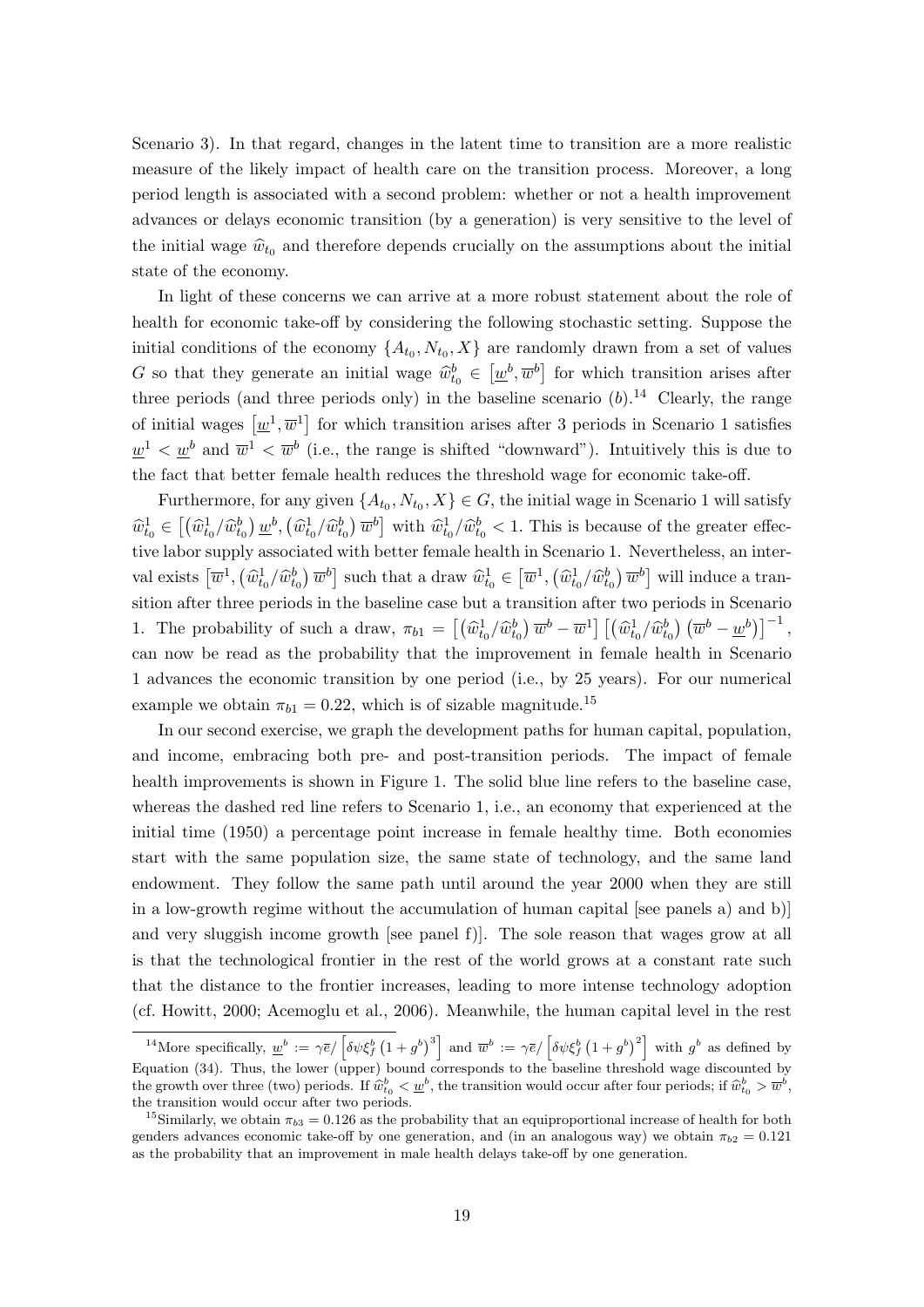|                                                  | <b>Baseline</b>  | Scenario 1       | Scenario 2       | Scenario 3       |
|--------------------------------------------------|------------------|------------------|------------------|------------------|
| Health parameters                                |                  |                  |                  |                  |
| $\xi_f$<br>$\xi_m$                               | 0.8760<br>0.8900 | 0.8848<br>0.8900 | 0.8760<br>0.8989 | 0.8848<br>0.8989 |
| Pretransition outcomes                           |                  |                  |                  |                  |
| Fertility $n$<br>Participation $\xi_f(1-\psi n)$ | 4.3349<br>0.2718 | 4.3131<br>0.2776 | 4.3567<br>0.2688 | 4.3348<br>0.2745 |
| 25-yr. growth rate $q$                           | 0.0557           | 0.0574           | 0.0539           | 0.0557           |
| Time to transition (yrs.)                        | 52.623           | 47.313           | 55.100           | 49.538           |
| Yrs. gained on baseline                          |                  | 5.310            | $-2.477$         | 3.085            |

Table 2: Impact of health on pretransition outcomes and time to take-off

of the world also grows persistently such that the gap between the human capital level of the country under consideration and the rest of the world widens. This acts as a barrier to technology adoption and prevents an economic take-off from occurring (cf. Nelson and Phelps, 1966; Parente and Prescott, 1994; Benhabib and Spiegel, 2005). At the point of take-off (for the baseline scenario this is the year 2025 and for Scenario 1 this is the year 2000), per capita income surpasses the value at which it becomes optimal for individuals to invest in the education of their offspring. From then on parents choose to have fewer children but to educate them better. Consequently, a fertility transition sets in and the rate of population growth declines [see panel d)]. The resulting increase in human capital helps to close the gap between the human capital level of the country under consideration and the rest of the world. This in turn leads to faster technology adoption and an increase of per capita income growth [see panels e) and f)].

In comparison with the baseline scenario we see that the benefits from female health improvements materialize only over time, but then in an accelerating way. This is due to diverging growth rates of human capital and income in the modern growth regime, implying that an initial advantage is magnified. Interestingly, little perceivable difference exists between the two economies in the "immediate" aftermath of the early transition (i.e., over the years 2000–2025). Thus, female health improvements appear to create only a small initial advantage in terms of slightly higher growth rates at a slightly earlier point in time, but this effect is vastly magnified over the subsequent 50 years.

In Figure 2 we hold female health constant and simulate an increase in male health by 1 percentage point (Scenario 2). In this case, both economies take off in the year 2025. Nevertheless, even under the modern growth regime, the higher fertility level in Scenario 2 places a drag on income growth and the growth of human capital, causing these economies to diverge as well. Finally, in Figure 3, we simulate an equiproportional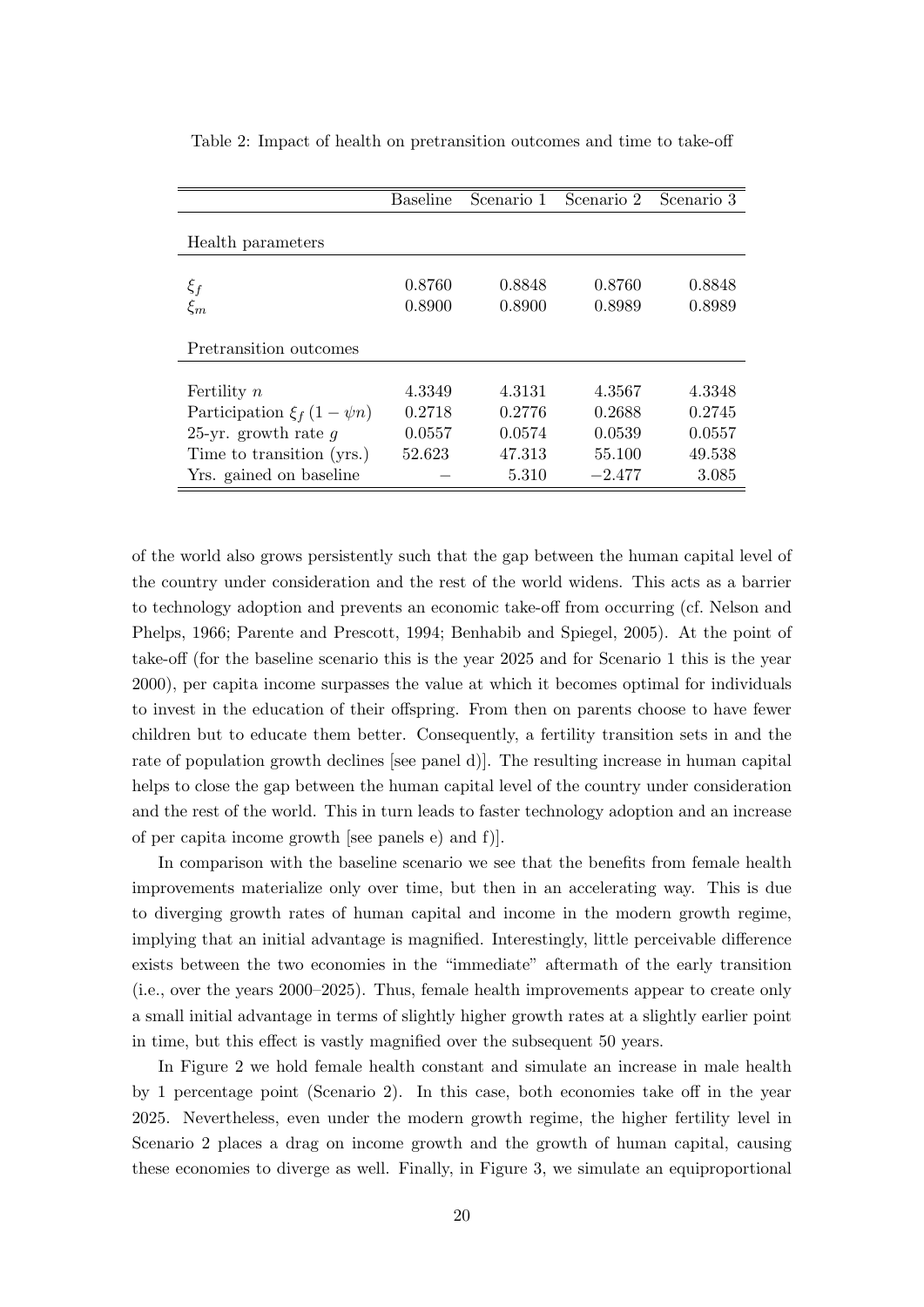

Figure 1: Illustration of the differential take-off in Scenario 1. The baseline simulation is reflected by the solid blue line. The dashed red line refers to a simulation with similar parameter values except that female health increases by 1 percentage point as compared with the baseline simulation.

increase in health of both sexes (Scenario 3). Despite the earlier take-off of the economy with better health, the difference in post-transition growth rates is rather limited, implying that these economies do not follow dramatically divergent development paths.

We should mention that the path of development is not invariant to the sequencing of events. If female health is improved earlier (later) than male health, the economy ends up on a higher (lower) income trajectory. This suggests that targeted health interventions for women are more effective for economic development the earlier they occur. In other words, failing to act now on improving female health is likely to raise the future cost of interventions for any given outcome.

## 6 Extensions and robustness of the results

In this section we investigate three extensions of the model and analyze whether our results are robust to these alternative specifications. Subsection 6.1 relaxes the assumption of unitary household preferences in favor of collective preferences, Subsection 6.2 analyzes the implications of endogenous investments in health, and Subsection 6.3 sheds light on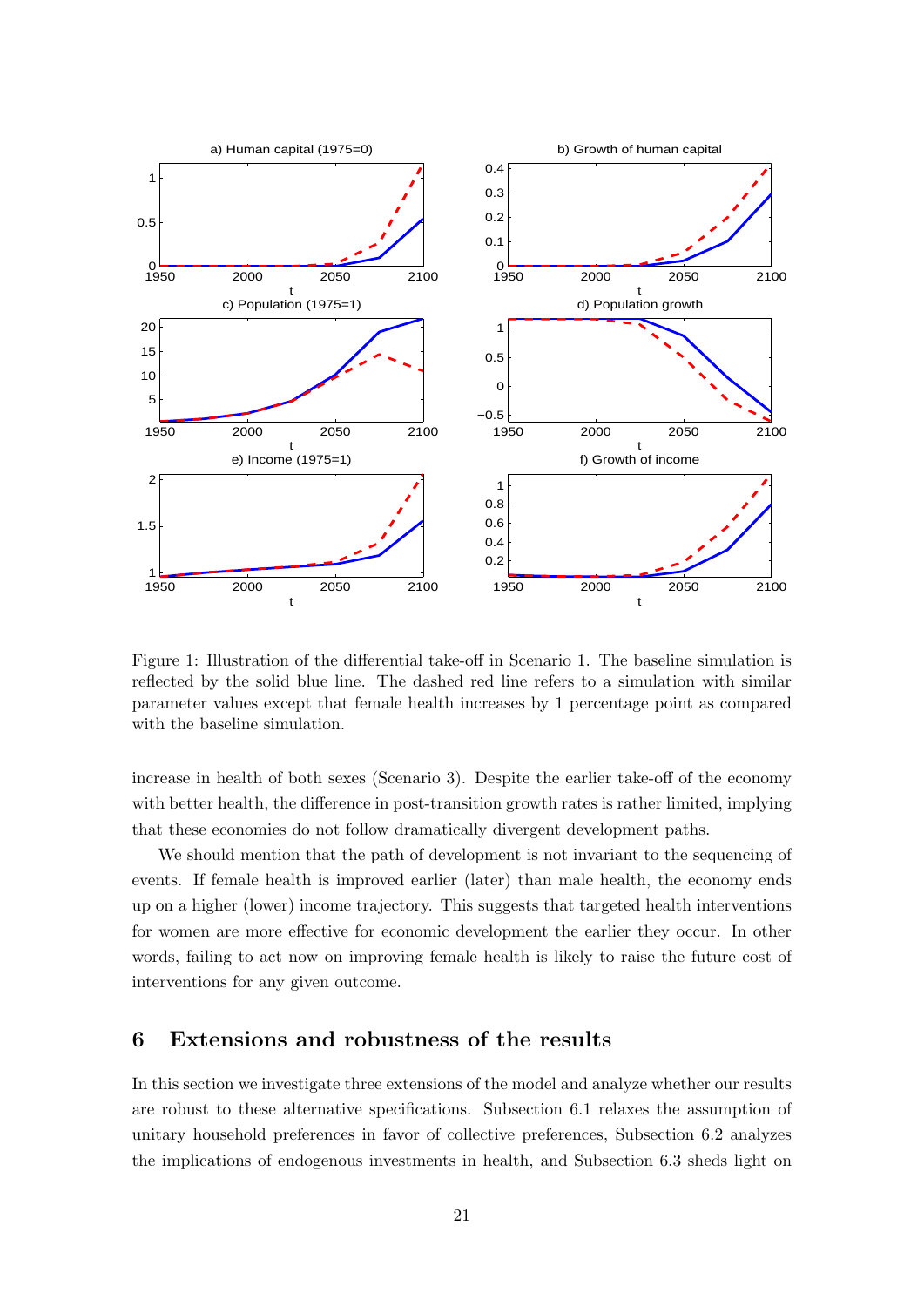

Figure 2: Illustration of the differential take-off in Scenario 2. The baseline simulation is reflected by the solid blue line. The dashed red line refers to a simulation with similar parameter values except that male health increases by 1 percentage point as compared with the baseline simulation.

the effects of physical capital accumulation and foreign direct investment (FDI).

#### 6.1 Collective household preferences

Frequent arguments hold that household allocations are (empirically) better represented by models of collective rather than unitary preferences.<sup>16</sup> To illustrate the robustness of our main results, this section derives the allocation under collective household preferences and sketches out the implications of (female) health improvements. Thus, consider collective preferences of the form

$$
u = \hat{\theta} \left[ \log \left( c_t^m \right) + \gamma_m \log \left( n_t \right) + \delta_m \log \left( \bar{e} + e_t \right) \right] + \left( 1 - \hat{\theta} \right) \left[ \log \left( c_t^f \right) + \gamma_f \log \left( n_t \right) + \delta_f \log \left( \bar{e} + e_t \right) \right], \tag{37}
$$

<sup>&</sup>lt;sup>16</sup>See Browning and Chiappori (1998) for a general characterization and de la Croix and Vander Donckt (2010), Rees and Riezman (2012), and Prettner and Strulik (2014) for applications to the economicdemographic transition.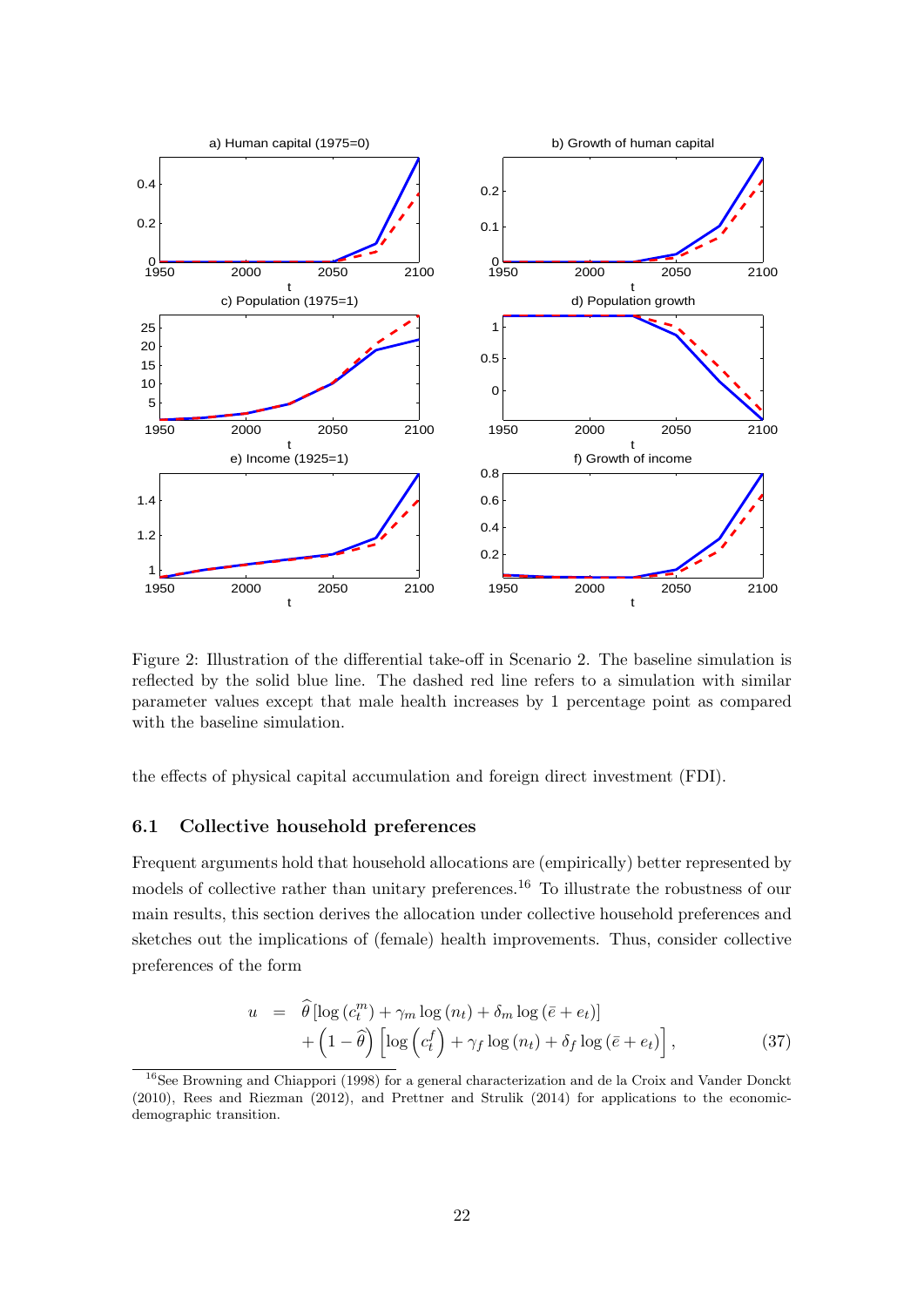

Figure 3: Illustration of the differential take-off in Scenario 3. The baseline simulation is reflected by the solid blue line. The dashed red line refers to a simulation with similar parameter values except that health increases equiproportionally by 1 percentage point for males and females as compared with the baseline simulation.

according to which each partner  $j = m, f$  derives utility from private consumption  $c_t^j$ t and from the number of children and their education, the latter two being public goods within the household. The distribution function  $\hat{\theta} = \theta (\xi_m, \xi_f)$  is assumed to depend on the distribution of health. This can be viewed as a reduced form of the more common representation, where  $\widehat{\theta}$  depends on the income distribution within the household. Naturally, we have  $\partial\theta/\partial\xi_m = \theta_m \geq 0 \geq \theta_f = \partial\theta/\partial\xi_f$ , implying that better female (male) health tends to increase (decrease) women's bargaining power. We allow that partners differ in their preferences over children and their education. Similar to Rees and Riezman (2012) we follow empirical evidence that men tend to have a stronger preference for private consumption and the number of children as opposed to education (see e.g. Schultz, 1990; Thomas, 1990) such that we assume  $\delta_m < \delta_f \leq \gamma_f \leq \gamma_m$ . Solving the utility maximization problem subject to the original budget constraint in Equation (2) we obtain

$$
c_t^m = \frac{\widehat{\theta}(\xi_m + \xi_f)\widehat{w}_t}{1 + \widehat{\gamma}}; \qquad c_t^f = \frac{\left(1 - \widehat{\theta}\right)(\xi_m + \xi_f)\widehat{w}_t}{1 + \widehat{\gamma}}
$$
(38)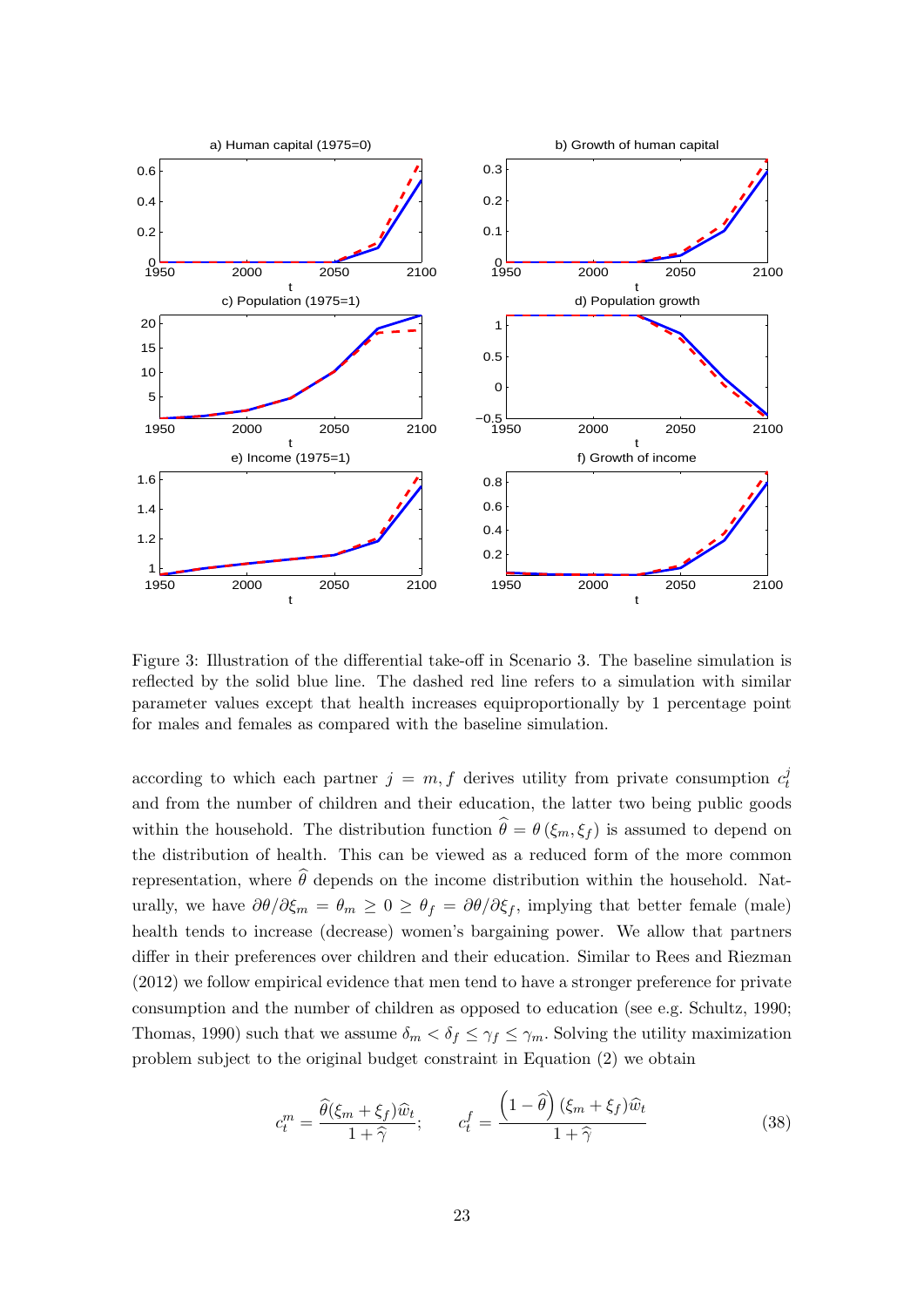for male and female consumption and

$$
n_{t} = \begin{cases} \frac{\hat{\gamma}(\xi_{m} + \xi_{f})}{\xi_{f}\psi(1+\hat{\gamma})} & \text{for } \hat{w}_{t} \leq \frac{\hat{\gamma}\bar{e}}{\hat{\delta}\xi_{f}\psi} \\ \frac{(\hat{\gamma} - \hat{\delta})(\xi_{m} + \xi_{f})\hat{w}_{t}}{(1+\hat{\gamma})(\xi_{f}\psi\hat{w}_{t} - \bar{e})} & \text{otherwise,} \end{cases}
$$
(39)  

$$
e_{t} = \begin{cases} 0 & \text{for } \hat{w}_{t} \leq \frac{\hat{\gamma}\bar{e}}{\hat{\delta}\xi_{f}\psi}, \\ \frac{\delta\xi_{f}\psi\hat{w}_{t} - \hat{\gamma}\bar{e}}{\hat{\gamma} - \hat{\delta}} & \text{otherwise,} \end{cases}
$$
(40)

for fertility and education with  $\hat{\gamma} = \hat{\theta}\gamma_m + \left(1 - \hat{\theta}\right)\gamma_f$  and  $\hat{\delta} = \hat{\theta}\delta_m + \left(1 - \hat{\theta}\right)\delta_f$ , respectively. Thus, the allocation follows the same principles as for the unitary household, the only differences being that (i) aggregate household consumption  $c_t$  is now split according to the distribution rule and (ii) fertility and education as household public goods now depend on the weighted sums  $\hat{\gamma}$  and  $\hat{\delta}$  of individual preferences. Noting that  $sgn(\partial \hat{\gamma}/\partial \xi_i ) =$  $sgn\left[\left(\gamma_m-\gamma_f\right)\theta_j\right]=sgn(\theta_j)$  and  $sgn(\partial\hat{\delta}/\partial\xi_j)=[\left(\delta_m-\delta_f\right)\theta_j]= -sgn(\theta_j)$ , deriving the following result is straightforward.

**Proposition 7.** Given the wage rate  $\widehat{w}_t$ ,

- (i) aggregate consumption at the household level increases with female health  $(\xi_f)$ , but responds ambiguously to male health  $(\xi_m)$ ;
- (ii) fertility increases (decreases) with male (female) health both in the low-growth and in the modern growth regime and in the long-run limit;
- (iii) educational investments in the modern growth regime increase (decrease) with female (male) health;
- (iv) the transition threshold decreases (increases) with female (male) health.

The direct impact of health on the household's choices is now modified by the impact of health on the household distribution of bargaining power. For female (male) health improvements this implies that the preference weight on the number of children is reduced (increased), whereas the weight on education is increased (reduced). In most cases this simply leads to a reinforcement of the effects found for the unitary household model. In particular, female health improvements tend to lower fertility and raise education (in the modern regime) both directly and through the greater emphasis on education rather than the number of children in household decision making. But two notable changes occur: First, male health improvements now have an ambiguous impact on household consumption. This is because the positive income effect is offset by a greater emphasis on fertility. Second, in the modern growth regime, male health now has a negative impact on education, because of the lower weight on education in household decision making.

The implications for the process of economic development follow in a straightforward way. Note first that the threshold for economic development  $[\hat{\gamma} \bar{e}/(\delta \xi_f \psi)]$  unambiguously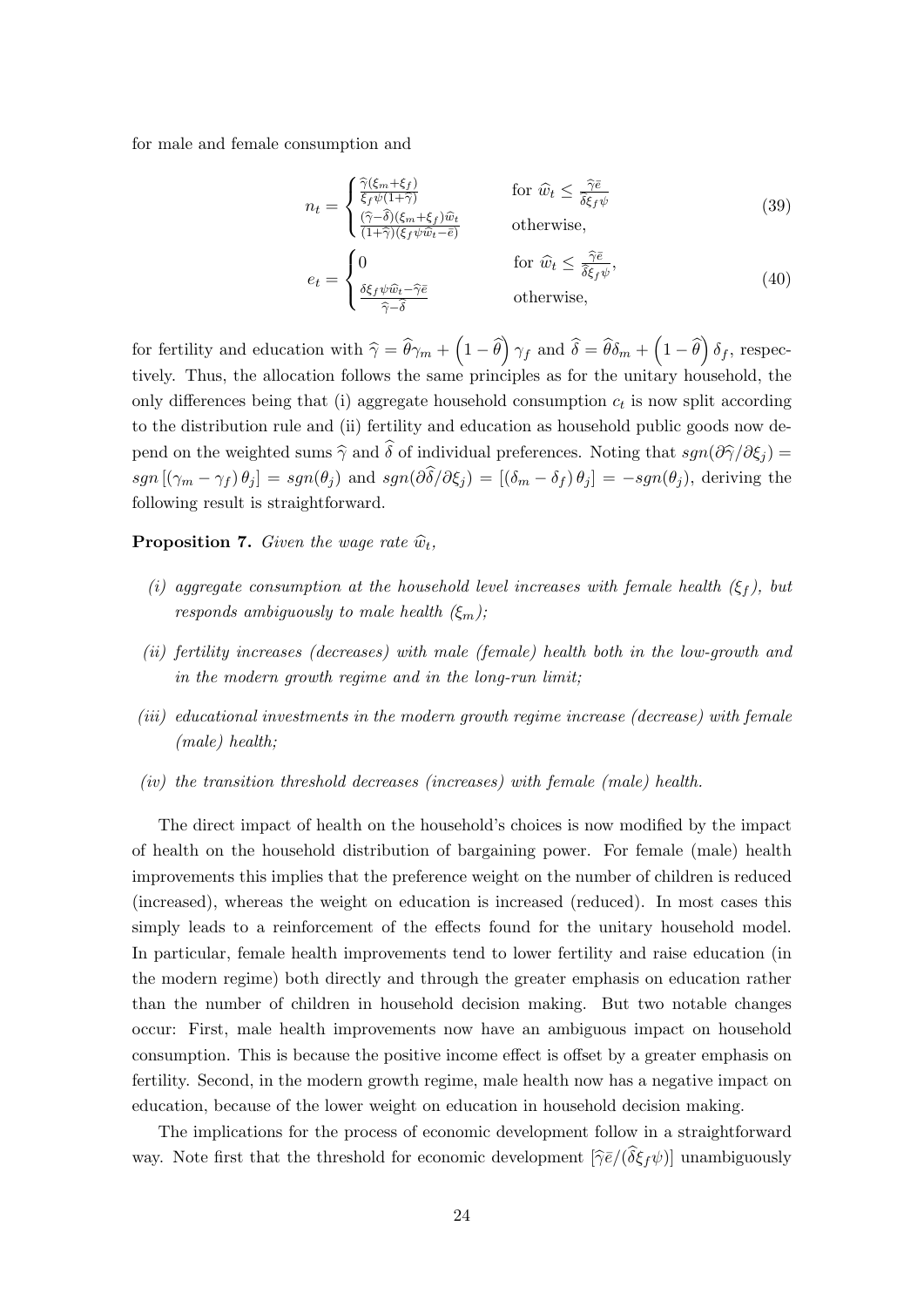decreases with female health. This occurs both directly and indirectly through the shift in household preferences toward the quality rather than the quantity of children. Furthermore, the economic growth rates both in the low-growth and modern growth regimes increase with female health due to the reduction in fertility. The converse applies to male health, where the transition threshold itself now increases with male health. It then follows by analogy to Proposition 4 that improvements in female (male) health unambiguously hasten (slow) the process of economic take-off.<sup>17</sup>

#### 6.2 Endogenous health

Consider a setting in which male and female health depend on gender-specific investments in health improvements. We conceptualize this by modifying the budget constraint

$$
\xi_{m,t}\widehat{w}_t + \xi_{f,t}\widehat{w}_t(1 - \psi n_t) = c_t + e_t n_t - (i_m + i_f),\tag{41}
$$

where health-dependent participation  $\xi_{j,t} = \overline{\xi}_j + \widehat{\xi}_j (i_{j,t})$  for  $j = f, m$  is now composed of an exogenous part  $\overline{\xi}_j$  and a part  $\widehat{\xi}_j (i_{j,t})$  that is amenable to health investments  $i_{j,t}$ . We also assume  $\hat{\xi}_j^j(i_{j,t}) \geq 0$  and  $\hat{\xi}_j^{\prime\prime}(i_{j,t}) \leq 0$  for  $j = f, m$ . Maximizing utility as given by the original utility function (1) subject to the budget constraint (41) we obtain household consumption as

$$
c_{t} = \frac{(\xi_{m,t} + \xi_{f,t})\hat{w}_{t} - i_{m,t} - i_{f,t}}{1 + \gamma},
$$
\n(42)

and fertility and education as, respectively,

$$
n_{t} = \begin{cases} \frac{\gamma(\xi_{m,t} + \xi_{f,t})\hat{w}_{t} - i_{m,t} - i_{f,t}}{\xi_{f,t}\hat{w}_{t}\psi(1+\gamma)} & \text{for } \hat{w}_{t} \leq \frac{\gamma\bar{e}}{\delta\xi_{f,t}\psi} \\ \frac{(\gamma-\delta)(\xi_{m,t} + \xi_{f,t})\hat{w}_{t} - i_{m,t} - i_{f,t}}{(1+\gamma)(\xi_{f,t}\psi\hat{w}_{t} - \bar{e})} & \text{otherwise,} \end{cases}
$$
\n
$$
e_{t} = \begin{cases} 0 & \text{for } \hat{w}_{t} \leq \frac{\gamma\bar{e}}{\delta\xi_{f,t}\psi}, \\ \frac{\delta\xi_{f,t}\psi\hat{w}_{t} - \gamma\bar{e}}{\gamma-\delta} & \text{otherwise.} \end{cases}
$$
\n(44)

In addition, we find the optimal health investments described by  $\hat{\xi}_m^0(i_{m,t})\hat{w}_t = 1$  and  $\hat{\xi}_f^f(i_{f,t})\hat{w}_t(1-\psi n_t) = 1$ , according to which the marginal return in terms of greater earnings is equilibrated with the marginal unit of investment  $(=1)$ . From the first-order conditions we obtain the following result.

**Proposition 8.** For a gender-neutral health production function  $\xi_m(i) = \xi_f(i)$ , it is optimal for the household to invest more in male health if  $n_t > 0$ .

The result follows in a straightforward way as the returns to health investments in terms of additional household earnings are greater for men than they are for women due to their lower rate of labor participation. Notably, this finding provides a productivitybased explanation for why women are discriminated against in terms of health investments (cf. the references in footnote 4), i.e., it does not rely on a preference bias against women.

<sup>&</sup>lt;sup>17</sup>A proof is available from the authors on request.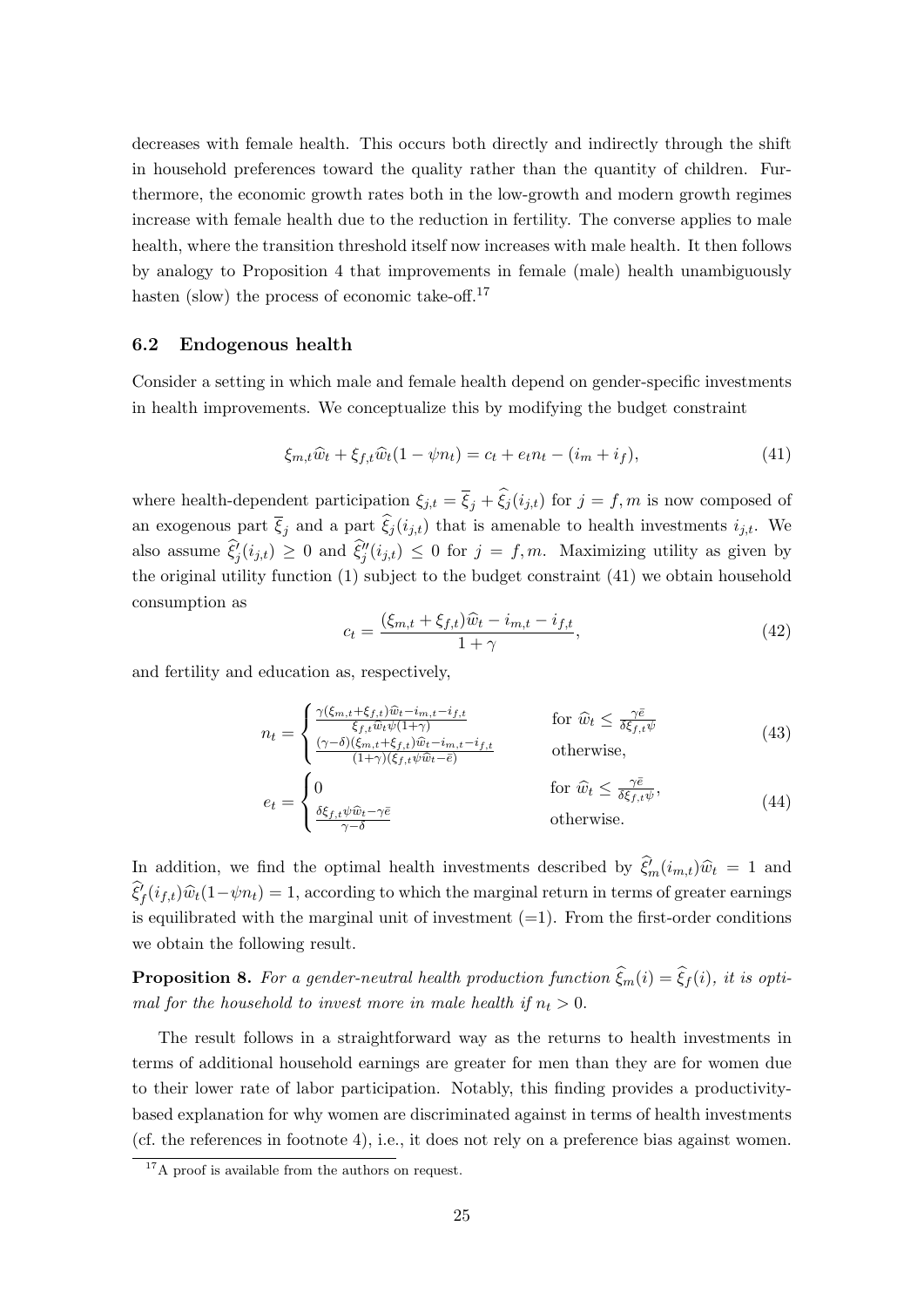Consumption and fertility now depend on the optimal health investments in men and women, while education depends on the optimal health investments in women. This additional channel implies that, in contrast to the baseline model, the fertility rate now depends on the wage rate. The same applies to the transition threshold, which depends on the wage rate through changes in female health investments. The following can be shown:<sup>18</sup>

**Lemma 1.** (i) Male health investments increase with the wage rate,  $\partial i_{m,t}/\partial \hat{w}_t > 0$ . (ii) Ceteris paribus, female health investments decrease with fertility,  $\partial i_{f,t}/\partial n_t < 0$ , and increase with the wage rate,  $\partial i_{f,t}/\partial \hat{w}_t > 0$ . (iii) If  $\gamma < \xi_{f,t}/\xi_{m,t}$ , female health investments increase with the wage rate when taking into account the optimal fertility response,  $di_{f,t}/d\widehat{w}_t = \partial i_{f,t}/\partial \widehat{w}_t + (\partial i_{f,t}/\partial n_t) (dn_t/d\widehat{w}_t) > 0.$ 

While the positive impact of the wage rate on the incentive to invest in male health is readily apparent, for women this is not entirely clear, because fertility itself now responds to wages and may, indeed, increase with the wage rate. This notwithstanding, it can be shown that as long as women participate in the labor market (as is implied by  $\gamma$  $\xi_{f,t}/\xi_{m,t}$ , female health investments respond positively to an increase in the wage rate.<sup>19</sup>

With these dependencies settled, it is straightforward to see that exogenous changes to health essentially have the same impact on the household allocation and the process of economic development as in the model without endogenous health investments. Consider an exogenous increase in female health. While this has no impact on male health investments, the reduction in fertility triggers complementary female health investments,  $di_{f,t}/d\overline{\xi}_f > 0$ . Overall, this magnifies the impact of female health on economic growth and the speed toward economic take-off. However, by raising fertility, an exogenous increase in male health depresses female health investments,  $di_{f,t}/d\overline{\xi}_m < 0$ , implying even lower wage growth and a greater delay in reaching transition.

We conclude this extension by noting that endogenous health investments tend to accelerate or dampen the process toward economic transition. Thus, considering an economy that at time  $t_0$  has not yet reached the point of economic take-off, i.e.,  $\hat{w}_{t_0} < \gamma \bar{e}/(\delta \xi_{f,t_0}\psi)$ , and defining  $\eta_t = \eta(\xi_{f,t}, i_{f,t}) \times \eta(i_{f,t}, \hat{w}_t)$  as the product of the elasticity of female health with respect to health investments,  $\eta(\xi_{f,t}, i_{f,t}) = \hat{\xi}_f^j i_{f,t}/\xi_{f,t}$ , and the (partial) elasticity of female health investments with respect to the wage rate  $\eta(i_{f,t}, \hat{w}_t) = (\partial i_{f,t}/\partial \hat{w}_t)(\hat{w}_t/i_{f,t}),$ we propose the following.

**Proposition 9.** The following holds for the low-growth (pretransition) regime  $t \in [t_0, \tau]$ :

- (i) Fertility decreases with the wage rate, if  $\eta_t \geq (i_{m,t} + i_{f,t})/c_t$  holds for  $t \in [t_0, \tau]$ .
- (ii) If this is true, then for any given  $A = A_{t+1}/A_t > n_{t_0}/2$ , the economy accelerates toward an earlier transition.

<sup>&</sup>lt;sup>18</sup>Proofs of Lemma 1 and the subsequent Proposition 9 are available from the authors on request.

<sup>&</sup>lt;sup>19</sup>Note that the equilibrium wage is now only implicitly defined by  $\hat{w}_t = h_t^{\alpha} \{2(1+\gamma)\hat{w}_t A_t X/N_t \left[ (\xi_{m,t} + \xi_{f,t}) \hat{w}_t - (i_{m,t} + i_{f,t}) \right] \}^{1-\alpha}$ . Verifying that this equation has a unique solution of  $\hat{w}_t \in (0, 1)$  i solution at  $\hat{w}_t \in (0, 1)$  is straightforward.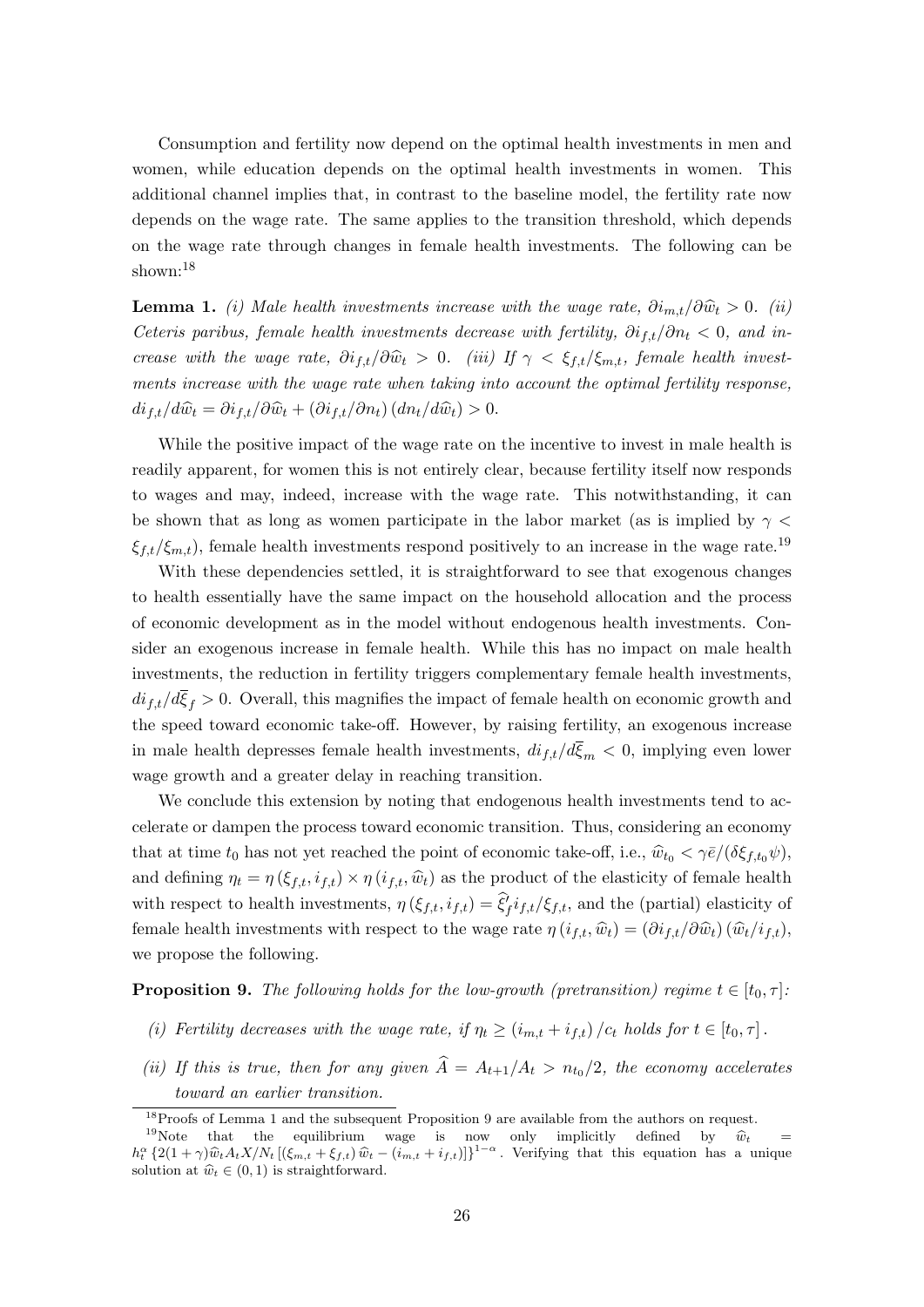We only provide the intuition here (a formal proof is available upon request). According to (i), the impact of a wage increase on fertility is ambiguous. This is unsurprising because both male and female health investments increase with the wage rate. While the former drives up fertility, the latter tends to depress it. If, and only if, the impact of the wage increase on female health, as measured by the compound elasticity  $\eta$ , is sufficiently strong, does fertility decrease with the wage rate. This is more likely the lower aggregate health investments are in relation to consumption. An underdeveloped economy for which technology growth exceeds initial population growth such that wages grow at  $g_t > 0$  [cf. Equation (30)] will then accelerate toward the point of take-off,  $\tau$ . This is because health improvements (for males and females) along the development path ultimately work toward a reduction in fertility, which in turn boosts wage growth. In addition, the improvement in female health over time continues to lower the transition threshold, implying a further advance of the time of take-off. Conversely, if female health responds poorly to the wage rate, health improvements along the development path may increase fertility and, thereby, slow the transition process.

It is often argued that utility itself depends on health (see for example Grossman, 1972; Ehrlich and Chuma, 1990; Hall and Jones, 2007; Kuhn et al., 2015; Bloom et al., 2014b; Dalgaard and Strulik, 2014). We could capture some aspects of the utility-enhancing effect of health investments by adding a term to the utility function that increases with the gender-specific health levels. In the absence of cross-effects with the marginal utility of consumption, fertility, and/or educational investments, this would have no impact on our results. The presence of cross-effects in the utility function would, however, certainly complicate the interactions between health investments and the other endogenous variables. While there is no reason to think that this would change our central results, the explicit modeling of this would be complicated beyond the point of analytical tractability.

#### 6.3 Physical capital and FDI

We follow Galor and Weil (2000) in disregarding physical capital as an input in production [cf. Equation (13)]. Indeed, we believe the assumption that most households do not hold substantial amounts of savings is reasonable for developing countries. While capital may play a role in the production process, such capital is then predominantly owned either by a small class of capitalists within the country or by foreign investors. Focusing on the latter, however, shows an interesting relationship between (productivity-related) health improvements within a developing economy and FDI.<sup>20</sup>

We can examine this in a straightforward way by considering a production function

$$
Y_t = H_{t,Y}^{\alpha} (A_t X_t)^{1-\alpha},
$$

 $20$ Considering a fully-fledged multi-country open economy framework that allows for a detailed analysis of capital and trade flows would complicate the model considerably. For the sake of clarity, we therefore restrict ourselves to sketching out the main channels by which health might affect FDI flows in this section.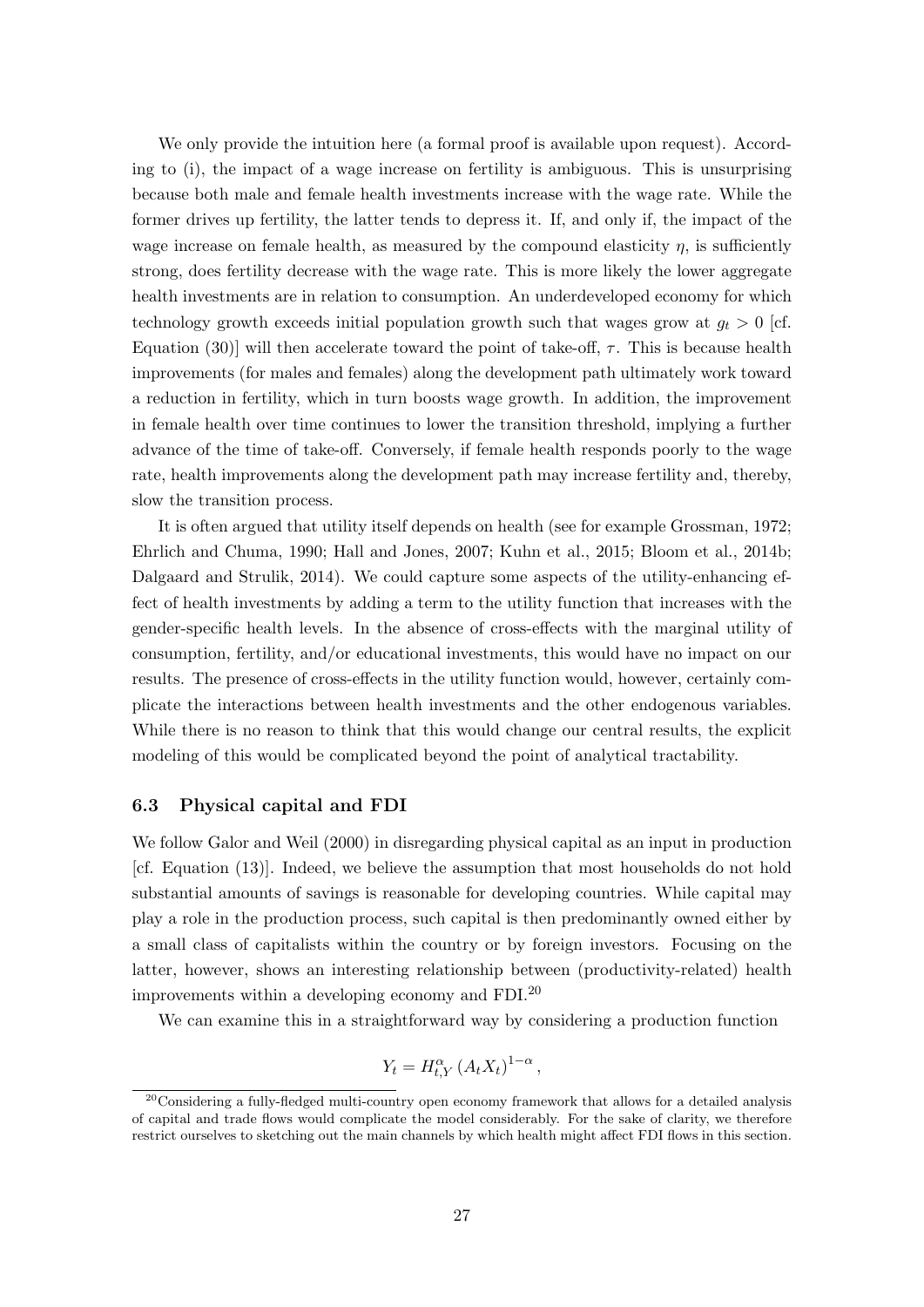where  $X_t$  is now the supply of physical capital in period  $t^{21}$ . Assuming that the price of capital is equal to the world-market interest rate,  $r$ , and that inputs are paid according to their marginal product, we then obtain immediately

$$
X_t = \left[\frac{(1-\alpha) A_t^{1-\alpha}}{r}\right]^{\frac{1}{\alpha}} H_{t,Y}
$$
  
= 
$$
\left[\frac{(1-\alpha) A_t^{1-\alpha}}{r}\right]^{\frac{1}{\alpha}} h_t \left[\xi_m + \xi_f (1-\psi n_t)\right] \frac{N_t}{2}
$$

as the stock of physical capital. Assuming for the sake of simplicity that capital is not depreciated, we obtain a growth rate of capital equal to

$$
g_t^X = \frac{X_{t+1}}{X_t} - 1 = \hat{A}^{\frac{1-\alpha}{\alpha}} \frac{h_{t+1}}{h_t} \cdot \frac{n_t}{2} \cdot \frac{\xi_m + \xi_f (1 - \psi n_{t+1})}{\xi_m + \xi_f (1 - \psi n_t)} - 1.
$$

For the case of pretransition growth where  $h_{t+1} = h_t = \overline{e}$  and  $n_{t+1} = n_t$ , these expressions simplify to

$$
X_t = \left[\frac{(1-\alpha) A_t^{1-\alpha}}{r}\right]^{\frac{1}{\alpha}} \frac{\gamma(\xi_m + \xi_f)}{1+\gamma} \frac{N_t}{2},
$$
  

$$
g_t^X = \hat{A}^{\frac{1-\alpha}{\alpha}} \frac{n_t}{2} = \hat{A}^{\frac{1-\alpha}{\alpha}} \frac{\gamma(\xi_m + \xi_f)}{2\xi_f \psi(1+\gamma)}.
$$

The following is then easily verified.<sup>22</sup>

**Proposition 10.** For the low-growth (pretransition) regime  $t \in [t_0, \tau]$ , it holds that

- (i) the level of capital (FDI) in each period increases with both female health  $(\xi_f)$  and male health  $(\xi_m)$ ;
- (ii) the growth rate of capital (the growth rate of FDI), increases with male health, but decreases with female health.

By increasing effective labor supply, better health, regardless of whether it is enjoyed by females or males, raises the marginal product of capital and, therefore, triggers a greater investment level. This result is consistent with the empirical findings of Alsan et al. (2006). Before the transition, the growth rate of the capital stock is determined by the rate of technical progress within the developing country and the rate of population growth. Thus, unsurprisingly, the absolute rate of capital growth increases with male health but decreases with female health. Given  $\hat{A} > 1$ , the same holds for the per capita rate of capital growth. Thus, in contrast to many of our earlier findings, female health improvements compromise capital accumulation in the pre-transition regime.

<sup>&</sup>lt;sup>21</sup>We realize that this interpretation of our production function implies that technical change  $A_t$  is capital augmenting. However, for our purposes this is not a crucial assumption. In fact, any specification  $Y_t = A_t^{\beta} H_{t, Y}^{\alpha} X_t^{1-\alpha}$  with  $\beta > 0$  would lead to a similar outcome.

<sup>&</sup>lt;sup>22</sup>Note that a low-growth regime obtains if the wage rate reported in Equation (45) is sufficiently low. This is always true for  $A_t$  being sufficiently low.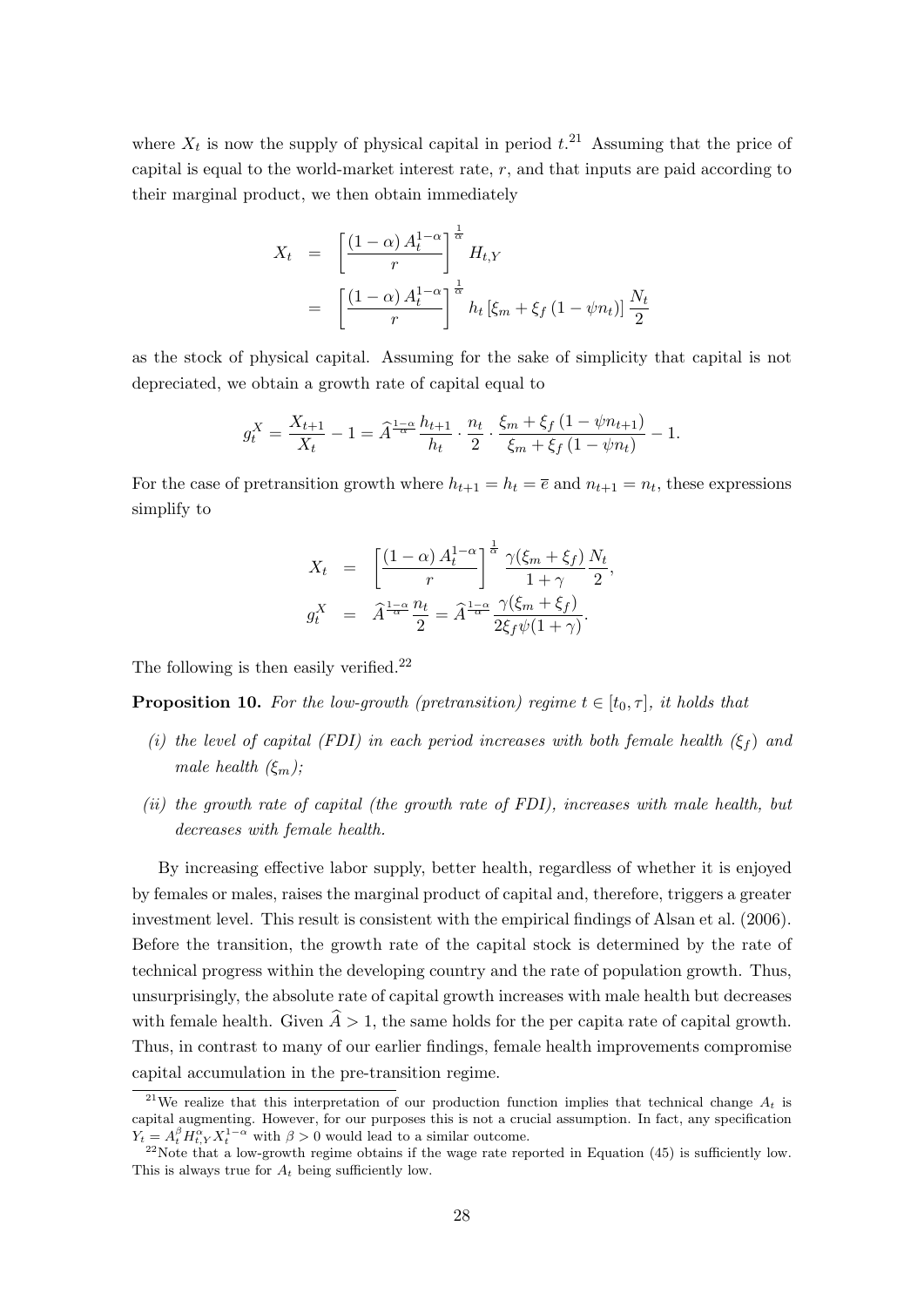In a world in which the returns on capital do not contribute to the income of the population under study (because they accrue abroad or to a population of negligible size) the measure to focus on is the full wage rate, which in the model with capital is given by

$$
\widehat{w}_t = h_t w_t = h_t \alpha \left[ \frac{(1 - \alpha) A_t^{1 - \alpha}}{r} \right]^{\frac{1 - \alpha}{\alpha}}.
$$
\n(45)

Accordingly, wage growth follows as

$$
g_t^w = \frac{\widehat{w}_{t+1}}{\widehat{w}_t} - 1 = \frac{h_{t+1}}{h_t} \widehat{A}^{\frac{(1-\alpha)^2}{\alpha}}.
$$

Noting that  $h_{t+1} = h_t = \overline{e}$  before the transition and recalling Equation (12), the following is then easy to verify.

Proposition 11. As long as households do not receive capital income,

- (i) male health  $(\xi_m)$  has no impact on the growth and level of wages both before the transition and in the long-run limit;
- (ii) female health  $(\xi_f)$  has no impact on the growth and level of wages before the transition but enhances them in the long-run limit; furthermore, it speeds up the economic transition.

Thus, in the presence of externally held capital, male health loses its role in the development process up to the economic transition. This result may come as a surprise, given that health has an impact on the process of capital accumulation. With the wage rate now determined exclusively by the state of technology and the international interest rate, it does not affect the development process as long as most households do not participate in the growing returns to capital. After the transition, male health improvements slow the process of wage growth by stifling human capital growth although this effect vanishes in the long-run limit. Similarly, female health has no impact on the level and growth of wages before the transition takes place. Nevertheless, by lowering the transition threshold, it still contributes to acceleration of the economic take-off. By increasing the accumulation of human capital after the transition, female health continues to contribute to economic growth even in the long-run.<sup>23</sup>

## 7 Discussion and conclusions

We have studied the impact of female versus male health investments on productivity within a dynamic general equilibrium model of economic development with endogenous consumption, education, and fertility. We solved the model and studied the conditions

<sup>&</sup>lt;sup>23</sup>We should caution, of course, that one would expect that at some point after the transition, households would participate in the accumulation of capital, implying a change in the mechanics of growth before the long-run limit.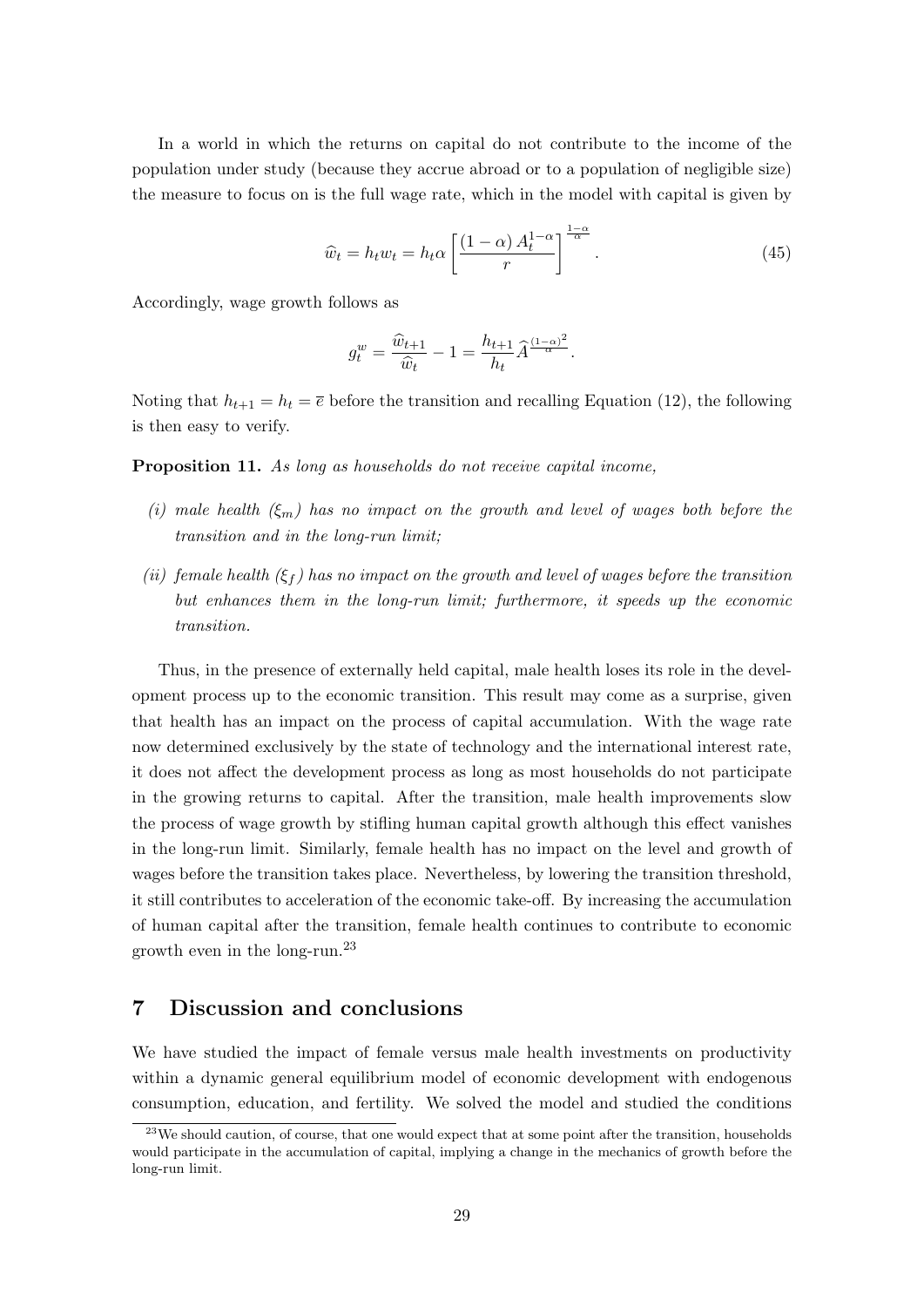under which the economy switches from a low-growth regime with high fertility and no educational investments to a modern growth regime with declining fertility and increasing educational investments. By raising female labor participation/productivity and thus the opportunity cost of children, greater female health has a direct negative impact on fertility. While this moderately enhances earnings growth during the low-growth phase, which is otherwise driven by technology adoption, it also has important level effects: on the one hand, it lowers the earnings threshold that must be met in order to initiate educational and demographic transitions; on the other hand, it lowers the wage level. As it turns out, however, starting from the same initial condition, an economy with better female health will always take off at an earlier date. In contrast, by raising income at the household level, male health improvements tend to increase fertility and thereby slow growth, the progress toward demographic and economic transition, and the resulting economic take-off. These analytical results are reflected in our numerical analysis as well.

From a development policy perspective, a case exists for health improvements to be targeted at women (e.g., by reducing iodine deficiency or vaccinating against the human papilloma virus). While this may also be justified on intra-household equity grounds, male health improvements are more effective in promoting household utility in the short run. This is because in societies in which males supply a greater share of their time in the labor market, household income increases by more if men rather than women benefit from a health-related increase in their earnings. Thus, a conflict may exist between the shortterm interests of the household with a stronger emphasis on male health and long-term development goals with a stronger emphasis on female health. When health improvements benefit both sexes alike, growth is only promoted when an economic-demographic transition has already taken place. Only then will the increase in educational investments associated with better female health lead to an increase in the cost of children that overcompensates for the positive income effect on fertility. Nevertheless, economic take-off is still sped up as long as health improvements are not disproportionately enjoyed by men. Our main conclusion, that female health is more conducive to economic development, is robust with respect to the introduction of collective rather than unitary household preferences, the endogeneity of health investments within the household, and the inclusion of physical capital in the production function (FDI).

To keep the model analytically tractable and for the sake of clarity, we abstracted from several issues that would increase the realism of the model. Apart from collective household preferences, endogenous health investments, and FDI, where we showed that our results are robust with respect to their inclusion, additional extensions may include i) utility itself depends on health; ii) reductions in fertility bring about endogenous increases in maternal health; iii) politically, socially, and institutionally motivated gender-specific discrimination exists; iv) better male and female health comes with positive spillover effects on other household members, contemporaneously and over time; v) in the long run, the quality-quantity preferences might be endogenous to economic development; and vi) health interventions do not only reduce morbidity but also mortality. However, we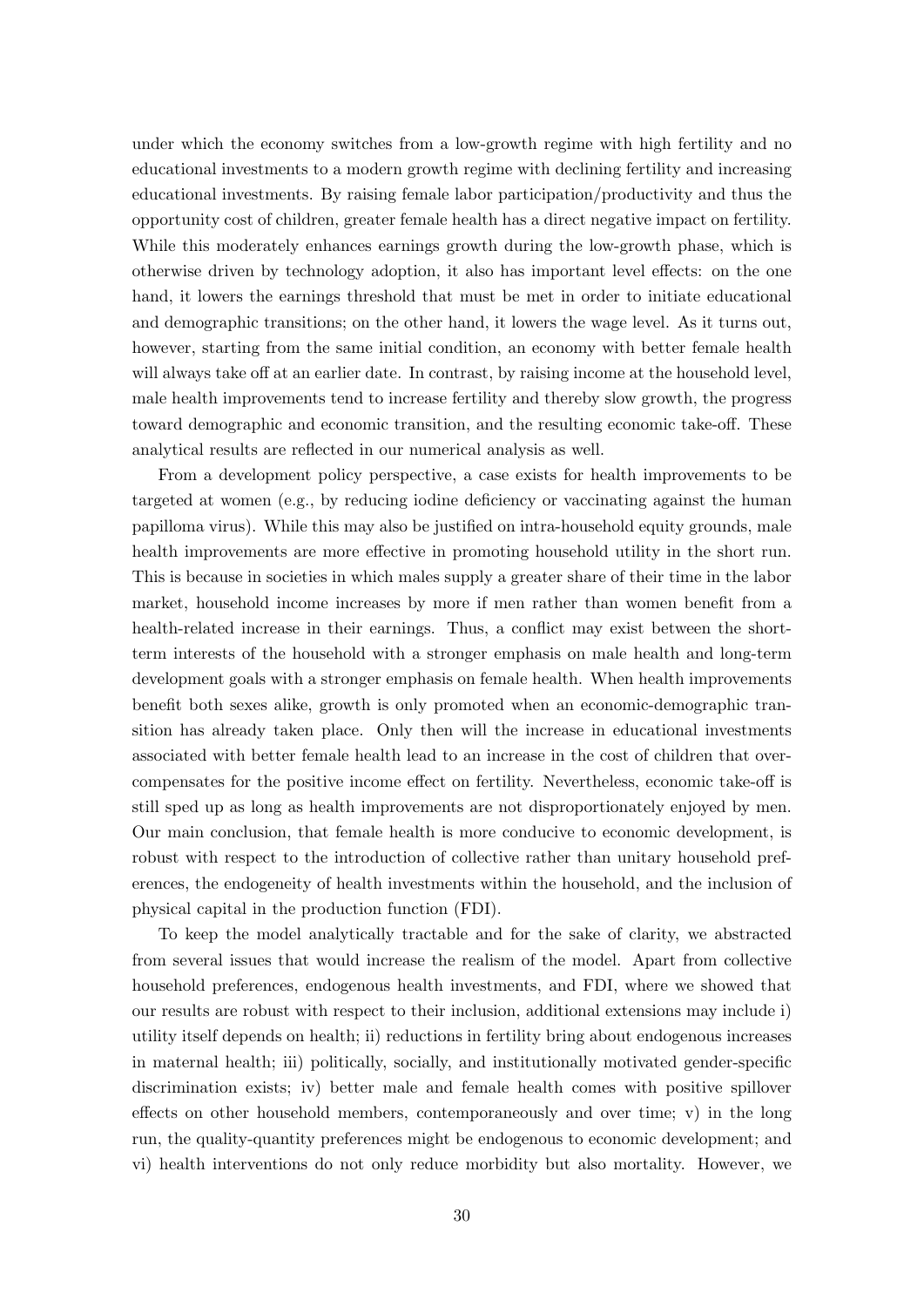have no reason to believe that relaxing the model's assumptions to incorporate those aspects would invalidate any of our results. Additional utility from health would raise the benefits of health investments on top of their effect on economic development, while maternal health improvements due to reductions in fertility would further reinforce our results. We do not consider discrimination against women in the labor market or within the household but find that discrimination against women in terms of health and health care may result from the maximization of net household income. We do not wish to imply that we perceive such an outcome to be desirable, or that preference-based discrimination against women is not an issue. But taking into account additional sources of discrimination would only reinforce our arguments unless it is so severe that it prevents female labor force participation altogether. Positive spillover effects of gender-specific health on other household members would change the results only if the spillover effects of male health were greater than the spillover effects of female health, which is unlikely. Finally, the endogenous evolution of preferences toward higher quality of children as opposed to quantity would speed up the transition and reinforce our results.

One last limitation of our model is that it only examines the impact on labor participation, productivity, and economic growth of variations in morbidity (as opposed to mortality). While such a channel has been identified as empirically relevant (e.g., Field et al., 2009), it is by no means the only one. As Jayachandran and Lleras-Muney (2009) and Albanesi and Olivetti (2014) show, reductions in maternal mortality also serve as a trigger by fostering investments in female education, which ultimately translate into greater labor participation and lower fertility. An examination of this channel would call for an extension of our model to incorporate gender-specific educational investments. While such modeling may provide further insights, we speculate that this would not alter dramatically the mechanics or the results. To some extent, the sole effect of reductions in maternal mortality is to alter the sequence of events: In this case, investments in female education increase before female labor participation increases. By contrast, in our case, reductions in morbidity trigger greater female participation before they trigger greater educational investments. In both cases, however, the joint increase in education and participation comes with a reduction in fertility, which sets off the virtuous cycle of development. That said, reductions in male mortality may also turn out to be conducive to economic development. As Soares and Falcão (2008) show, greater educational investments in children with higher life expectancy, regardless of their gender, trigger a fertility decline. However, this does not contradict our finding that by raising the opportunity cost of children, female health improvements exert additional leverage on economic development.

Altogether, we believe that our theoretical framework could provide guidance on household-level empirical analyses with respect to the relations between female health and development and between female health and household income. This offers as a promising avenue for further research.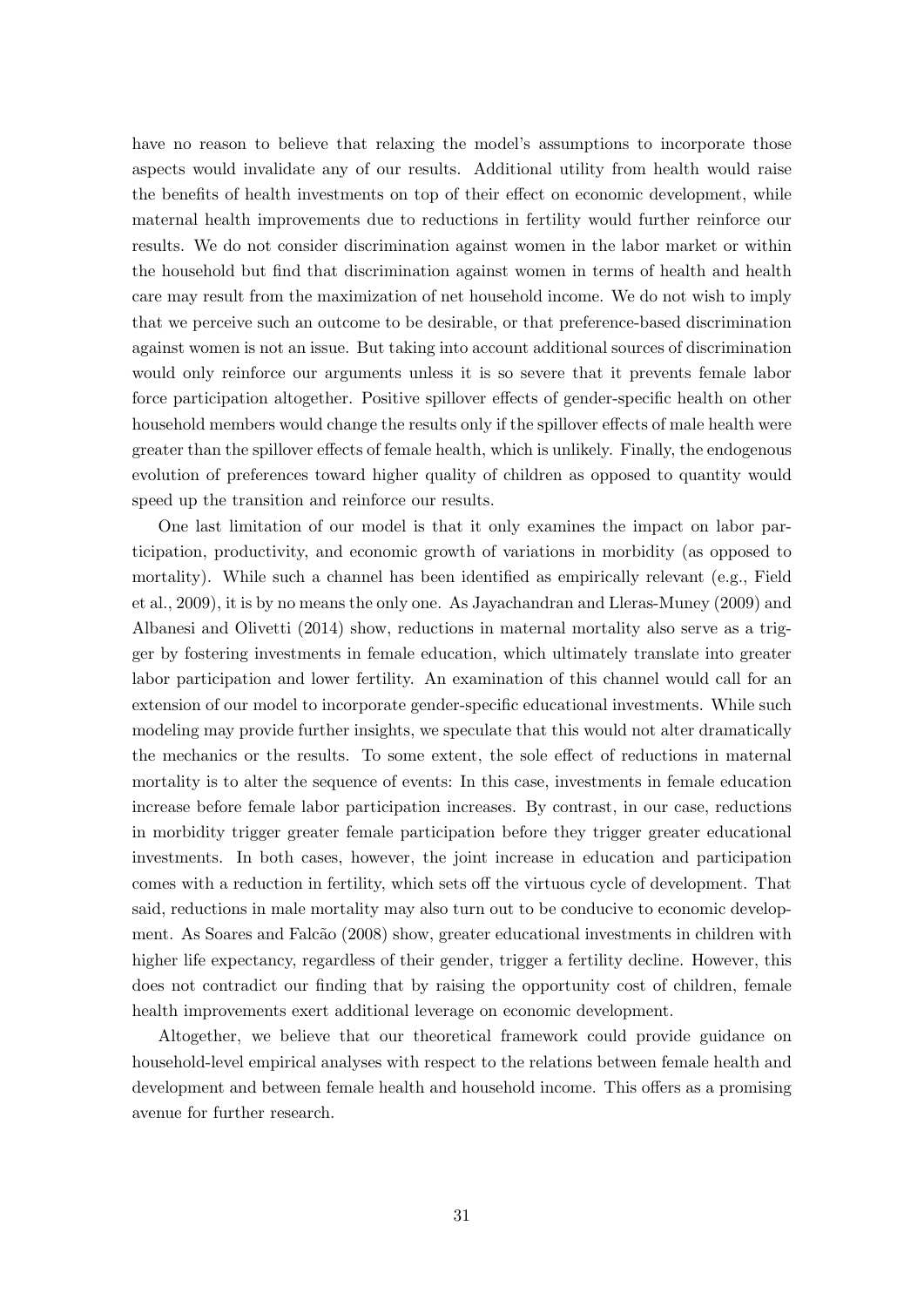## Acknowledgments

We would like to thank Hendrik Jürges, Alyssa Lubet, Elizabeth Mitgang, Alexia Prskawetz, Christa Simon, Katharina Werner, Joshua Wilde, and Maria Winkler-Dworak for valuable comments and suggestions. We are grateful to the Norwegian Agency for Development Cooperation for funding this study under grant number QZA-0408-QZA-12/0628.

## Appendix A

**Proof of Proposition 3.** Part (i): Because  $h_{t+1} = h_t = \overline{e}$  in the low-growth regime, Equation (30) simplifies to

$$
g_t = \left(\frac{A_{t+1}/A_t}{n_t/2}\right)^{1-\alpha} - 1.
$$

A transition from low growth to modern growth occurs if  $g_t > 0$  for all  $t \ge t_0$ . As is readily checked, this holds if and only if  $A_{t+1}/A_t > n_t/2$ . Substituting from Equation (4), the low-growth level of fertility gives the condition in Equation (31). Part (ii): Assume that  $A_{t+1}/A_t = 1$  in the very long run, where the economy has reached the technological boundary. Substituting the limit values from Equations (12) and (6) into the condition  $g_t \geq 0$  and taking logarithms gives the condition in Equation (32).

**Proof of Proposition 5.** Part (i) follows immediately from Proposition 4.

Part (ii): As is readily verified from Equations (3)-(5), the redistribution  $d\xi_f = -d\xi_m =$  $z > 0$  leaves optimal consumption  $c_t$  unaffected. Referring by  $\{u_t, n_t, e_t\}$  and  $\{u'_t, n'_t, e'_t\}$  to pre- and postredistribution levels of utility, fertility, and education, respectively, we then obtain from Equation (1) that

$$
u_t > u'_t \Leftrightarrow \gamma \left[ \log \left( n_t \right) - \log \left( n'_t \right) \right] + \delta \left[ \log \left( \bar{e} + e_t \right) - \log \left( \bar{e} + e'_t \right) \right] > 0. \tag{1}
$$

Consider now in turn the three cases, where (a) the low-growth regime arises both pre- and postreform, i.e., the case where  $\hat{w}_t = h_t w_t < \gamma \bar{e}/\delta \xi_f \psi$ ; (b) the modern growth regime arises both pre- and postreform, i.e., the case where  $\hat{w}_t > \gamma \bar{e}/\delta \xi_f \psi$ ; and (c) the case where for  $\hat{w}_t \in [\gamma \bar{e}/[\delta(\xi_f + z)\psi], \gamma \bar{e}/\delta \xi_f \psi]$  the regime switches from low growth to modern growth.

Case (a): As is readily checked from Equations (4) and (5), we have  $n_t > n'_t =$  $\gamma(\xi_m + \xi_f) / [(1 + \gamma)(\xi_f + z)\psi]$  and  $e_t = e'_t = 0$ , implying immediately that the second equality in Equation (.1) holds.

Case (b): Substituting from Equations (4) and (5) the modern growth values  $n_t$  and  $e_t$  together with

$$
n'_t = \frac{(\gamma - \delta)(\xi_m + \xi_f)\widehat{w}_t}{(1 + \gamma) \left[ (\xi_f + z) \psi \widehat{w}_t - \bar{e} \right]}
$$
(.2)

$$
e'_t = \frac{\delta(\xi_f + z)\psi \hat{w}_t - \gamma \bar{e}}{\gamma - \delta}, \tag{3}
$$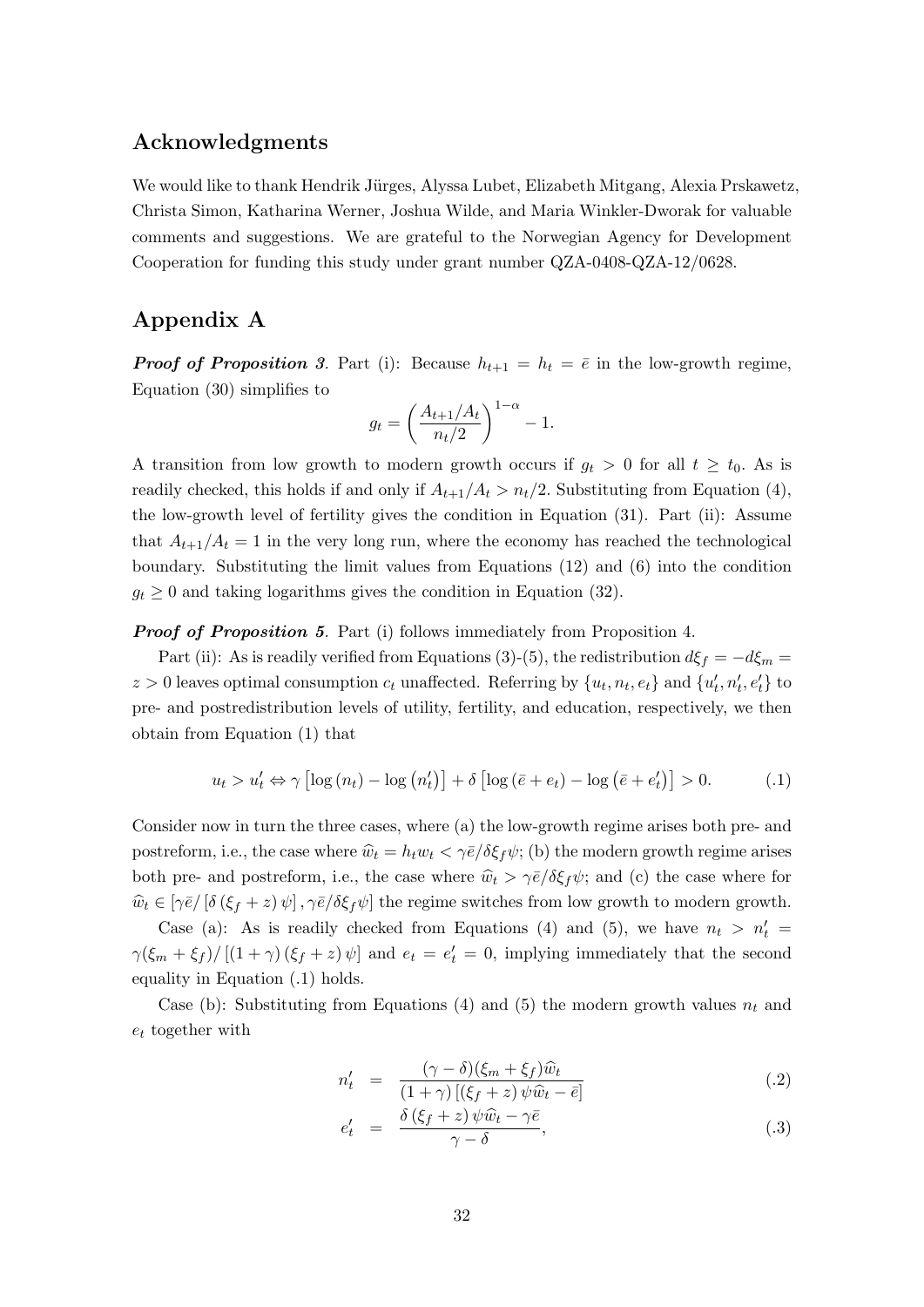we can rewrite the second inequality in Equation (.1) as

$$
(\gamma - \delta) \left\{ \log \left[ \left( \xi_f + z \right) \psi \widehat{w}_t - \overline{e} \right] - \log \left( \xi_f \psi \widehat{w}_t - \overline{e} \right) \right\} > 0,
$$

which holds because the term in curly braces is positive and  $\gamma > \delta$  by assumption.

Case (c): Substituting from Equations (4) and (5) the value  $n_t$  from the low-growth regime and  $e_t = 0$  together with  $n'_t$  and  $e'_t$  as from Equations (.2) and (.3), we can rewrite the second inequality in (.1) as

$$
G(\widehat{w}_t) = \left\langle \begin{array}{c} \gamma \left\{ \log \left( \gamma/\xi_f \psi \right) - \log \left( \gamma - \delta \right) + \log \left[ \left( \xi_f + z \right) \psi - \bar{e}/\widehat{w}_t \right] \right\} \\ + \delta \left\{ \log \left( \bar{e}/\delta \right) - \log \left[ \left( \xi_f + z \right) \psi \widehat{w}_t - \bar{e} \right] + \log \left( \gamma - \delta \right) \right\} \end{array} \right\rangle > 0.
$$

 $G_{\hat{w}_t} < 0$  for  $\hat{w}_t \in [\gamma \bar{e}/[\delta(\xi_f + z)\psi], \gamma \bar{e}/\delta \xi_f \psi]$ can be verified, implying that

$$
G(\widehat{w}_t) \geq G(\gamma \overline{e}/\delta \xi_f \psi)
$$
  
= 
$$
\begin{array}{l} \gamma \{ \log(\gamma/\xi_f \psi) - \log(\gamma - \delta) + \log\{(\psi/\gamma) [\gamma z + (\gamma - \delta) \xi_f] \} \} \\ + \delta \{ \log(\overline{e}/\delta) - \log\{(\overline{e}/\delta \xi_f) [\gamma z + (\gamma - \delta) \xi_f] \} + \log(\gamma - \delta) \} \end{array}
$$
  
= 
$$
(\gamma - \delta) \{ \log[\gamma z + (\gamma - \delta) \xi_f] - \log(\gamma - \delta) - \log(\xi_f) \}
$$
  
> 
$$
(\gamma - \delta) \{ \log[(\gamma - \delta) \xi_f] - \log(\gamma - \delta) - \log(\xi_f) \} = 0,
$$

where the second inequality follows for  $z > 0$ . Hence,  $u_t > u'_t$  for  $\hat{w}_t \in$  $[\gamma \bar{e}/[\delta(\xi_f + z)\psi], \gamma \bar{e}/\delta \xi_f \psi],$  which completes the proof.

**Proof of Proposition 6.** Part (i) follows immediately when recalling from Equation  $(30)$ that the growth rate declines with  $n_t$  in all regimes and increases with  $e_t$  in the long-run limit and then noting from Equations (4), (6), and (12) that  $n_t$  is independent of  $\lambda$ , whereas  $\lim_{w_t h_t \to \infty} h_{t+1}/h_t$  increases with  $\lambda$ . Part (ii) follows in analogy to Part (ii) of the proof of Proposition 4 with the time to transition given by

$$
\Delta = \frac{\ln (\widehat{w}_{\tau}/\lambda) - \ln (\widehat{w}_{t_0}/\lambda^{1-\alpha})}{\ln (1+g)}
$$

with  $\hat{w}_{\tau} = \gamma \bar{e}/\delta \xi_f \psi$ , and  $\hat{w}_{t_0}$  and g as defined in Equations (33) and (34), respectively. We then have  $\partial \Delta / \partial \lambda = -\alpha \lambda^{-1} \left[ \ln (1+g) \right]^{-1} < 0.$ 

## References

- Abu-Ghaida, D. and Klasen, S. (2004). The costs of missing the Millennium Development Goal on gender equity. World Development, Vol. 32(No. 7):1075–1107.
- Acemoglu, D., Aghion, P., and Zilibotti, F. (2006). Distance to frontier, selection, and economic growth. Journal of the European Economic Association, Vol. 4(No. 1):37–74.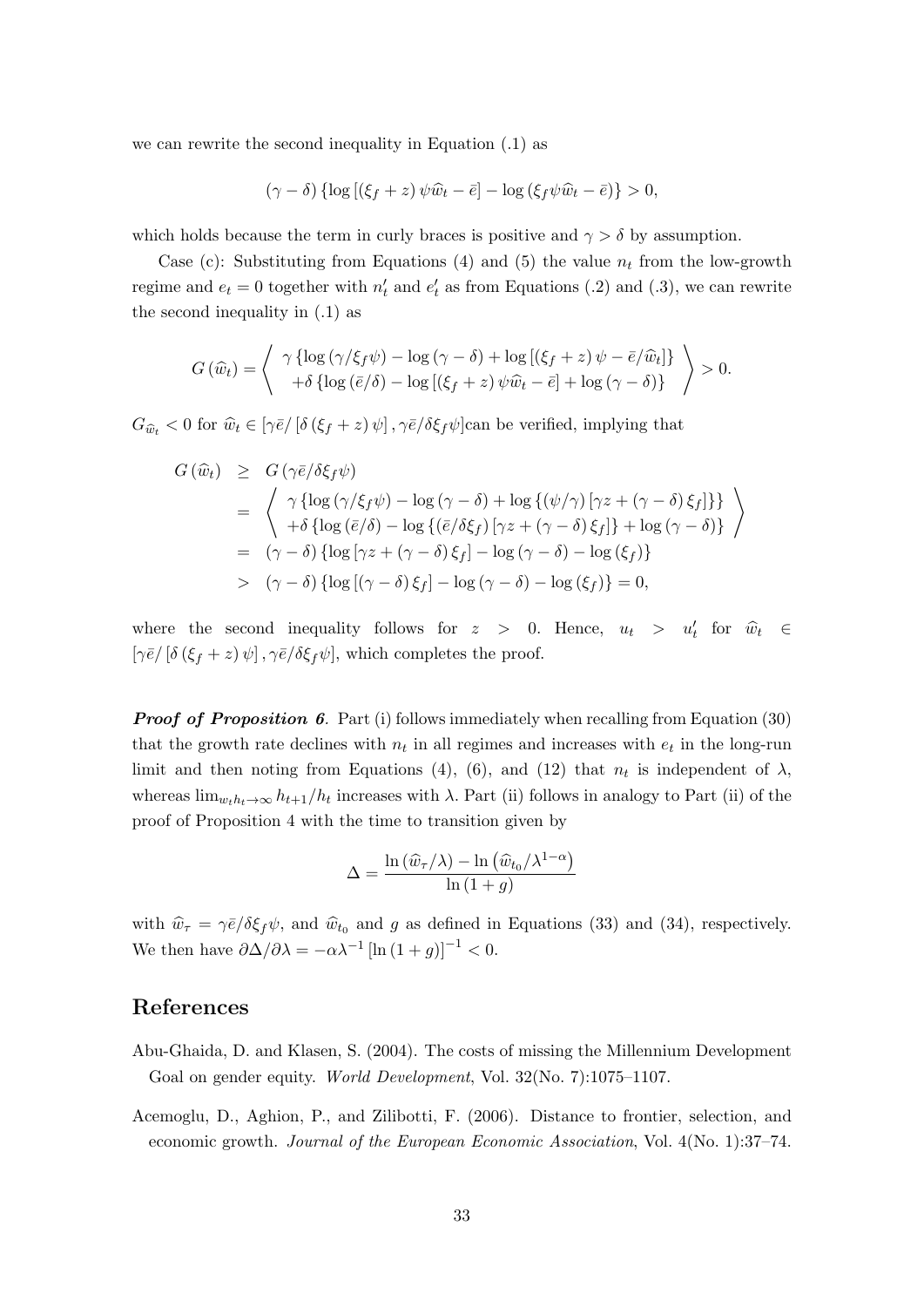- Agénor, P.-R., Canuto, O., and da Silva, L. P. (2010). On gender and growth: the role of intergenerational health externalities and women's occupational constraints. Policy Research Working Paper 5492. The World Bank, Washington, D.C.
- Albanesi, S. and Olivetti, C. (2014). Maternal health and the baby boom. Quantitative Economics, Vol. 5(No. 2):225–269.
- Alsan M., Bloom D. E., and Canning D. (2006) The effect of population health on foreign direct investment inflows to low- and middle-income countries. World Development, Vol. 34(No. 4):613-630.
- Bailey, M. J. (2006). More power to the pill: the impact of contraceptive freedom on women's life cycle labor supply. The Quarterly Journal of Economics, Vol. 121(No. 1):289–320.
- Baird, S., Friedman, J., and Shady, N. (2011). Aggregate income shocks and infant mortality in the developing world. Review of Economics and Statistics, Vol. 93(No. 3):847–856.
- Benhabib, J. and Spiegel, M. M. (2005). Human capital and technology diffusion. In Handbook of Economic Growth, Volume 1A, Elsevier, Amsterdam, 935–966.
- Bhalotra, S. (2010). Fatal fluctuations? Cyclicality in infant mortality in India. Journal of Development Economics, Vol 93:7–19.
- Bleakley, H. (2007). Disease and development: evidence from hookworm eradication in the American south. Quarterly Journal of Economics, Vol. 122(No. 1):73–117.
- Bleakley, H. (2010). Malaria eradication in the Americas: a retrospective analysis of childhood exposure. American Economic Journal: Applied Economics, Vol. 2(No. 2):1– 45.
- Bleakley, H. (2011). Health, human capital, and development. Annual Review of Economics, Vol. 2:280–310.
- Bloom, D. E. and Canning, D. (2005). Health and economic growth: reconciling the micro and macro evidence. Center on Democracy, Development and the Rule of Law Working Papers.
- Bloom, D. E., Canning, D., and Fink, G. (2014a). Disease and development revisited. Journal of Political Economy, Vol. 122(No. 6):1355-1365.
- Bloom, D. E., Canning, D., Fink, G., and Finlay, J. E. (2009). Fertility, female labor force participation, and the demographic dividend. Journal of Economic Growth, Vol. 14(No. 2):79–101.
- Bloom, D. E., Canning, D., and Moore, M. (2014b). Optimal retirement with increasing longevity. Scandinavian Journal of Economics, Vol. 116(No. 3):838–858.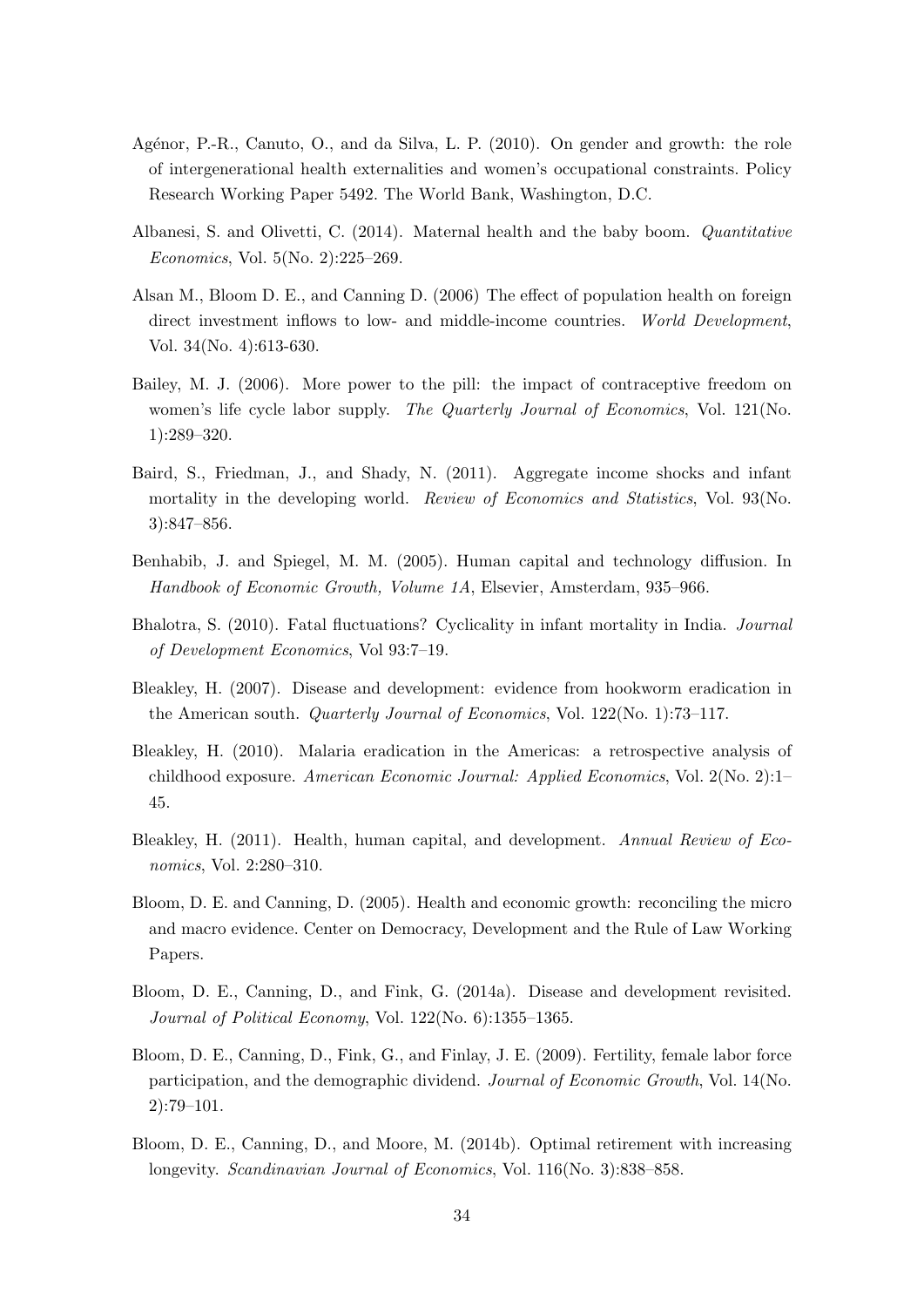- Bloom, D. E., Canning, D., and Sevilla, J. (2004). The effect of health on economic growth: a production function approach. World Development, Vol.  $32$ (No. 1):1–13.
- Bloom, S. S., Wypij, D., and Gupta, M. D. (2001). Dimensions of women's autonomy and the influence on maternal health care utilization in a north Indian city. Demography, Vol. 38(No. 1):67–78.
- Bonilla, E. and Rodriguez, A. (1993). Determining malaria effects in rural Colombia. Social Science and Medicine, Vol. 37(No. 9):1109-1114.
- Browning, M. and Chiappori, P.-A. (1998). Efficient intra-household allocations: a general characterization and empirical tests. Econometrica, Vol. 96(No. 6):1241–1278.
- Butz, W. P. and Ward, M. P. (1979). The emergence of countercyclical U.S. fertility. The American Economic Review, Vol. 69(No. 3): 318–328.
- Case, A. and Paxson, C. H. (2005). Sex differences in morbidity and mortality. Demography, Vol. 42(No. 2):189–214.
- Cervellati, M. and Sunde, U. (2005). Human capital formation, life expectancy, and the process of development. American Economic Review, Vol. 95(No. 5):1653–1672.
- Cervellati, M. and Sunde, U. (2011). Life expectancy and economic growth: the role of the demographic transition. Journal of Economic Growth, Vol. 16(No. 2):99–133.
- Dalgaard, C.-J. and Strulik, H. (2014). Optimal aging and death: understanding the Preston curve. Journal of the European Economic Association, Vol. 12(No. 3):672–701.
- Deaton, A. (2008). Height, health, and inequality: the distribution of adult heights in India. American Economic Review, Vol. 98(No. 2):468–474.
- de la Croix, D. and Vander Donckt, M. (2010). Would empowering women initiate the demographic transition in least developed countries? Journal of Human Capital, Vol. 4(No. 2):85–129.
- Diebolt, C. and Perrin, F. (2013a). From stagnation to sustained growth: the role of female empowerment. American Economic Review, Vol. 103(No. 3):545–549.
- Diebolt, C. and Perrin, F. (2013b). From stagnation to sustained growth: the role of female empowerment. Association Française de Cliométrie (AFC) Working Paper 4, Restinclières, France.
- Doepke, M. (2004). Accounting for fertility decline during the transition to growth. Journal of Economic Growth, Vol. 9(No. 3):347–383.
- Doepke, M. and Tertilt, M. (2009). Women's liberation: What's in it for men? Quarterly Journal of Economics, Vol. 124(No. 4):1541–1591.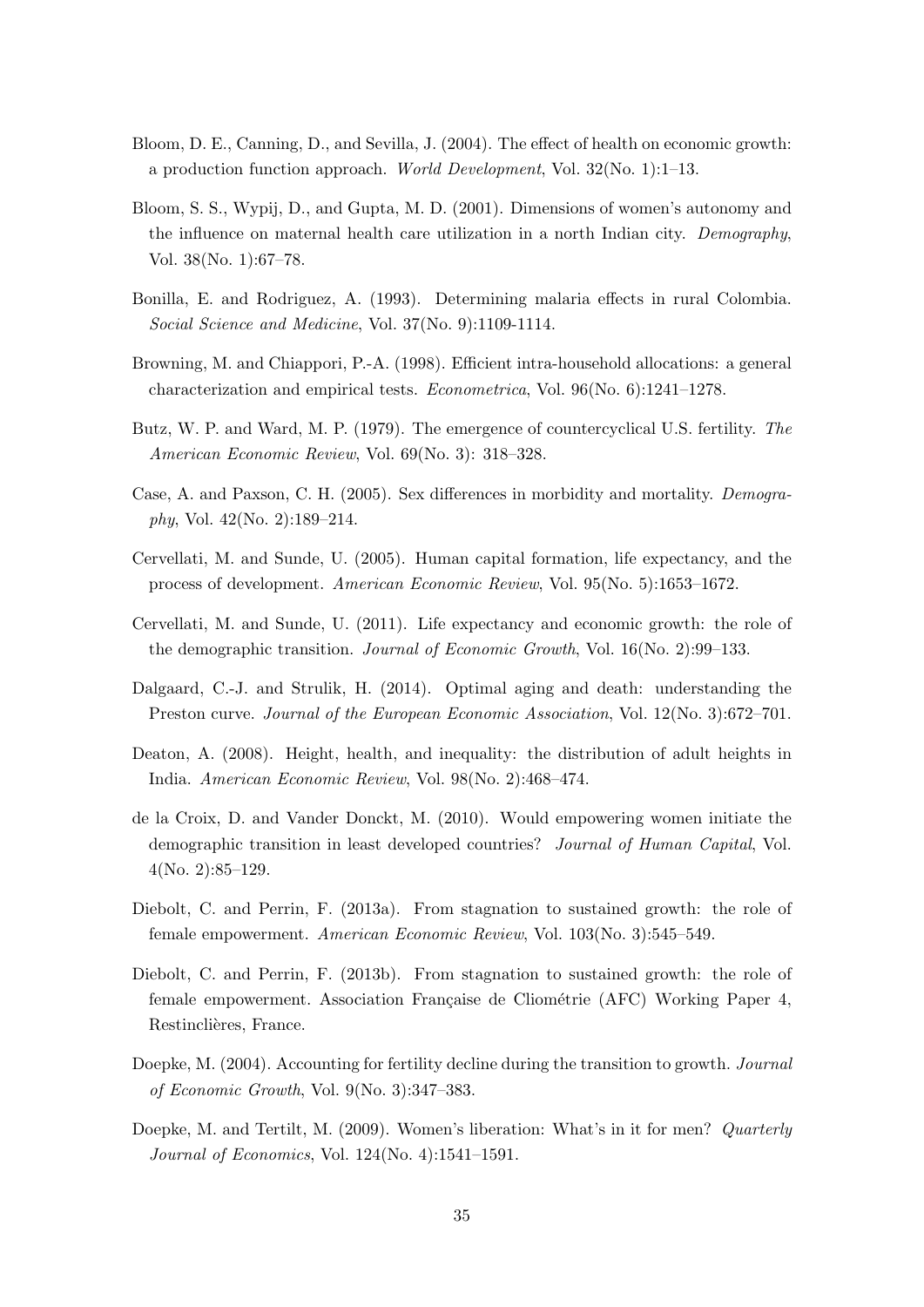- Doepke, M. and Tertilt, M. (2014). Does female empowerment promote economic development? NBER Working Paper 19888, Cambridge, Massachusetts.
- Duflo, E. (2012). Women empowerment and economic development. Journal of Economic Literature, Vol. 50(No. 4):1051–1079.
- Ehrlich, I. and Chuma, H. (1990). A model of the demand for longevity and the value of life extension. Journal of Political Economy, Vol. 98(No. 4):761–82.
- Field, E., Robles, O., and Torero, M. (2009). Iodine deficiency and schooling attainment in Tanzania. American Economic Journal: Applied Economics, Vol. 1(No. 4):140–169.
- Fink, G. and Masiye, F. (2012). Assessing the impact of scaling-up bednet coverage through agricultural loan programmes: evidence from a cluster-randomized controlled trial in Katete District, Zambia. Trans R Soc Trop Med Hyg, Vol. 106(No. 11):660–667.
- Galor, O. (2005). From stagnation to growth: unified growth theory. Handbook of Economic Growth, Elsevier, Amsterdam, 171–293.
- Galor, O. (2011). Unified growth theory. Princeton University Press, Princeton, New Jersey.
- Galor, O. and Moav, O. (2002). Natural selection and the origin of economic growth. Quarterly Journal of Economics, Vol. 117(No. 4):1133–1191.
- Galor, O. and Moav, O. (2006). Das human-kapital: a theory of the demise of the class structure. The Review of Economic Studies, Vol. 73(No. 1):85–117.
- Galor, O. and Weil, D. N. (1996). The gender gap, fertility, and growth. The American Economic Review, Vol. 86(No. 3):374–387.
- Galor, O. and Weil, D. (2000). Population, technology, and growth: from Malthusian stagnation to the demographic transition and beyond. The American Economic Review, Vol. 90(No. 4):806–828.
- Grossman, M. (1972). On the concept of health capital and the demand for health. Journal of Political Economy, Vol. 80(No. 2):223–255.
- Ha, J. and Howitt P. (2007). Accounting for trends in productivity and R&D: a Schumpeterian critique of semi-endogenous growth theory. Journal of Money, Credit and Banking, Vol. 39(No. 4):733–774.
- Hall, R. E. and Jones, C. I. (2007). The value of life and the rise in health spending. Quarterly Journal of Economics, Vol. 122(No. 1):39–72.
- Hansen, G. D. and Prescott, E. C. (2002). Malthus to Solow. American Economic Review, Vol. 92(No. 4):1205–1217.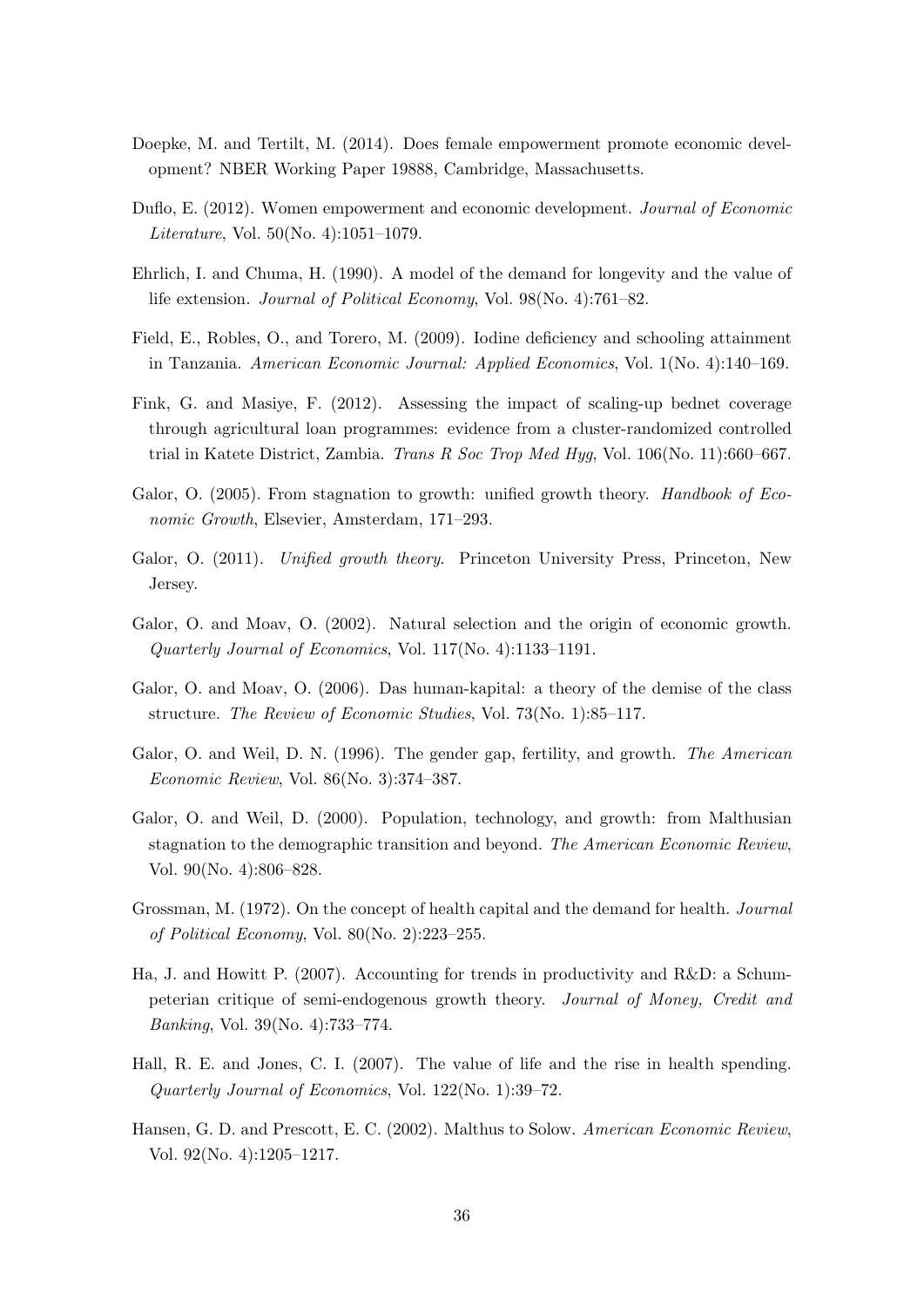- Hiller, V. (2014). Gender inequality, endogenous cultural norms, and economic development. Scandinavian Journal of Economics, Vol. 116(No. 2):455–481.
- Howitt, P. (2000). Endogenous growth and cross-country income differences. American Economic Review, Vol. 92(No. 4):502–526.
- International Labour Organization (2012). Global employment trends for women. Geneva.
- Institute for Health Metrics and Evaluation (2013). Global Burden of Disease Study 2010. India Global Burden of Disease Study 2010 (GBD 2010) Results 1990-2010, Institute for Health Metrics and Evaluation, 2013: Seattle.
- Iversen, J. H., Onarheim, K. H., and Bloom D. E. (2015). Economic benefits of investing in womens' health: A systematic review. Working Paper, Boston Massachusetts.
- Iyigun, M. and Walsh, R. P. (2007). Endogenous gender power, household labor supply, and the demographic transition. Journal of Development Economics, Vol. 82(No. 1):138– 155.
- Jayachandran, S. and Lleras-Muney, A. (2009). Life expectancy and human capital investments: evidence from maternal mortality declines. The Quarterly Journal of Economics, Vol. 124(No. 1):349–397.
- Jones, C. I. (2001). Was an industrial revolution inevitable? Economic growth over the very long run. Advances in Macroeconomics, Vol. 1(No. 2):1–43.
- Jones, C. I. (2002). Sources of U.S. economic growth in a world of ideas. American Economic Review, Vol. 92(No. 1):220–239.
- Keller, W. (2002). Geographic localization of international technology diffusion. The American Economic Review, Vol. 92(No. 1):120–142.
- Kimura, M. and Yasui, D. (2010). The Galor–Weil gender-gap model revisited: from home to market. Journal of Economic Growth, Vol. 15(No. 4):323–351.
- Knowles, S., Lorgelly, P. K., and Owen, P. D. (2002). Are educational gender gaps a brake on economic development? Some cross-country empirical evidence. Oxford Economic Papers, Vol. 54(No. 1):118–149.
- Kögel, T. and Prskawetz, A. (2001). Agricultural productivity growth and escape from the Malthusian trap. Journal of Economic Growth, Vol. 6(No. 4):337–357.
- Kuhn, M., Wrzaczek, S., Prskawetz, A., and Feichtinger, G. (2015). Optimal choice of health and retirement in a life-cycle model. *Journal of Economic Growth*, Vol. 158:186– 212.
- Lagerlöf, N.-P. (2003). Gender equality and long-run growth. Journal of Economic Growth, Vol. 8(No. 4):403–426.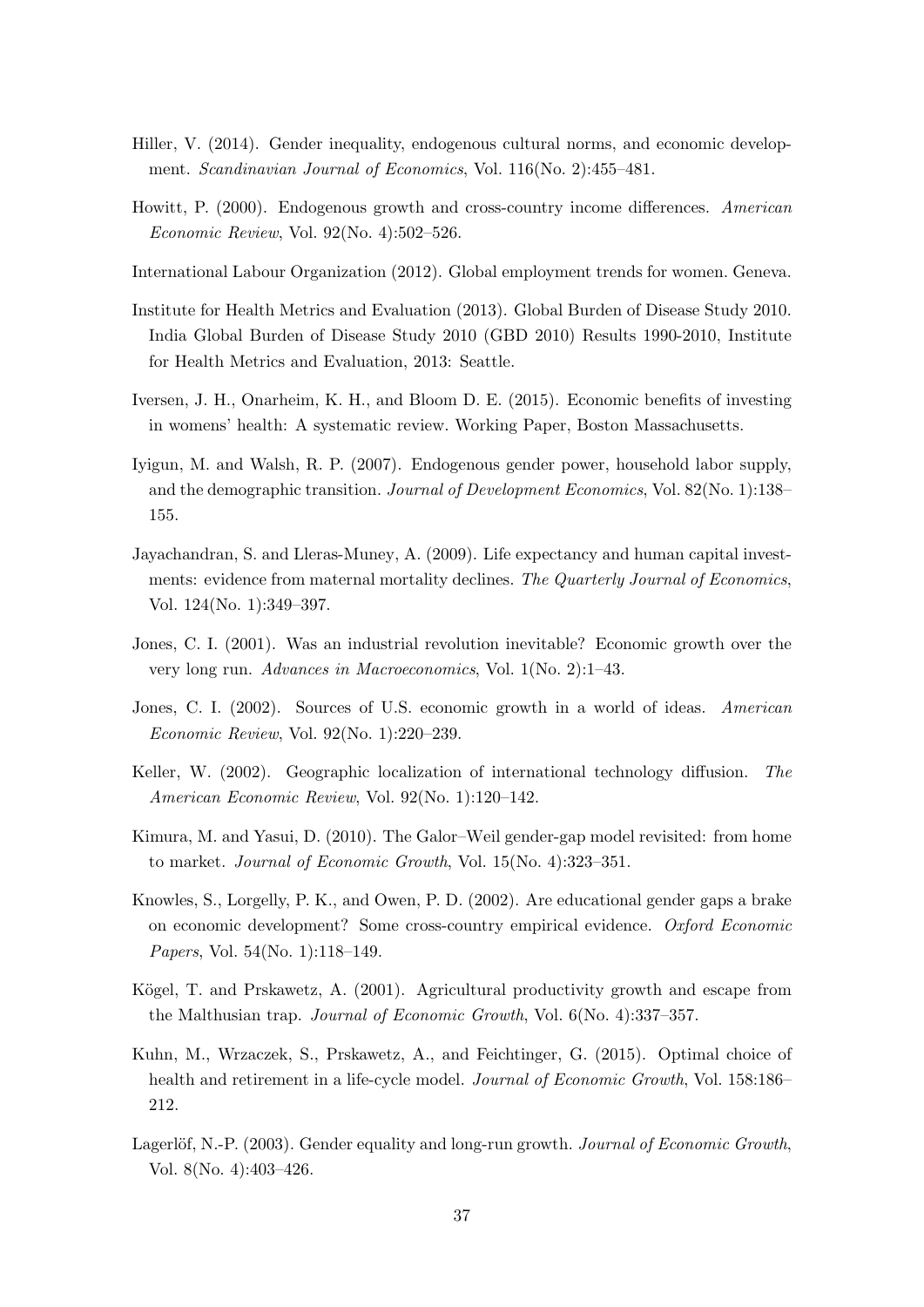- Lagerlöf, N.-P. (2005). Sex, equality, and growth. The Canadian Journal of Economics, Vol. 38(No. 3):807–831.
- Luca D. L., Iversen J. H., Lubet A. S., Mitgang E., Onarheim K. H., Prettner K., and Bloom D. E. (2014). Benefits and costs of the women  $\hat{\epsilon}$ s health targets for the post-2015 development agenda. Copenhagen Consensus Center Working Paper.
- Molini, V., Nube, M., and den Boom, B. V. (2010). Adult BMI as a health and nutritional inequality measure: applications at macro and micro levels. World Development, Vol. 38(No. 7):1012–1023.
- Nelson, R. and Phelps, E. (1966). Investment in humans, technological diffusion, and economic growth. American Economic Review, Vol. 61(No. 1/2):69–75.
- Parente, S. T. and Prescott, E. C. (1994). Barriers to technology adoption and development. The Journal of Political Economy, Vol. 102(No. 2):298–321.
- Prettner, K., Bloom, D. E., and Strulik, H. (2013). Declining fertility and economic wellbeing: do education and health ride to the rescue? Labour Economics, Vol. 22(June 2013):70–79.
- Prettner, K. and Strulik, H. (2014). Gender equity and the escape from poverty. cege Discussion Paper 216, Göttingen.
- Rees, R. and Riezman, R. (2012). Globalization, gender, and growth. Review of Income and Wealth, Vol. 58(No. 1):107–117.
- Schober, T. and Winter-Ebmer, R. (2011). Gender wage inequality and economic growth: is there really a puzzle?—a comment. World Development, Vol. 39(No. 8):1476–1484.
- Schultz, T. P. (1990). Testing the neoclassical model of family labour supply and fertility. Journal of Human Resources, Vol. 25(No. 4):599–634.
- Schultz, T. P. (2002). Wage gains associated with height from health human capital. American Economic Review, Vol. 92(No. 2):349–353.
- Schultz, T. P. (2005). Productive benefits of health: evidence from low-income countries. In G. López-Casasnovas, B. Rivera, and L. Currais (Eds.), *Health and Economic Growth:* Findings and Policy Implications, (257–286), Cambridge, MA: Massachusetts Institute of Technology.
- Self, S. and Grabowski, R. (2012). Female autonomy and health care in developing countries. Review of Development Economics, Vol. 16(No. 1):185–198.
- Shastry, G. K. and Weil, D. N. (2003). How much of cross-country income variation is explained by health? Journal of the European Economic Association, Vol. 1(No. 3-4):387–396.